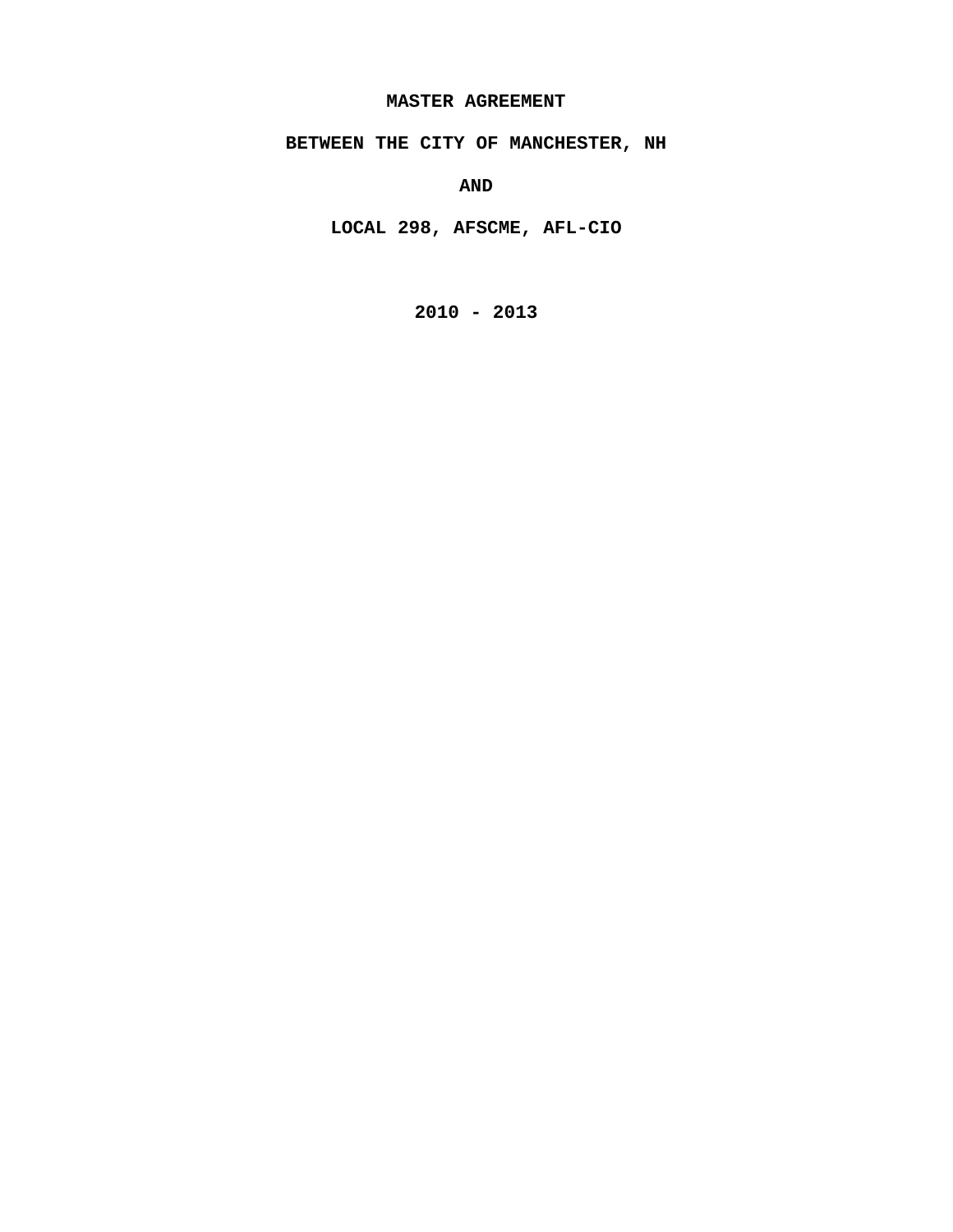# AFSCME MASTER AGREEMENT July 1, 2010-June 30, 2013

#### TABLE OF CONTENTS

# ARTICLE BUBJECT PAGE

| 2              |                               |
|----------------|-------------------------------|
| 3              | MAINTENANCE OF MEMBERSHIP 7   |
| 4              | DUES DEDUCTIONS 8             |
| 5              |                               |
| 6              | PROMOTIONS AND TRANSFERS 11   |
| 7              |                               |
| 8              | HOURS-OF WORK AND OVERTIME 15 |
| 9              |                               |
| 1 <sub>0</sub> | EMERGENCY WORK 19             |
| 11             | SPECIAL EMERGENCY RATES 20    |
| 12             | STANDBY TIME COMPENSATION 21  |
| 13             | NIGHT SHIFT DIFFERENTIAL 22   |
| 14             |                               |
| 15             | ANNUAL VACATIONS 24           |
| 16             |                               |
| 17             | SICK LEAVE BANK 29            |
| 18             | LEAVE OF ABSENCE 34           |
| 19             | BEREAVEMENT LEAVE 35          |
| 20             | MATERNITY LEAVE 36            |
| 21             | MILITARY LEAVE 37             |
| 22             |                               |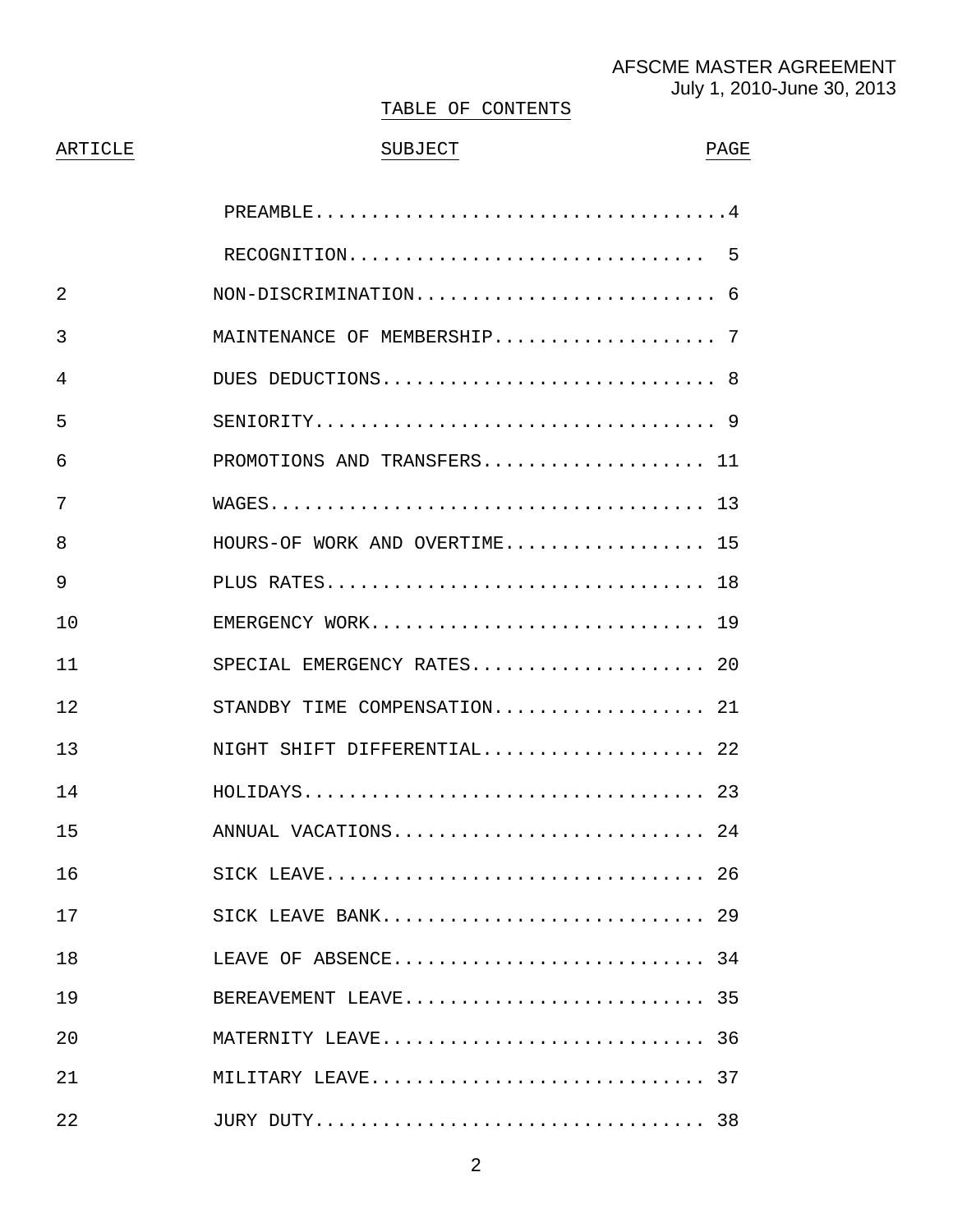# AFSCME MASTER AGREEMENT

|  | July 1, 2010-June 30, 2013 |  |  |
|--|----------------------------|--|--|
|--|----------------------------|--|--|

| 23 | EDUCATION INCENTIVE REIMBURSEMENT 39  |  |
|----|---------------------------------------|--|
| 24 | LIFE INSURANCE 40                     |  |
| 25 | HOSPITAL/MEDICAL INSURANCE 41         |  |
| 26 |                                       |  |
| 27 | TRAVEL ALLOWANCE 44                   |  |
| 28 |                                       |  |
| 29 | BULLETIN BOARDS 46                    |  |
| 30 | DISCIPLINARY PROCEDURES 47            |  |
| 31 | GRIEVANCE PROCEDURE 48                |  |
| 32 | MANAGEMENT'S RIGHTS 51                |  |
| 33 | STRIKES PROHIBITED 52                 |  |
| 34 | CONTRACTING AND SUBCONTRACTING OUT 53 |  |
| 35 | STABILITY OF AGREEMENT 54             |  |
| 36 |                                       |  |
| 37 | MISCELLANEOUS 57                      |  |
| 38 | TERMINATION 58                        |  |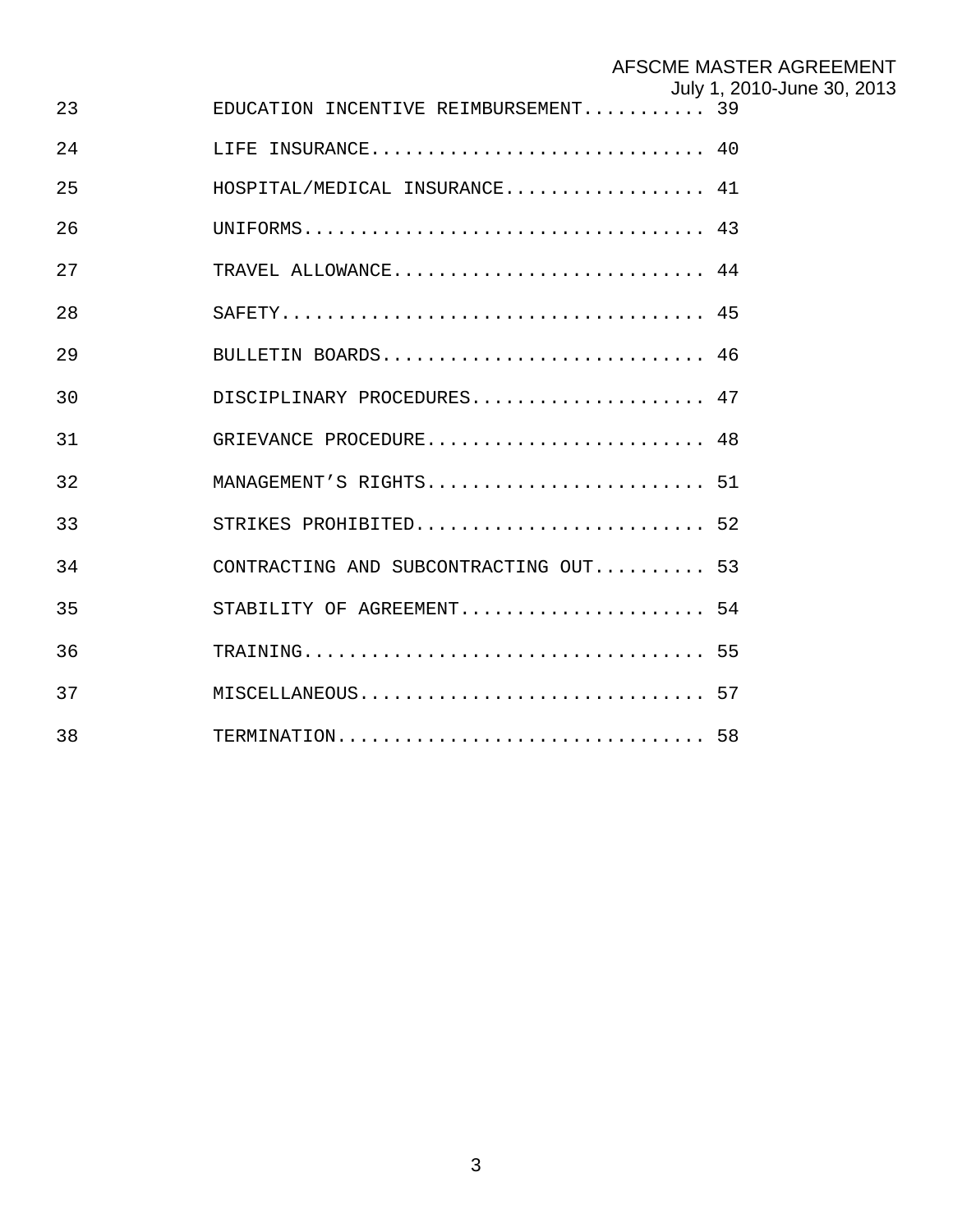#### **PREAMBLE**

 The purpose and intent of the City of Manchester and the Union entering into this Agreement is to promote orderly and peaceful relations between the City and the organized employees in the Bargaining Units included in the following Agreement and to provide on behalf of the citizens of Manchester approved services in an effective and efficient manner.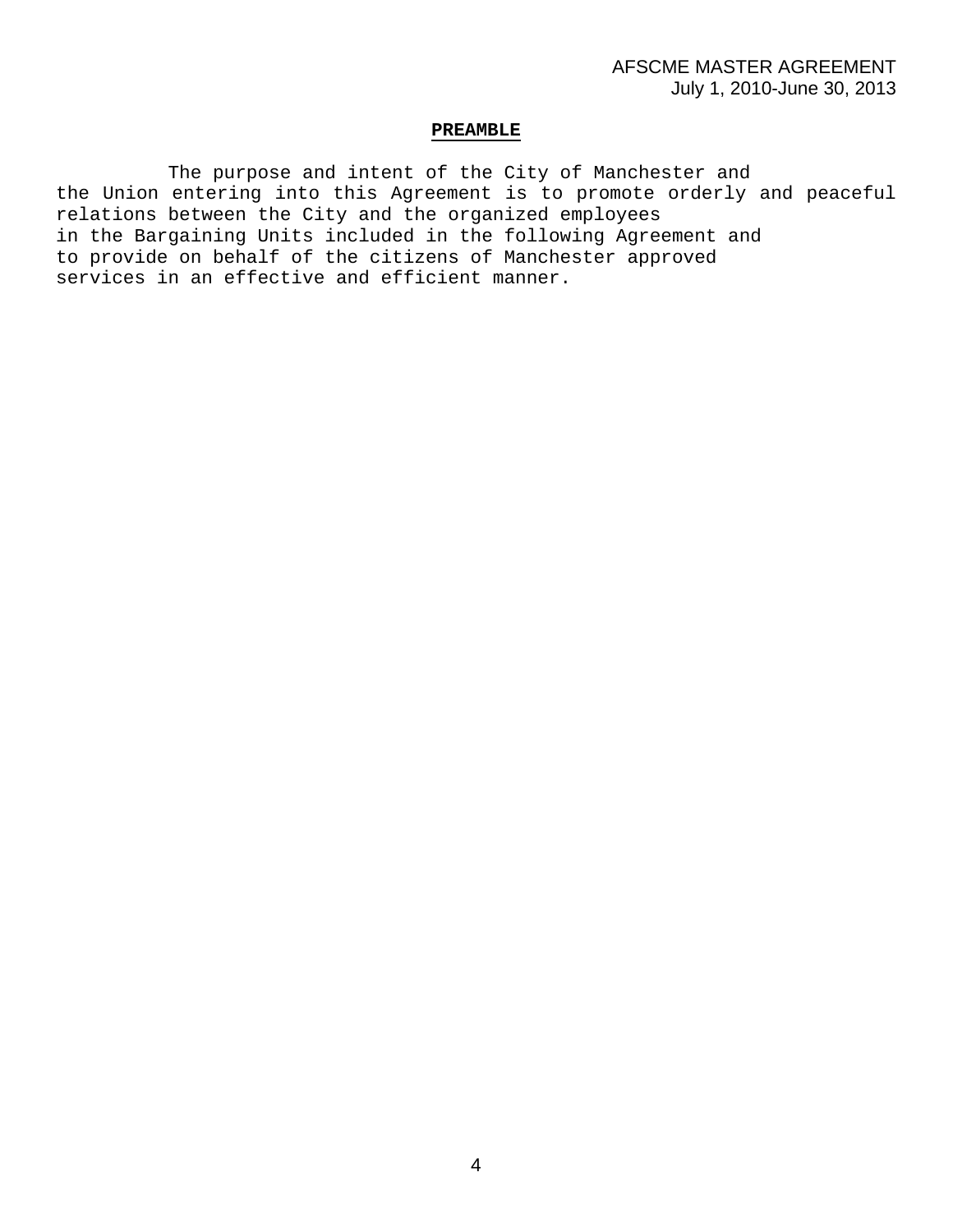# **ARTICLE 1 RECOGNITION**

**1.1** The City of Manchester, NH hereby recognizes Local #298, AFSCME, as the exclusive representative of the bargaining units contained herein for the purpose of collective bargaining with respect to rates of pay, wages, hours and other conditions of employment, other than those managerial policies referred to in RSA-273-A:1, XI, which are the exclusive prerogative of management.

 Full-time, non-probationary employees in the following classifications are members of the respective bargaining units.

#### A. PUBLIC WORKS DEPARTMENT

#### **1.2** HIGHWAY DIVISION

 Accountant I and II, Accounting Specialist II, Boiler Plant Operator, Customer Service Rep II, Dispatcher, Drop Off Facility Worker, Drop Off Facility Supervisor, Engineering Technician I and II, Equipment Mechanic I and II, Equipment Operator II, III, IV and V, Equipment Service Technician I and II, Graffiti/Maintenance Worker, Highway Supervisor I, II and III, Highway Support Specialist, Inventory Specialist II, Laborer, Maintenance Mechanic, Public Services Worker I, II and III, Public Works Facilities Supervisor, Reconstruction Coordinator, Refuse Collector, Refuse Truck Driver, Scale Operator, Solid Waste Compliance Officer, Survey Instrument Person, Survey Party Chief, Survey Rod Person, Timekeeper, Utility Inspector I and II, WWTP Inspector.

# **1.3** TRAFFIC DIVISION

Traffic Maintenance Supervisor, Traffic Maintenance Worker I and II, Traffic Sign Painter, Traffic Signals Supervisor, Traffic Signals Technician.

# **1.4** ENVIRONMENTAL PROTECTION DIVISION

Accounting Technician, Administrative Assistant III, Custodian, Customer Service Rep II, Electrician II, Laboratory Technician II, Laborer, WWTP Mechanic, WWTP Operator, WWTP Pre-Treatment Inspector, WWTP Shift Supervisor.

B. PARKS, RECREATION AND CEMETERY DEPARTMENT

**1.5** Arborist, Carpenter, Equipment Mechanic I and II, Equipment Operator IV, Horticultural Supervisor, Irrigation Technician, Recreation Facilities Maintenance Worker, Recreation Maintenance Supervisor I, Recreation Maintenance Worker I, Ski/Aquatics Maintenance Worker.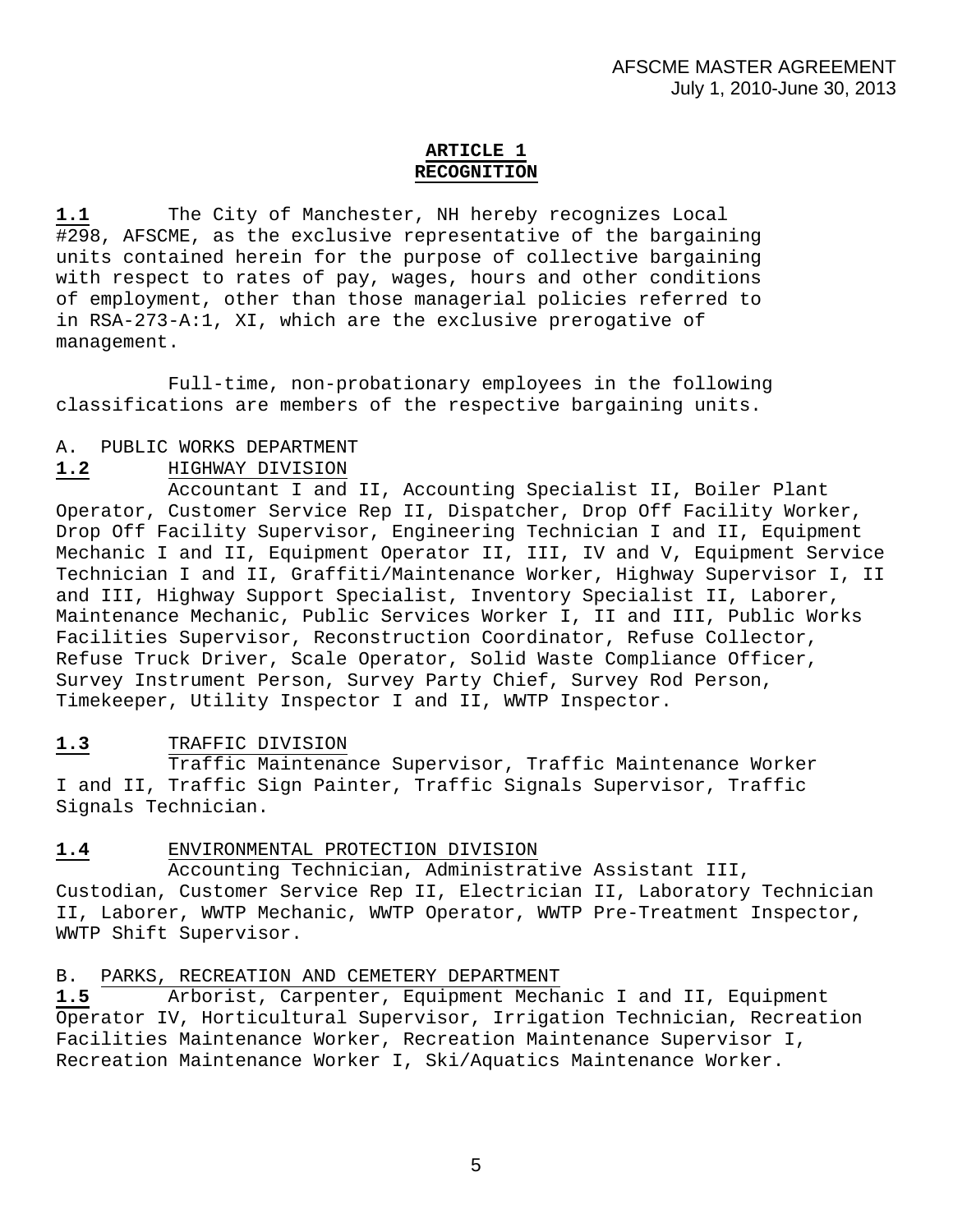# **ARTICLE 2 NON-DISCRIMINATI0N**

#### **2.1 NON-DISCRIMINATION BY THE CITY**

 The City and the Departments covered by this Agreement agree not to discriminate against employees covered by this Agreement on account of membership in the Union.

#### **2.2 NON-DISCRIMINATION BY THE UNION**

 The Union Officers and members agree not to discriminate in any way against employees who are not members of the Union, or to bar employees from joining or remaining in the Union, except for non-payment of dues.

**2.3** The City, the Departments covered by this Agreement and the Union agree not to discriminate in any way against employees covered by this Agreement on account of religion, race, creed, color, national origin, sex, age or physical handicap, except where age or physical condition are bona fide qualifications for employment.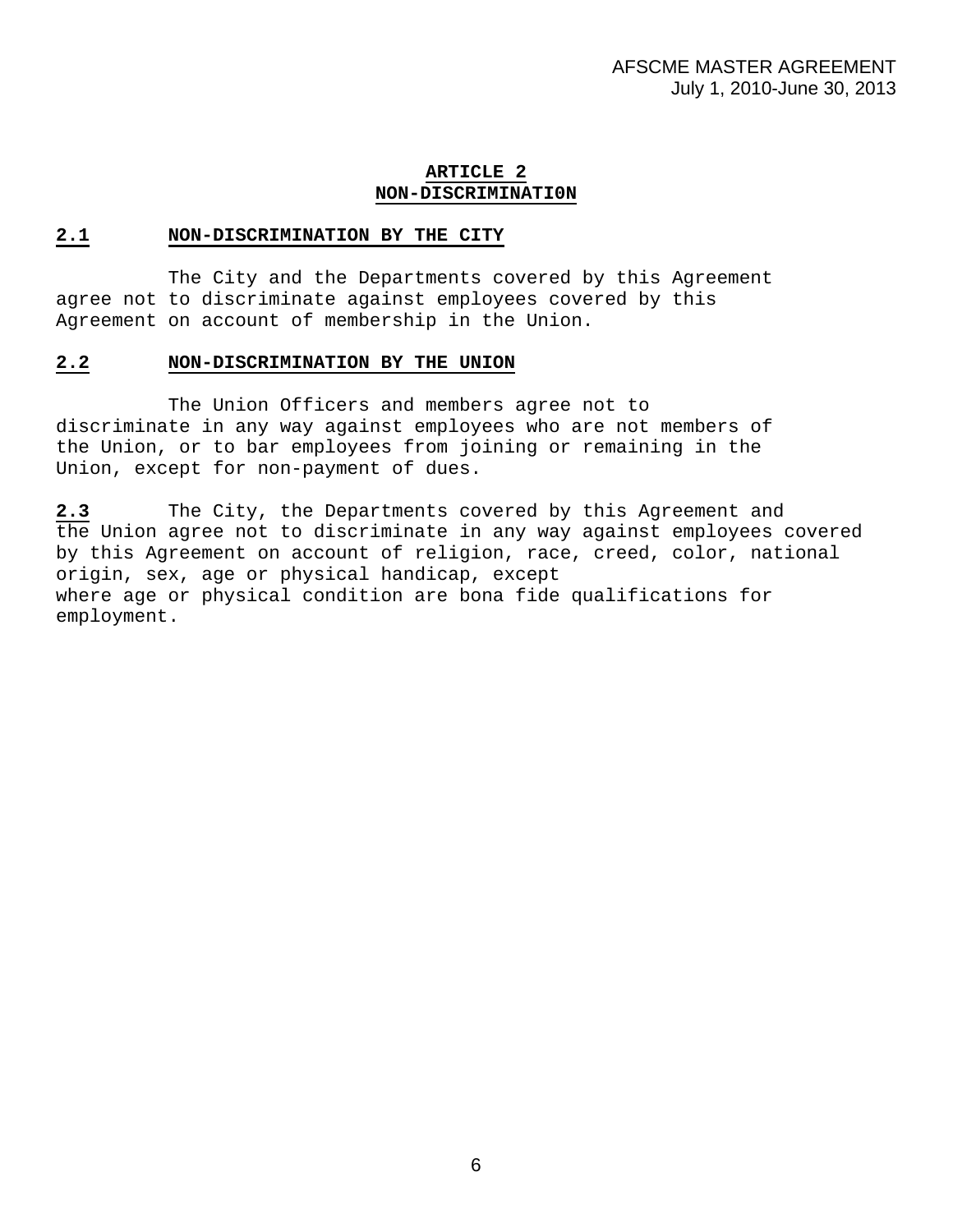# **ARTICLE 3 MAINTENANCE OF MEMBERSHIP**

**3.1** Each member of the bargaining unit who, on the effective date of this Agreement, is a member of the Union, and each employee who becomes a member of the bargaining unit and the Union after that date shall continue his/her membership in the Union during the duration of this Agreement; provided, however, that an employee may at his/her discretion and in writing, withdraw his/her membership from the Union anytime within twenty (20) calendar days prior to the anniversary date thereafter.

**3.2** Effective January 1, 2008, members of the bargaining unit who are not members of the Union shall be required to pay agency fees, in lieu of union dues, to the Union.

**3.3** Should there be a dispute between an employee and the Union over the matter of an employee's Union membership, or agency fees, the Union agrees to hold the City harmless in any such dispute.

**3.4** The Union shall post notices on departmental bulletin boards thirty (30) calendar days prior to the anniversary date.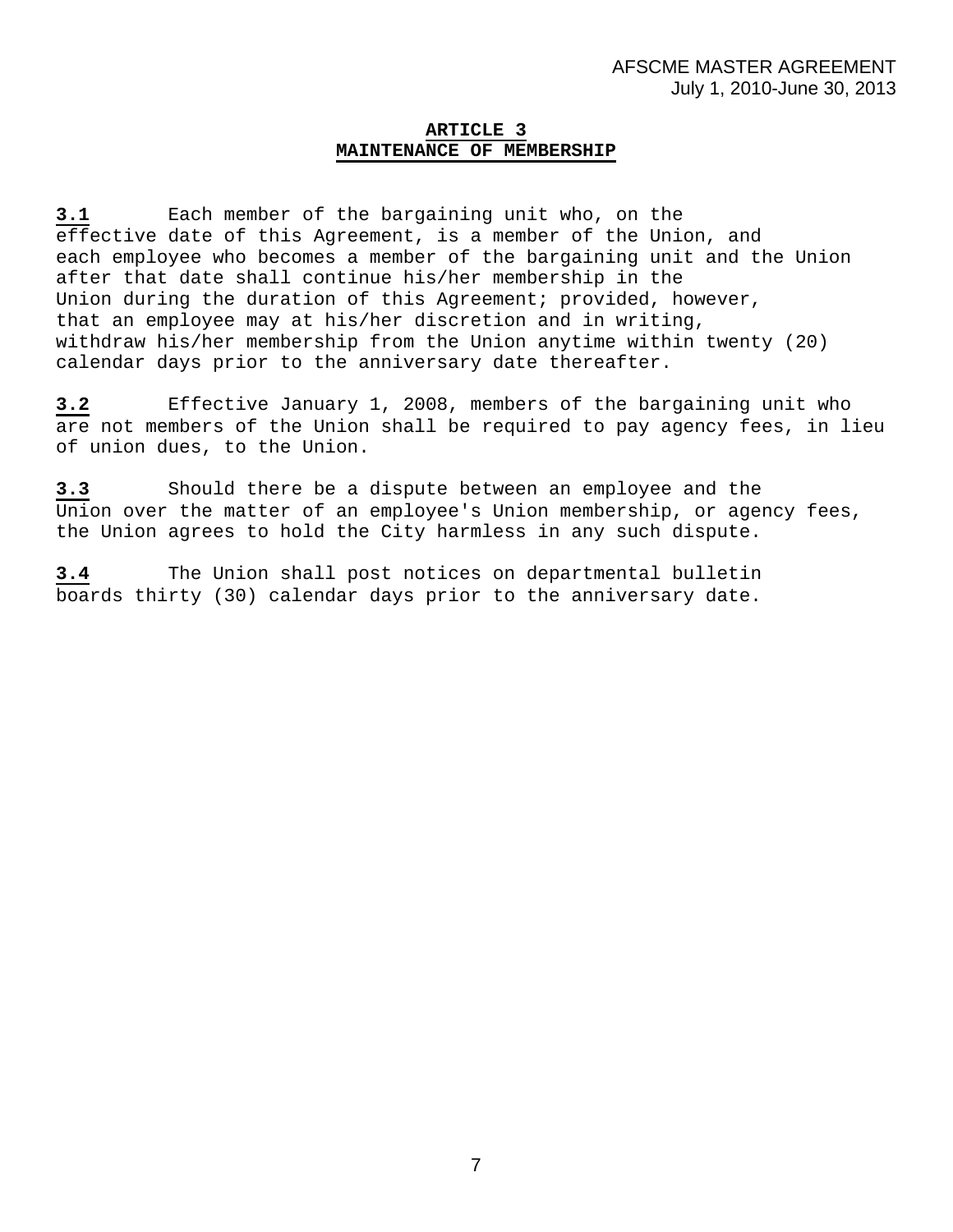# **ARTICLE 4 DUES DEDUCTION**

**4.1** The City agrees to authorize the deduction of Local 298 dues from each employee who has signed an authorization and send said dues along with a statement indicating who has paid dues to: The Treasurer of Local 298, AFSCME.

**4.2** The Union will keep the City informed of the correct name and address of the Treasurer of Local 298, AFSCME.

**4.3** This deduction of dues shall be made on a weekly basis and shall be sent monthly to the Treasurer of Local 298, AFSCME.

**4.4** If any employee has no check coming to him/her, or if his/her check is not large enough to satisfy the dues then no deduction will be made from that employee. In no case will the City attempt to collect fines or assessments for the Union beyond the regular dues.

**4.5** The City will notify the Treasurer of Local 298, AFSCME, in writing within two (2) working days of the cancellation of dues deduction by an employee who had previously signed an authorization for said deduction.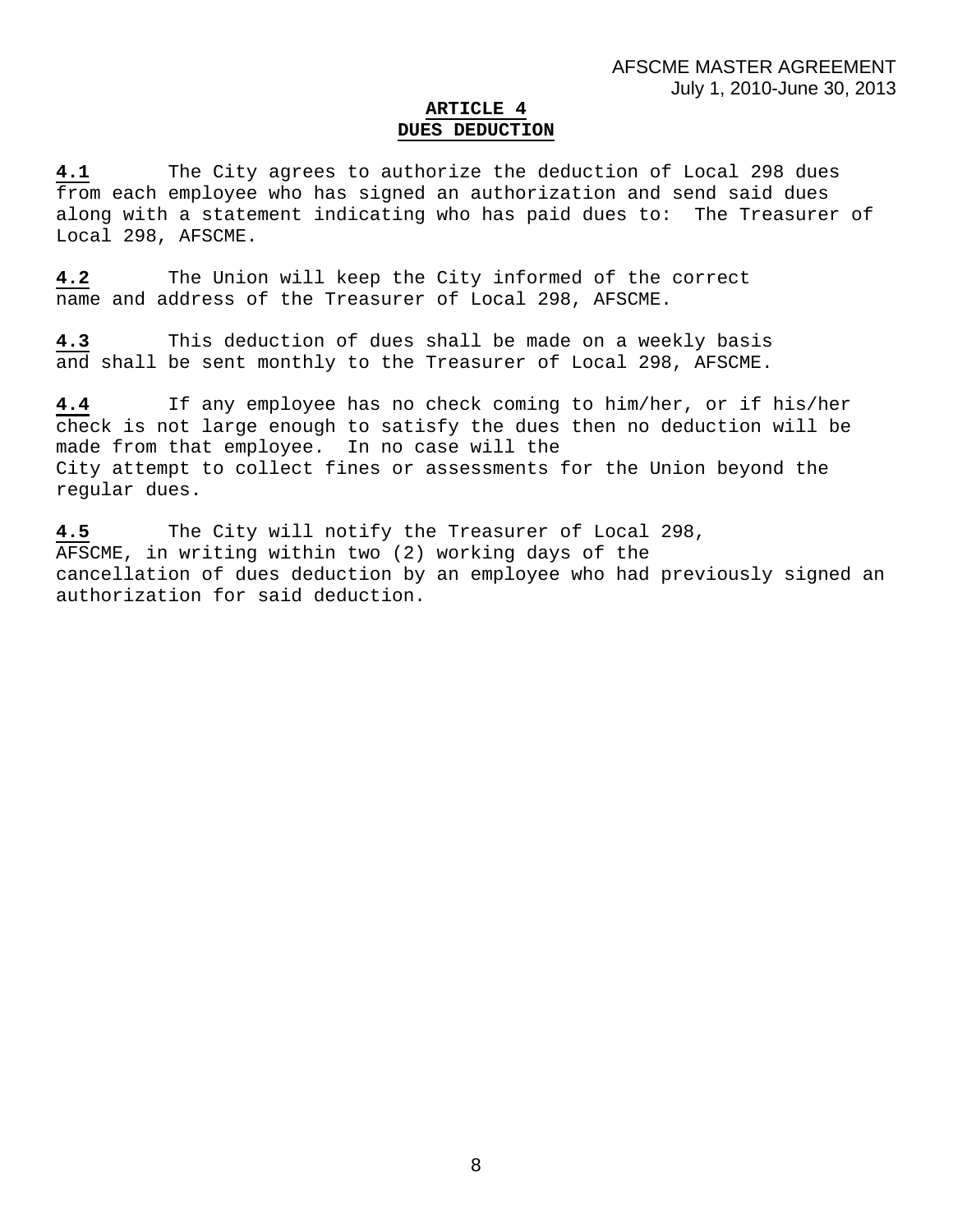# **ARTICLE 5 SENIORITY**

**5.1** There shall be two types of seniority:

- (a) Department Seniority
- (b) Classification Seniority

 Department Seniority shall relate to the time an employee has been continuously employed by the Department.

 Classification Seniority shall relate to the length of time an employee has been employed in a particular grade classification.

**5.2** Department Seniority shall prevail in matters concerning layoffs and rehirings. Qualified and available permanent employees shall be reinstated before new employees are hired.

**5.3** Department Seniority shall be the type considered in matters concerning "promotions" and "transfers" as set forth in Article VI of this Agreement.

**5.4** No employee shall have the right to replace another employee in any classification by virtue of Department Seniority alone, except that, in the event of a permanent lack of work in any classification, those employees concerned in that classification shall be assigned to the next lower classification for which they are qualified and for which they have Department Seniority. Effective January 1, 1983 such employees shall retain their same rate of pay for a period of 12 months from the date of such reduction in classification and pay grade. After 12 months the employees will be reduced to the proper pay step in the lower pay grade.

 Displaced employees in those lower classifications shall have the same rights of reassignment as referred to in this Section 5.4.

**5.5** Upon receiving a promotion an employee's name shall be entered at the bottom of that particular classification seniority list to which he/she has been promoted, regardless of his/her Department seniority, and he/she shall be considered to be the junior or youngest employee in that classification regardless of the Department seniority of other employees already in that job, until such time as other promotions are made into this classification. New promotions shall be entered at the bottom of that particular classification seniority list concerned.

9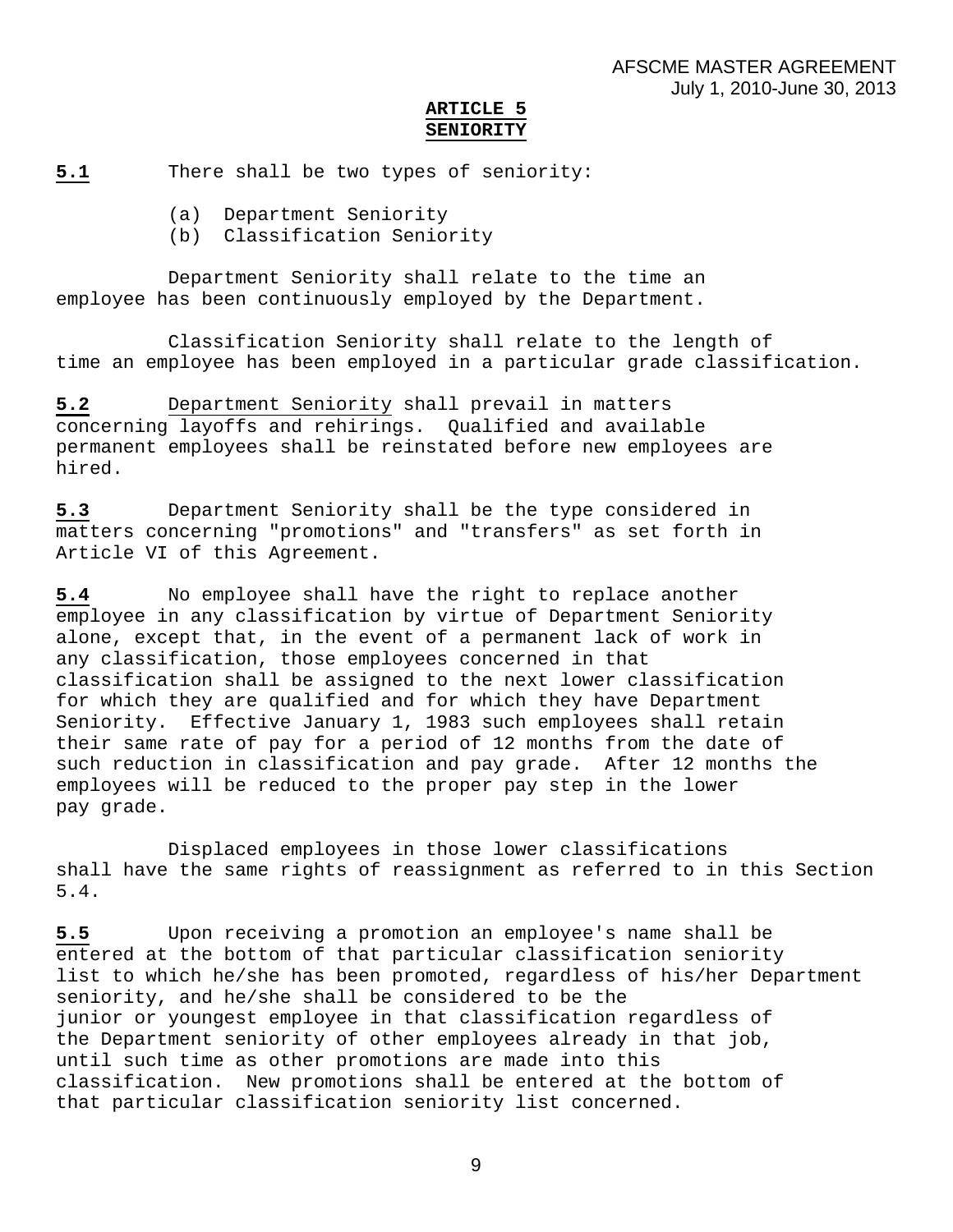#### **ARTICLE 5 - SENIORITY (continued)**

**5.6** Until an employee has served the six (6) month initial probationary period, it shall be deemed that he/she has no seniority status, and he/she may be discharged or laid off with or without cause, and such discharge or layoff shall not be subject to the grievance procedure.

**5.6** An employee shall not forfeit seniority during absences caused by:

 (a) Illness resulting in total temporary disability due to his/her regular work with the Department involved, certified to by an affidavit from Workmen's Compensation Carrier.

 (b) Illness not the result of his/her misconduct, resulting in total temporary disability, certified to by a physician's affidavit every three months.

 (c) Maternity Leave will not affect the seniority of an employee.

 (d) If the probation period for a school nurse is extended due to the school summer vacation, subject to Articles 7.6 and 7.7 of this Agreement, the B3 Merit step will be granted eighteen (18) months after the date of hire as a full-time employee, if the school nurse receives a satisfactory B3 evaluation.

**5.8** An employee shall lose his/her seniority for, but not limited to the following reasons:

(a) If an employee is discharged and if such discharge is not overruled by an appropriate authority.

(b) If he/she resigns.

**5.9** The employees' present classification seniority as of the effective date of this contract, shall be the only type of seniority considered for the purpose of establishing the classification seniority system called for in this Article. This classification seniority must have been continuous in nature to merit consideration under this section.

**5.10** The preparation and maintenance of the Department and Classification Seniority Rosters shall be the responsibility of the City, approved by the Union, and is to be a part of this Agreement. The Department and Classification Seniority lists are to be drawn up and posted once a year in January.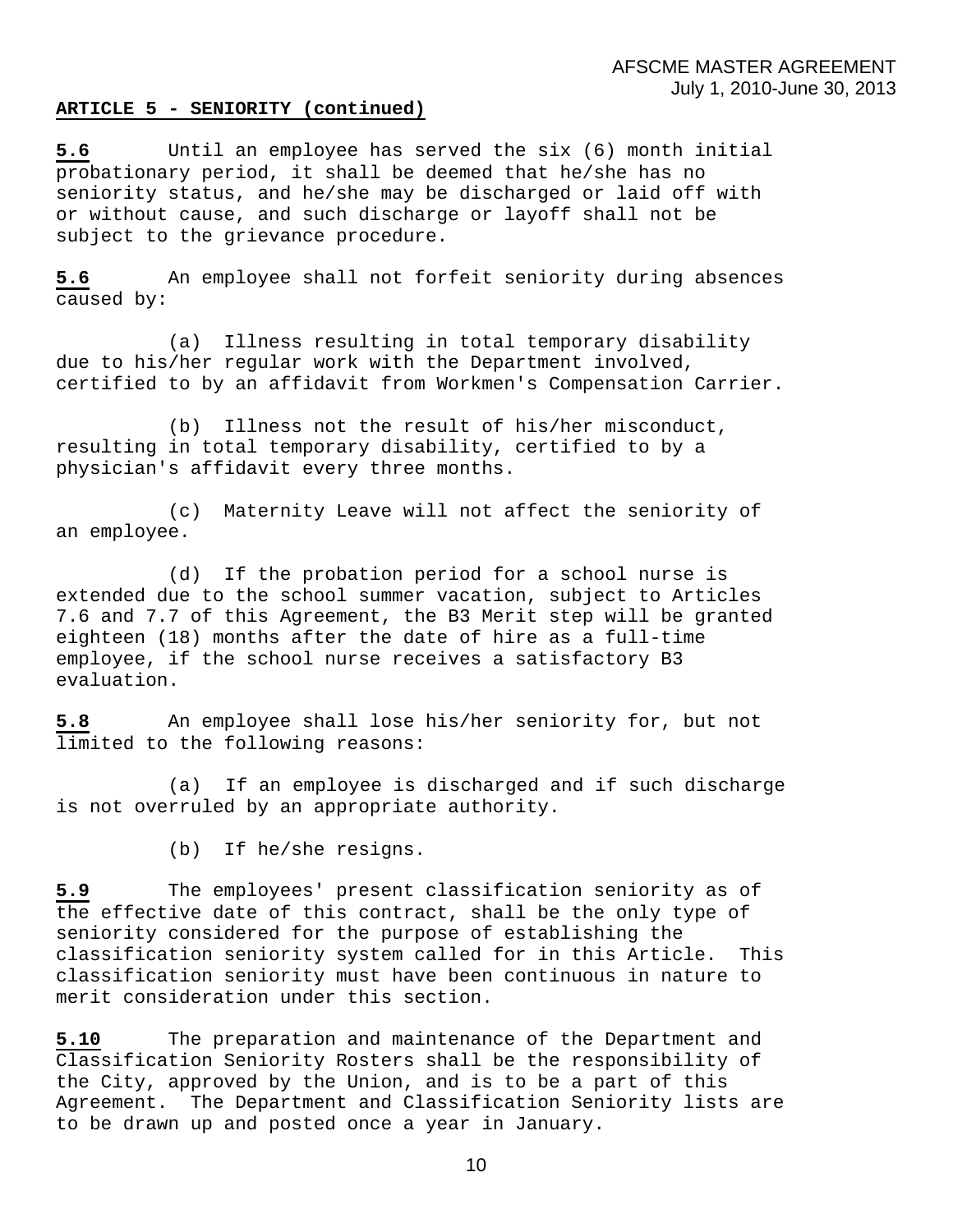# **ARTICLE 6**

# **PROMOTIONS AND TRANSFERS**

**6.1** The Departments reserve and shall have the right to make promotions and transfers primarily on the basis of qualifications, ability and performance of duty, but shall be governed by departmental seniority where equal qualifications, ability and performance of duty, as determined by the Department, have been demonstrated.

 When a position becomes vacant as the result of a promotion or retirement, the Department, within thirty (30) days shall notify the Union in writing of its intentions regarding the filling of the vacancy. This notification shall be advisory only and shall not be subject to the grievance and arbitration provisions of this Agreement.

**6.2** Jobs to be filled through promotion shall be posted on the department bulletin boards in which the vacancy occurs for a period of five (5) working days.

 Management shall make a determination of the filling of such posted position no later than 30 working days after the close of the posting period.

**6.3** After an award is made of a promotion the name of the person promoted shall be posted for five (5) working days following said award. Employees may file a grievance within eight (8) working days of the date posted, in accordance with the grievance procedure.

**6.4** Vacancies in management positions which are excluded from the bargaining units shall be posted on the departmental bulletin boards, provided, however, that appointment to these positions shall not be subject to the grievance procedure of this contract.

**6.5** Wherever possible, promotions shall be made from the ranks of regular employees who are employed by the department in which the vacancy occurs.

**6.6** Employees in the Department where the vacancy occurs who are absent during the entire posting period shall be automatically placed on the list for consideration for the position(s); provided, however, that such employees may, at his/her discretion, have his/her name removed from the list within five (5) work days of returning to work.

**6.7** When a question as to the proper person having been chosen to fill any job arises and it cannot be resolved it will be settled by using the grievance procedure in Article 30.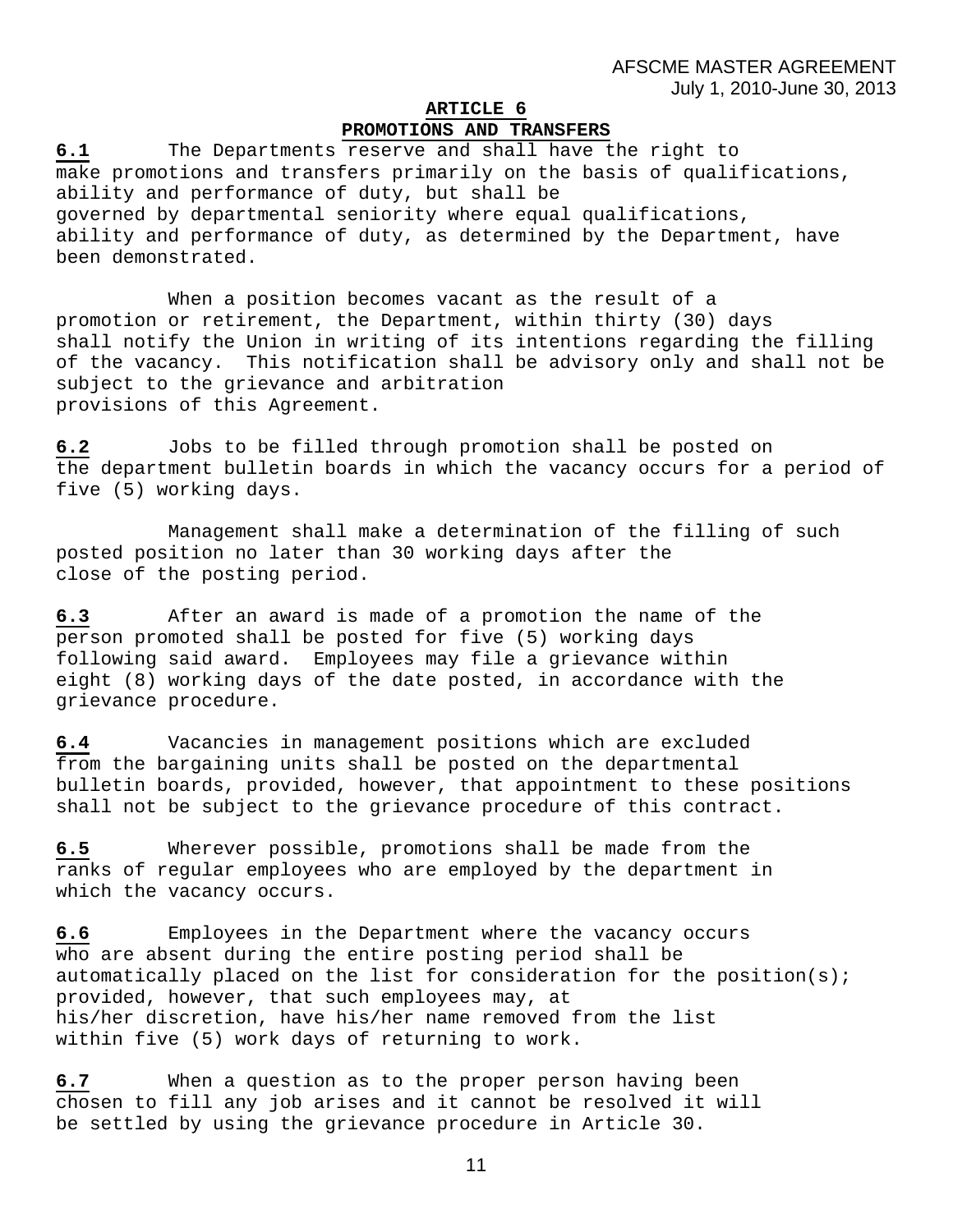# **ARTICLE 6 – PROMOTIONS AND TRANSFERS (continued)**

**6.8** Job posting shall include job specifications, rate of pay, job location, the shift and also if the job is permanent with a permanent rating.

**6.9** The above procedures shall be followed in all promotions, vacancies and transfers whether temporary or permanent.

**6.10** If qualified candidates are not available or have not responded to the posting within a department where a vacancy occurs the job will then be posted throughout the City Departments. Preference will be given to City employees who meet the qualification, ability and performance of duty standards before seeking applicants outside the City service. Candidates from departments other than the department in which the vacancy occurs shall be notified by the department of the status of his/her application and the reason(s) for not being selected for the position. A candidate for positions in departments other than the department in which he/she is employed shall not have the right to file a grievance if not selected for such position(s).

**6.11** An employee who meets the minimum qualifications and is promoted to a higher level position shall be placed in a probationary status for not to exceed six (6) months in the higher position. The employee shall periodically be evaluated to determine if he/she is performing the job in a satisfactory manner. If an employee is not able to satisfactorily perform the higher level duties then he/she shall be reduced in status to the same classification pay grade and pay step as he/she had obtained prior to promotion.

# **6.12 LATERAL TRANSFERS:**

 An employee who has been promoted or transferred shall only be eligible for additional lateral transfers within the same pay grade after one (1) year on the job, unless the financial rewards are greater, or at the discretion of the Department Head, if he/she seeks such a lateral transfer within a shorter time period.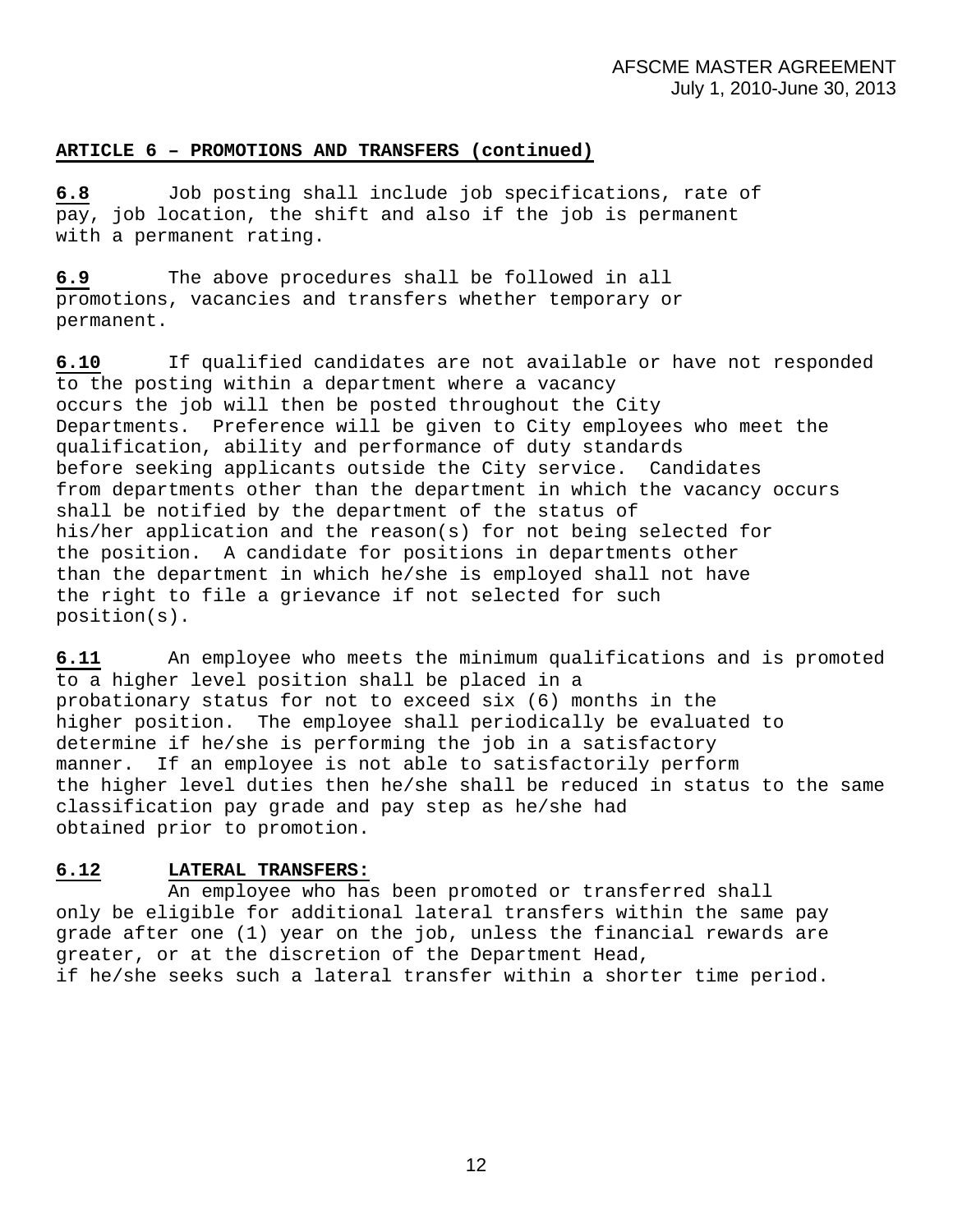# **ARTICLE 7 WAGE RATES**

**7.1** Effective July 1, 2010, the Salary Schedule shall be increased by one and one half percent (1.5%).

**7.2** Effective July 1, 2011, the Salary Schedule shall be increased by two and one half percent (2.5%).

**7.3** Effective July 1, 2012, the Salary Schedule shall be increased by two and one half percent (2.5%).

**7.4** Employees will receive a step increase on their anniversary date of current position. This step increase will be subject to a satisfactory performance evaluation. An incomplete evaluation will be considered a satisfactory performance evaluation. This process may be changed at any time by mutual agreement. Evaluation step increases will stop when an employee reaches Step 13 on the included pay matrix.

**7.5** Outstanding performance evaluation bonus payments will cease, effective on date of ratification.

**7.6** Employee appeals on their annual performance evaluation will be according to the process mutually agreed to by the Union and the City. See Appendix A, attached.

**7.7** The longevity waiting periods for employees shall be 5-10-15-20-25-30-35-40 and 45 years of service. An increase of three-percent (3%) will take effect on the employee's anniversary date of employment.

**7.8** Employees being promoted from one grade to a higher grade shall be placed on the lowest step of the new grade, which will provide for a minimum of a ten-percent (10%) increase in salary.

13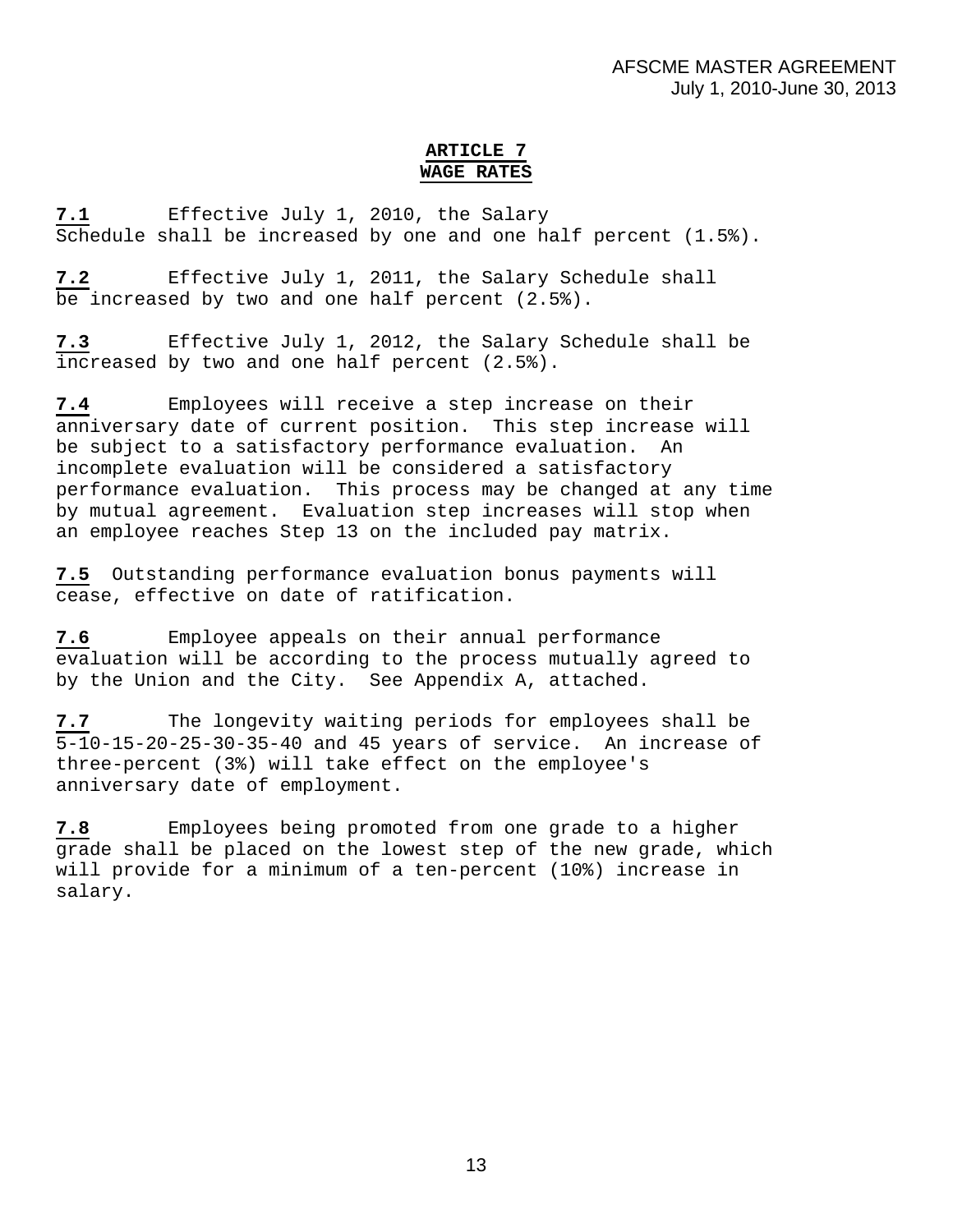# **ARTICLE 7 WAGE RATES (continued)**

**7.9** Employees who have attained the requirements for the achievement grade (A-Step) associated with their positions will be placed on the corresponding step on the achievement grade in accordance with the following mutually agreed provisions as detailed on attached Appendix B to this agreement.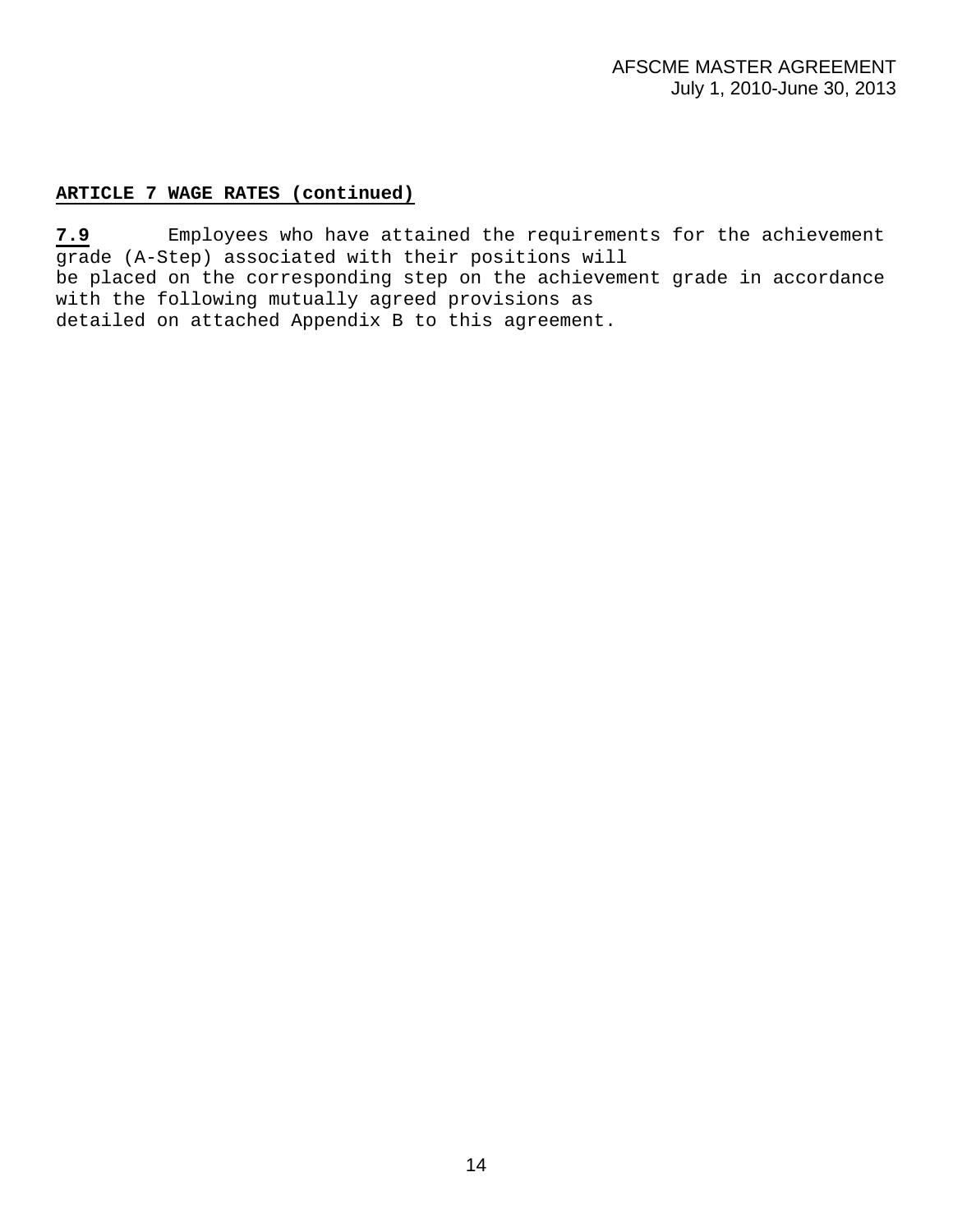#### **ARTICLE 8 HOURS OF WORK AND OVERTIME**

**8.1** The normal work week shall consist of any work performed up to forty (40) hours per week Monday through Friday at straight time pay. The normal work day shall consist of any work performed up to eight (8) hours in any one day.

**8.2** All times worked in excess of the normal work day and all time worked in excess of the normal work week shall be paid at the rate of time and one-half. Paid holidays and paid vacation occurring during the work weeks shall be counted as hours worked for purpose of determining the forty (40) straight time hours. (Exceptions to the above, noted in Article 11, Special Emergency Rates.)

 Employees working at overtime rates prior to 12:30 a.m. for snow removal operations will continue to receive the overtime rate if they continue to work after the start of the next regular work day; provided, however, no employees will be permitted to use sick leave during snow removal operations, except in cases of bona fide health emergencies.

**8.3** Any person who has left their place of employment and is recalled to work prior to the next normal shift will be paid for a minimum of three (3) hours at the rate of time and onehalf; provided, further, that an employee who is called back for overtime or emergency work and who completes the required task and returns to his/her residence within the three (3) hour minimum guarantee may be called back for additional emergency or overtime without an additional three (3) hours minimum work guarantee. It is the purpose and intent of this section to assure an employee of at least three (3) hours of pay at overtime rates for the inconvenience of being called back to work between the normal shifts, but not to be separately paid for several callbacks within the three (3) hour minimum guarantee period.

 Any employee who is called in one hour or less prior to the start of his/her normal shift shall receive such time at the overtime rate, but is excluded from the three (3) hour minimum guarantee outlined in the previous subsection of this section.

 Departments may schedule employees to start their next day's shift at a time earlier than the regular time without extra compensation under the callback provision of this section, provided such change in schedule is made prior to the completion of the shift the preceding day.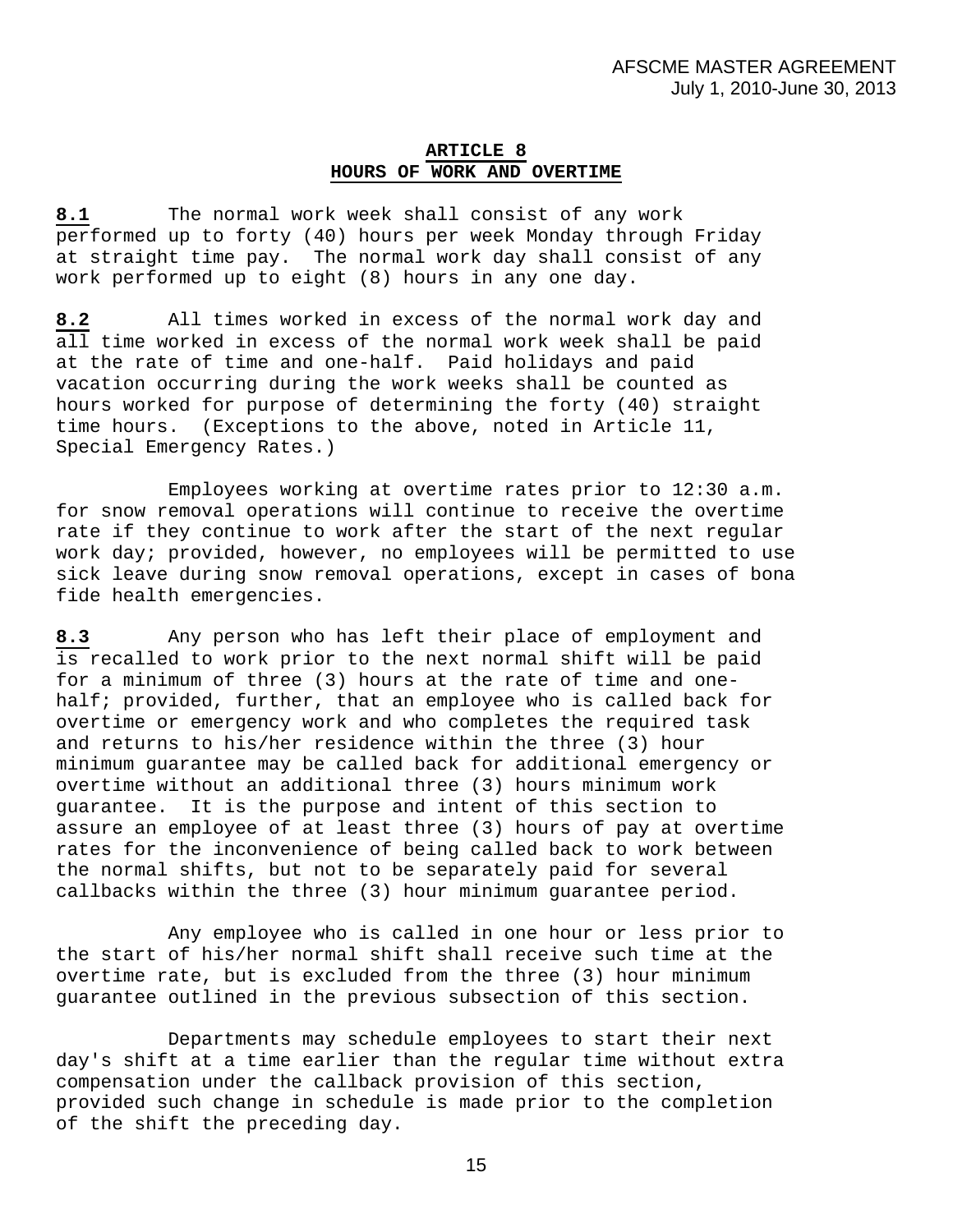#### **ARTICLE 8 - HOURS OF WORK AND OVERTIME (continued)**

**8.4** The workday or workweek will not be interrupted to avoid the payment of overtime.

**8.5** Overtime work which is scheduled in advance or which requires employees to be called in for unscheduled work shall be assigned first on a rotating basis among all qualified employees by classification within the division of the department which normally performs the work. If the overtime situation requires additional employees to be assigned then such assignments shall be made among qualified employees on the basis of departmental seniority.

 The Highway Department reserves the right to hold heavy equipment operators, i.e., loader operators, grader operators, shovel operators, or foremen assigned to said equipment in reserve for snow plowing operations. When the heavy equipment operators, listed above, are called in for snow plowing operations, they will continue to be paid at time and one-half after the start of the next regular work day.

 In the event an employee is inadvertently passed over for an overtime opportunity, that employee will be offered the next replacement overtime opportunity, off the same list.

**8.6** No temporary employees shall be assigned to overtime work until all regular employees shall have had the opportunity for such assignment.

**8.7** Overtime for employees in the Parks & Recreation Department shall be by an approved work schedule for the JFK Coliseum and the West Side Arena and shall be rotated among all employees by job classifications.

 Employees shall have first right to overtime work by classification. If insufficient coverage is volunteered then Foremen shall be offered the overtime work before it is assigned to the classification.

If for any reason the department is unable to staff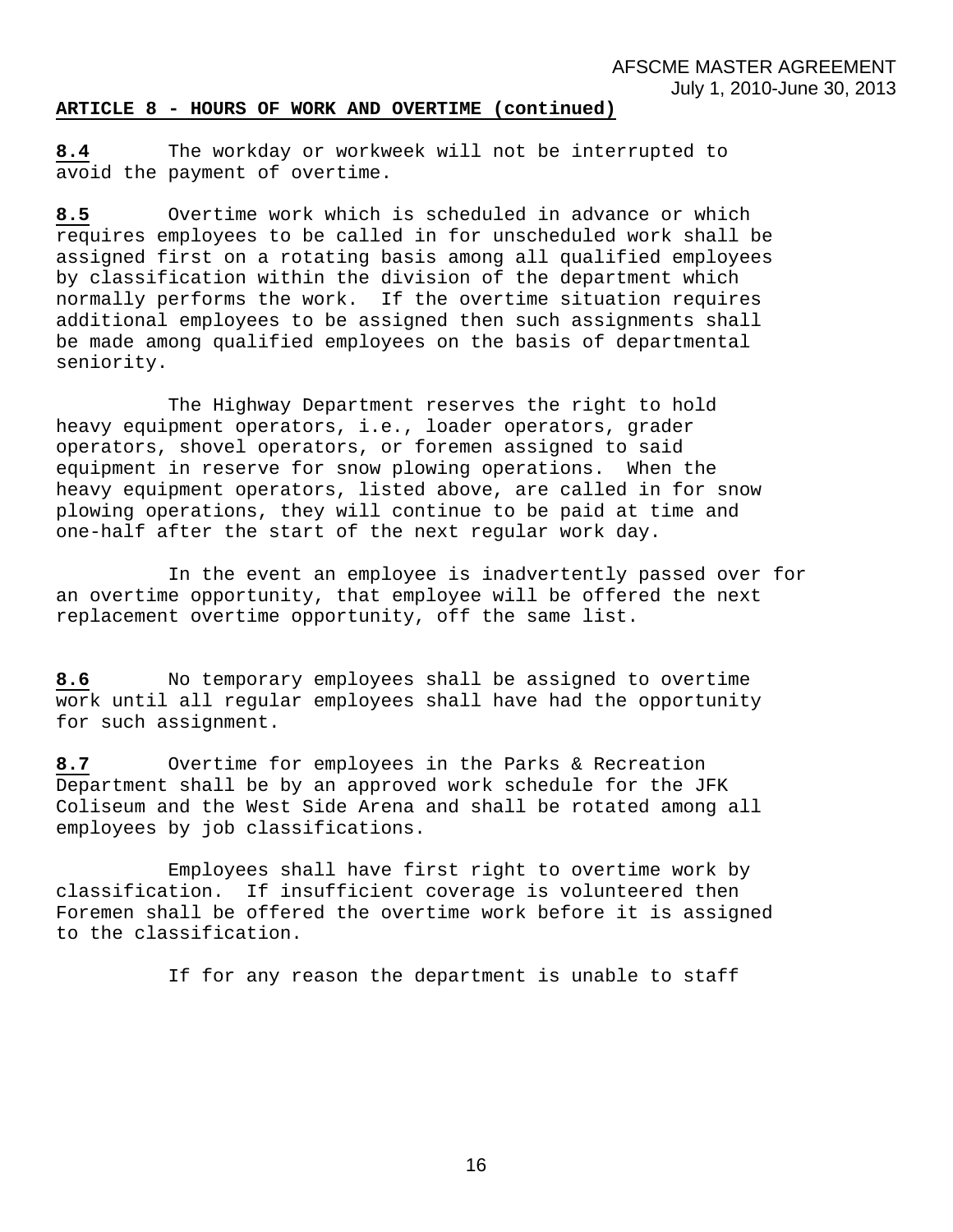#### **ARTICLE 8 – HOURS OF WORK AND OVERTIME (continued)**

these above-mentioned locations, the employee with the least classification seniority must make himself/herself available for such overtime work. If the employee with the least seniority is unavailable for a legitimate reason, then the overtime will be assigned to the employee with the next lowest classification seniority. In other words, overtime will be assigned to employees in the reverse order of classification seniority (least to most). This section is to allow the Parks & Recreation Department to maintain adequate personnel at the above-mentioned locations.

**8.8** The schedules in the Highway Incinerator, Highway Wastewater Treatment Plant and the Highway Dispatchers shall constitute an exception to the provisions of Section 8.1 and shall be considered as regular hours of work at straight time pay.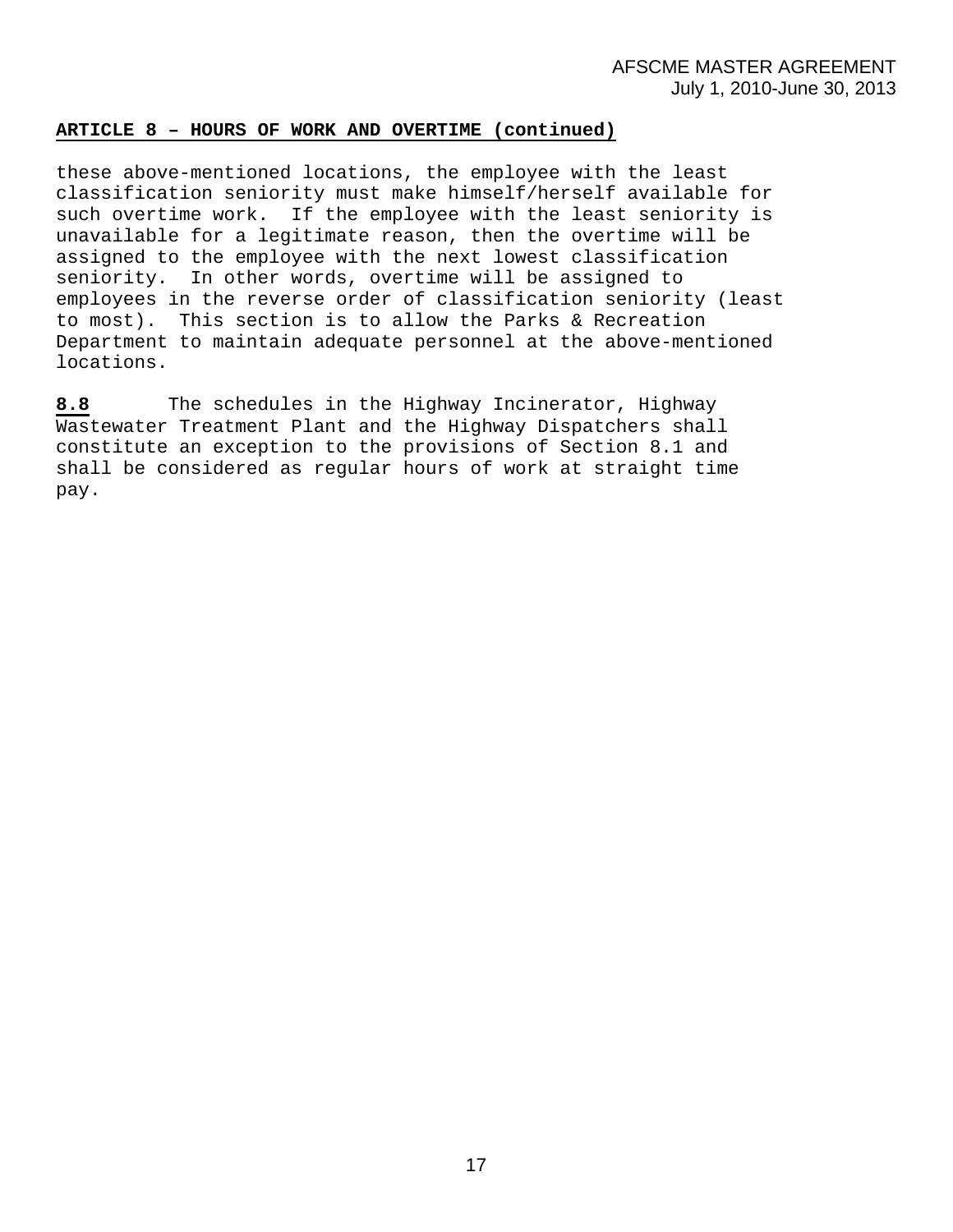# **ARTICLE 9 PLUS RATES**

Effective upon the date of ratification of this agreement hourly paid employees in the bargaining units will be compensated on a Plus Rate basis of one pay step (no less than 5% to the nearest whole cent) above his/her present rate or the entrance rate, whichever is higher, for working in higher level classifications for each completed hour of work in such higher level assignment.

**9.1** Effective upon the date of ratification of this agreement salaried employees in the bargaining units will be compensated on a Plus Rate as stated above for each completed work day of assignment in higher level classifications.

**9.2** An employee may be temporarily assigned for a period not to exceed thirty (30) calendar days to the work of any position of the same or lower grade without a change in rate of pay.

**9.3** In those cases when an hourly rated employee is assigned to temporarily serve in a higher level salaried position, such as a Superintendent's position in the Highway Department, then such hourly rated employees shall be granted a plus rate in accordance with this section if the assignment is for one full work day or longer.

**9.5** Assignments to higher paying job classifications, temporary or otherwise, shall be made in accordance with the provisions of Article 6, Section 1, of this Agreement.

**9.4** All new positions, promotions or transfers contemplated beyond a period of thirty (30) days shall be posted on the department bulletin boards for at least five (5) working days and any interested employee shall have the opportunity to apply for such positions, promotions or transfers.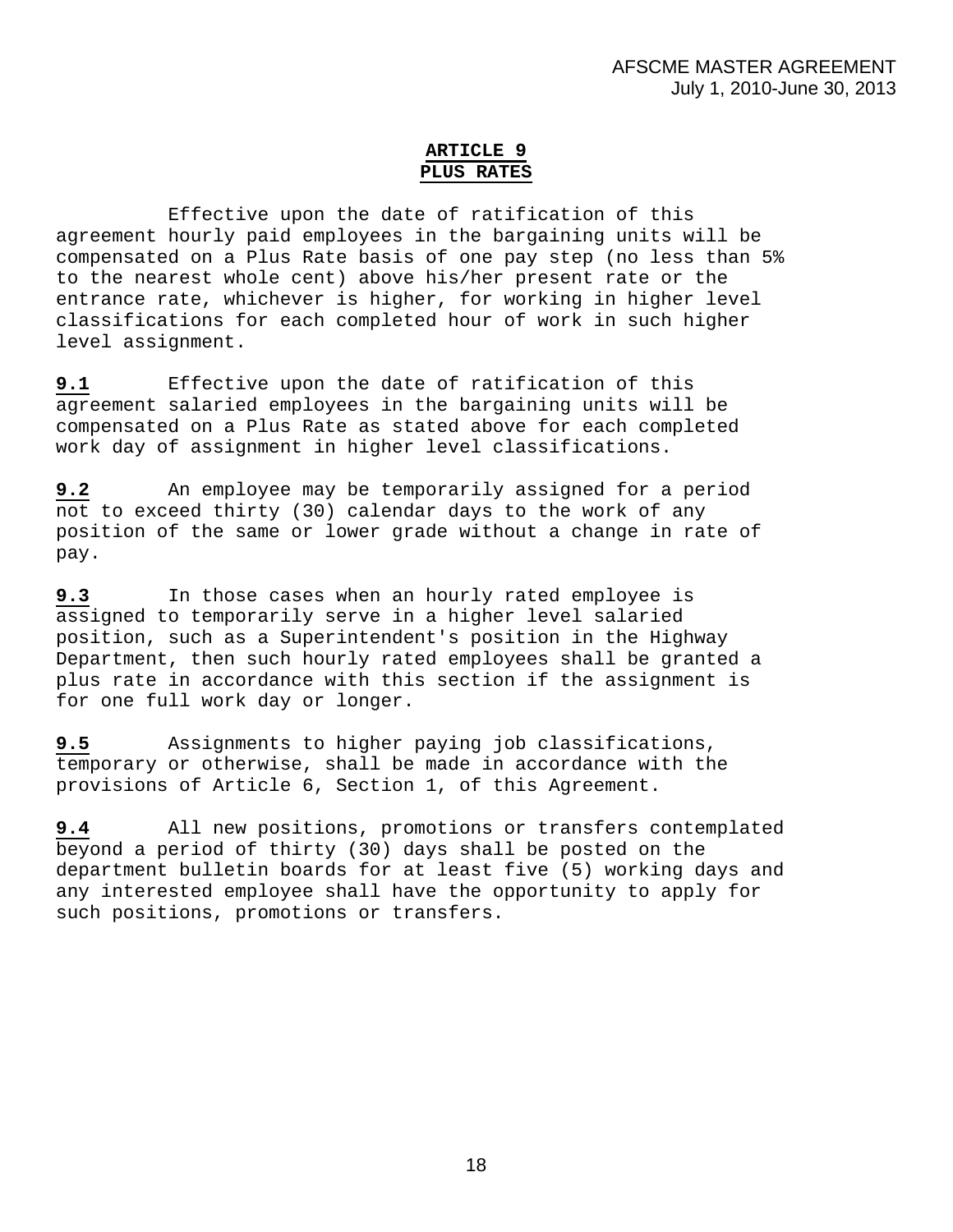# **ARTICLE 10 EMERGENCY WORK**

**10.1** It shall be the duty of all able bodied employees to make themselves available during the course of emergency situations. Deliberate refusal to work during such situations without adequate justification may result in disciplinary action.

**10.2** When an employee responds to an emergency work situation and due to hours worked and/or physical exhaustion, is relieved from working the normal work schedule, and such employee is required to work on a Saturday then such Saturday work shall be paid at the overtime rate.

**10.3** If an employee is called back from vacation due to an emergency situation then all hours of work shall be paid at the time and one-half rate of pay until the employee returns to his/her regular work schedule.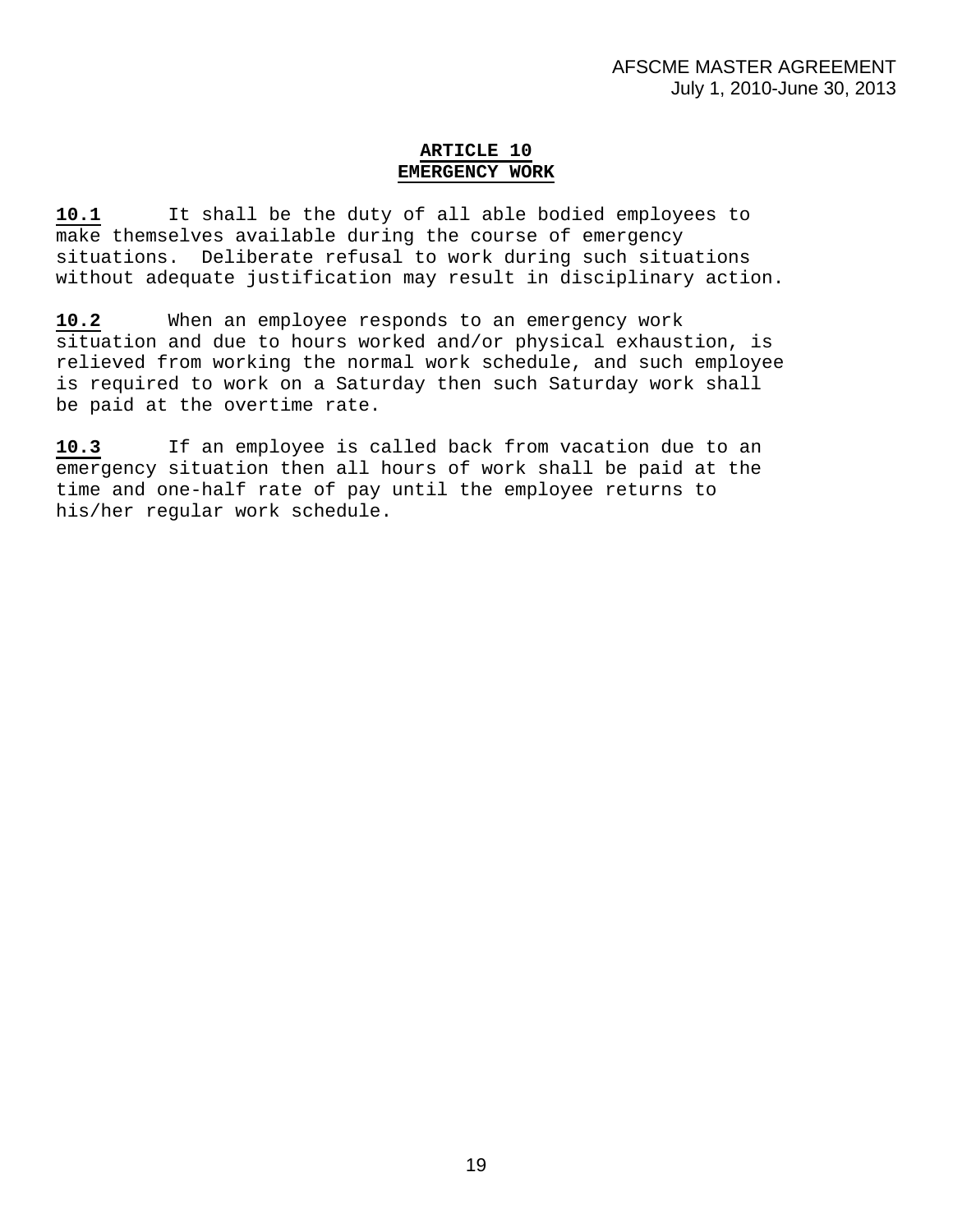#### **ARTICLE 11 SPECIAL EMERGENCY RATES**

**11.1** Effective on the date of ratification, employees required to operate snow removal vehicles equipped with wing plows and/or vehicles equipped with salt/sand spreaders, during snow plowing and snow removal operations only, shall be paid an additional sixty cents (\$.60) per hour over and above their current hourly rate while operating said equipment.

Effective January 1, 2005 the rate shall increase to \$.65; effective January 1, 2006, \$.70; and effective January 1, 2007, \$.75.

**11.2** Employees in said bargaining units shall be paid double time for all work performed in excess of sixteen (16) consecutive hours as the result of snow or other emergencies as determined by the departments involved.

**11.2** When an employee is relieved from duty during emergencies prior to the completion of his/her regular work shift, either at the request of the supervisor, or at the request of the employee, with the approval of the proper authority because of long hours of work and/or exhaustion as the result of said emergency, and said employee is required to return to work prior to the start of his/her regular work shift, he/she shall be paid at his/her overtime rate for such hours of work performed prior to the start of said employee's next regular shift.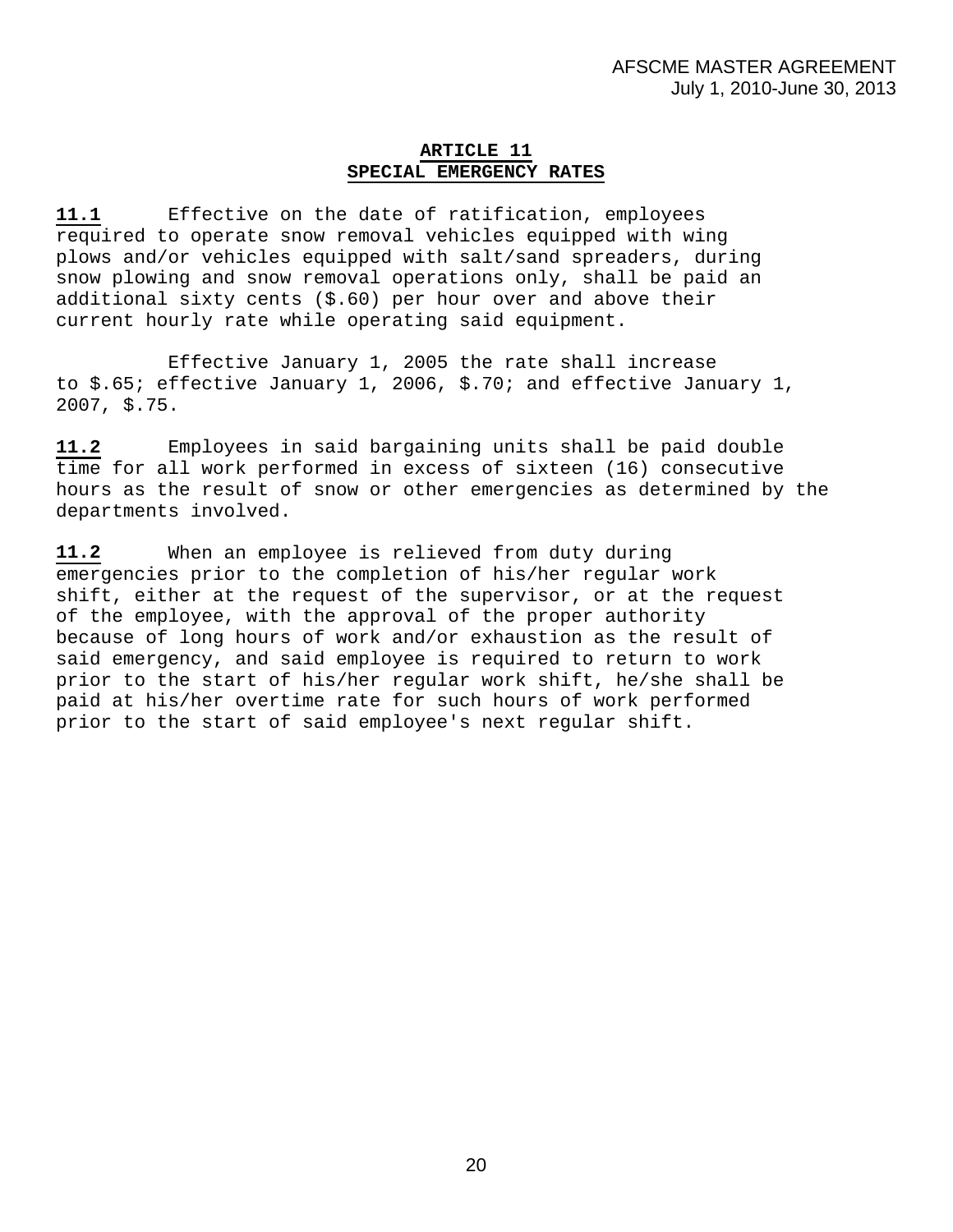#### **ARTICLE 12 STANDBY TIME COMPENSATION**

**12.1** Employees who are assigned during their normal off duty hours by their department to standby duty shall be in immediate communication with their department during the standby period, and shall report to work immediately, but in no case longer than 30 minutes from the time of first contact.

 For the purpose of this Article a standby day shall mean Monday through Friday (16 hours per day) and Saturday and Sunday (24 hours per day).

 Effective the date of ratification, the standby duty rate shall be \$16.28 per day for Monday through Friday and \$25.04 per day for Saturday, Sunday and Holidays.

**12.2** There shall be no reduction of the standby rate as defined in the preceding section in the event an employee on standby is called in and reports to work.

**12.3** The Departments agree to provide employees on call with communication devices, such as Comex "beepers", including three (3) "beepers" at the Highway Department.

**12.4** Foremen who are assigned to standby duty and who are called in and report to work may perform any duties and/or operate any equipment they are qualified to operate, provided that such equipment is not normally operated by an employee in a classification with a higher pay grade.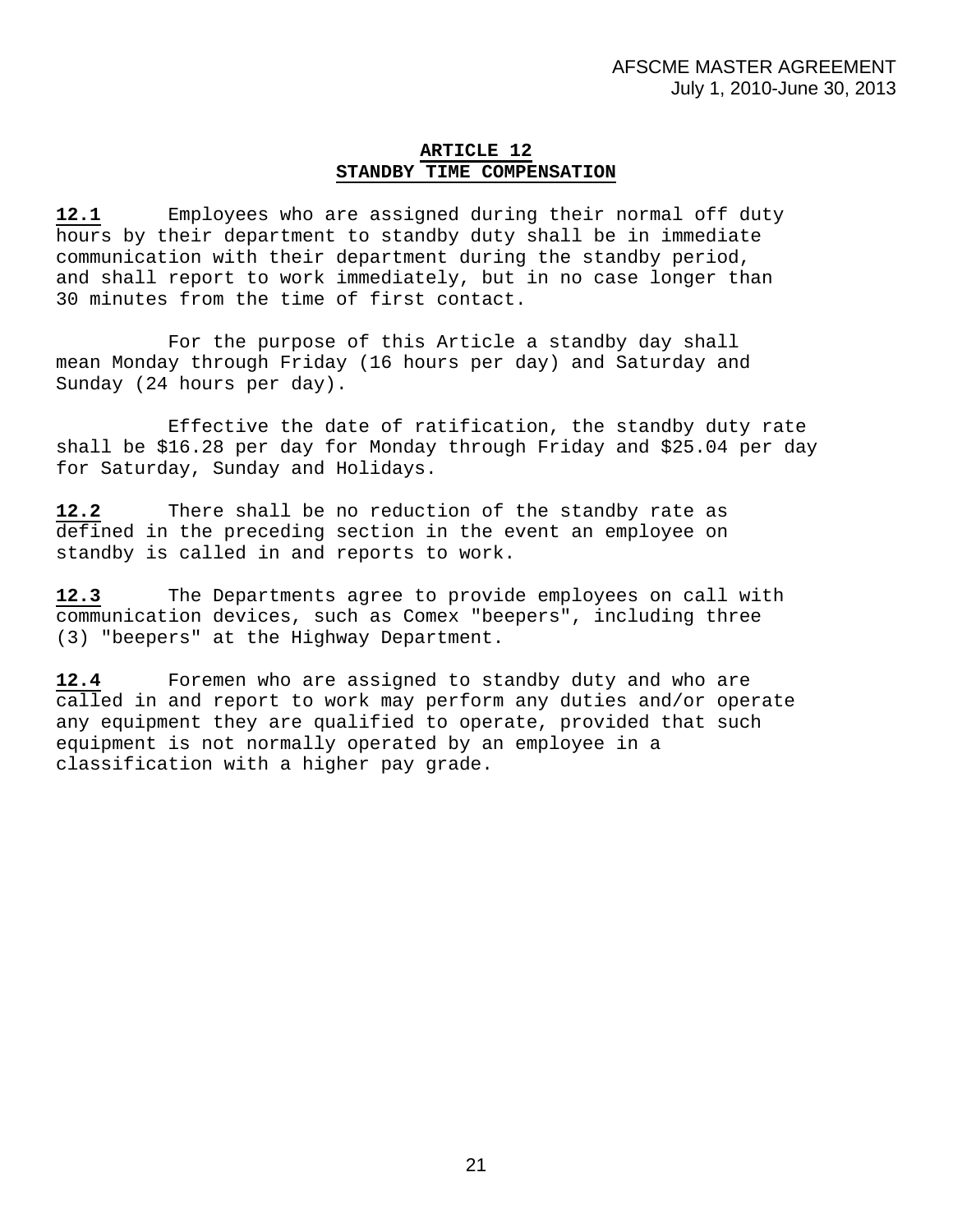#### **ARTICLE 13 NIGHT SHIFT DIFFERENTIAL**

**13.1** Effective July 1, 2007, any permanent full-time or permanent part-time employee covered by this Agreement who is assigned to a permanent second or third shift or on a periodic rotating basis to the second shift shall be paid \$.75 per hour in addition to the regular rate of pay for such assignment. Effective July 1, 2008, the differential shall increase to \$.85 per hour.

 Such premium shall apply when half or more of the shift is scheduled after 6:00 PM and before 8:00 AM and shall be paid for all hours worked on such shift.

**13.2** Night shift payments shall not be pyramided, compounded or paid at an overtime rate, but shall be based on the flat cents per hour as provided in Sections 13.1, 13.2 and 13.3.

**13.3** It is agreed by all parties concerned that incumbents in positions which are currently assigned to night shifts shall receive either the cents per hour, as stated under the provisions of Section 13.1 and 13.2, 13.3 and 13.4 above, OR a 6% shift differential whichever is the higher amount.

 As incumbents leave the night shift assignments their replacements shall be paid the flat cents per hour for such shifts, as provided in Section 13.1, 13.2, 13.3 and 13.4 above.

 "Incumbents" are defined as those employees who were assigned to such night shifts in 1978 and continuing thereafter in such assignments.

**13.4** An employee shall be paid a night shift differential only while the employee is actually working on such a shift or is on authorized vacation or sick leave with pay, provided that he/she is so assigned both immediately before and after such leave; provided, however, that such premium pay shall not continue for more than thirty (30) days while on paid sick leave.

22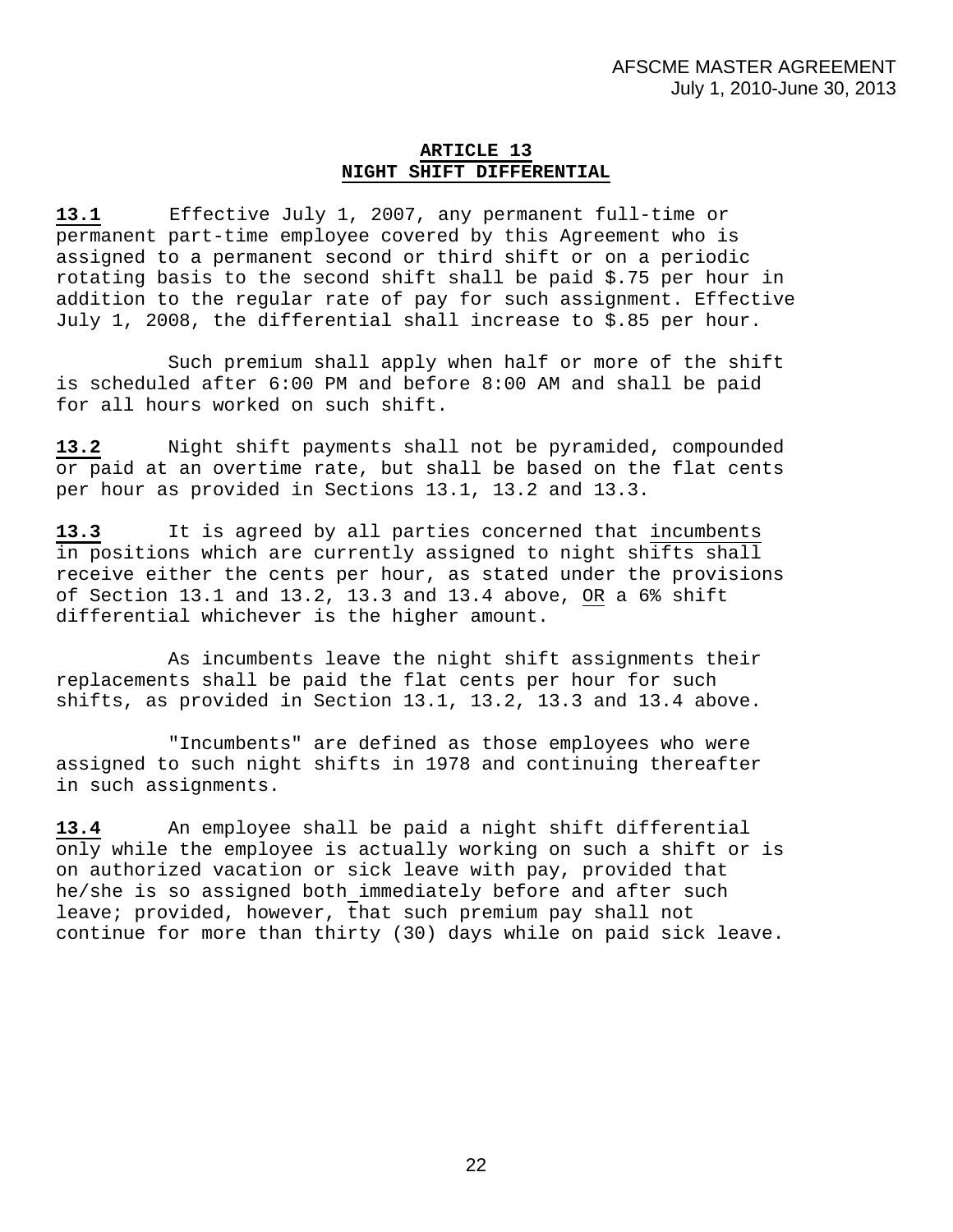# **ARTICLE 14 HOLIDAYS**

**14.1** All employees, except temporaries, school-term employees and those who work less than one-half time, shall be paid for the following named holidays and any other day proclaimed as a holiday by the Board of Mayor and Aldermen. Should a holiday fall on a Sunday and be celebrated on a Monday, all regular employees shall be paid for this day. Should a holiday fall on a Saturday, the preceding Friday shall be considered the holiday.

| New Year's Day        | Independence Day |
|-----------------------|------------------|
| Washington's Birthday | Labor Day        |
| Civil Rights Day*     | Columbus Day     |
| Memorial Day          | Election Day     |
| Veteran's Day         | Thanksqiving Day |
| Christmas Day         |                  |

\* Civil Rights Day shall be celebrated as a floating holiday, subject to the same scheduling provisions as found in section 15.6 of this Agreement.

**14.2** All work performed on a holiday shall be paid at the rate of time and one-half over and above regular hours paid for the holiday, for all hours worked.

**14.3** An employee shall be entitled to the holiday pay referred to in Section 14.1 if he/she works the day preceding and the day following the particular holiday, but not otherwise except for a substantial reason or emergency.

**14.4** Paid Holidays occurring during the work week shall be counted as hours worked for the purpose of determining the forty (40) straight time hours.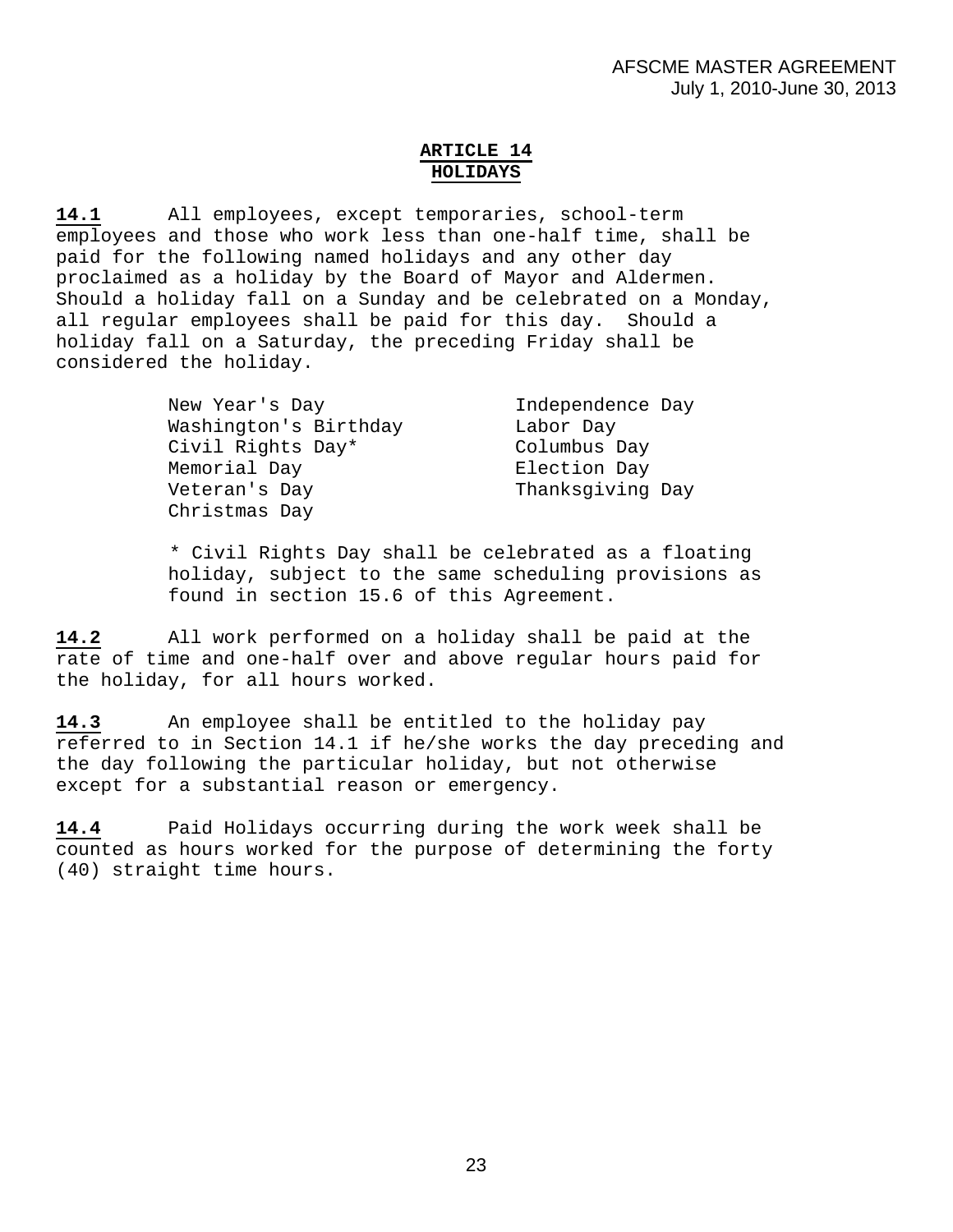# **ARTICLE 15 ANNUAL VACATIONS**

**15.1** Effective on the date of ratification, permanent employees who have been in the continuous employ of the Department for one (1) year or more will be allowed vacations in accordance with the following schedule:

> (a) Accrual rate for two (2) calendar weeks begins on date of hire. Employees serving in an initial probationary period accrue vacation, but are not eligible to use vacation during the first six months of employment. Such probationary employees are not entitled to any vacation benefits if terminated during the initial probation period.

(b) Accrual rate for three (3) calendar weeks begins at the beginning of six (6) years of continuous service.

(c) Accrual rate for four (4) calendar weeks begins at the beginning of fifteen (15) years of continuous service.

(d) Accrual rate for five (5) calendar weeks begins at the beginning of twenty (20) years of continuous service.

**15.2** Vacations shall be scheduled within the departments at the discretion of the Department Heads to provide the least disruption of departmental operations.

 Selection of vacation periods shall be by department seniority and shall be granted insofar as possible at the times requested by the employee, in accordance with operating requirements; provided, however, that summer vacation shall not extend beyond two weeks until all eligible persons have had an opportunity to select a summer vacation. Furthermore, a department head may deny a vacation request of an employee if it will result in a disruption of the department or division operations.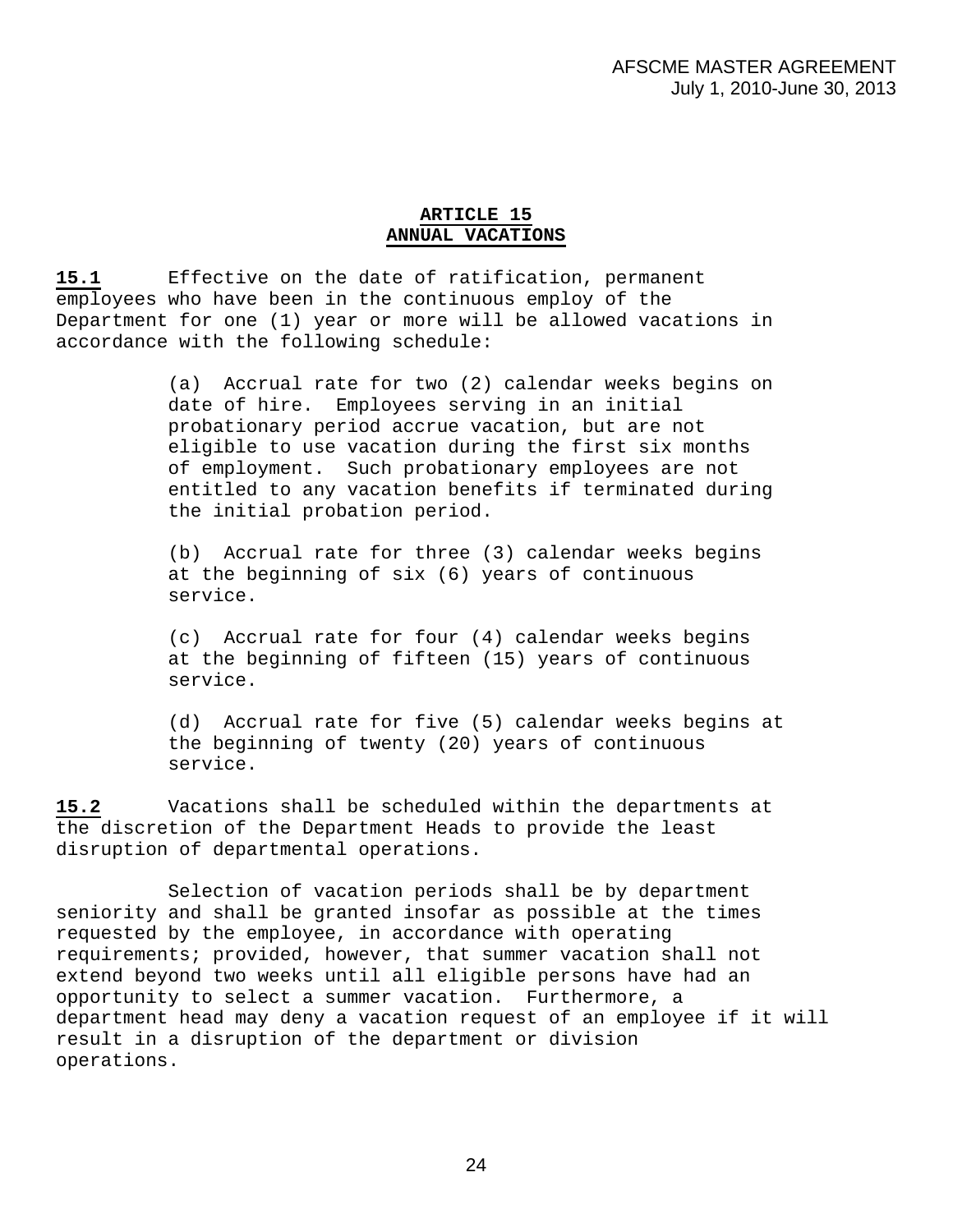# **ARTICLE 15 - ANNUAL VACATIONS (continued)**

**15.3** No employee shall be permitted to accrue in excess of one and one-half (1 1/2) times his/her annual earned vacation; i.e. employees who earned (10) days of vacation per year shall have no more than (15) days earned vacation to his/her credit at any one time; employees who earned (15) days of vacation per year shall have no more than 22 1/2 days earned vacation to his/her credit at any one time.

**15.4** Employees who are assigned to work schedule which includes planned overtime on a regular schedule, such as Highway Department Dispatchers, shall be allowed to use accrued vacation to apply to the sixth work day, provided that such vacation is charged and paid at the straight time rate, and further provided the above shall not increase the rate of accrual or amount of accrued vacation time.

 Nothing in the above paragraph shall limit management's right to change the work schedule to eliminate planned scheduled overtime for such employees.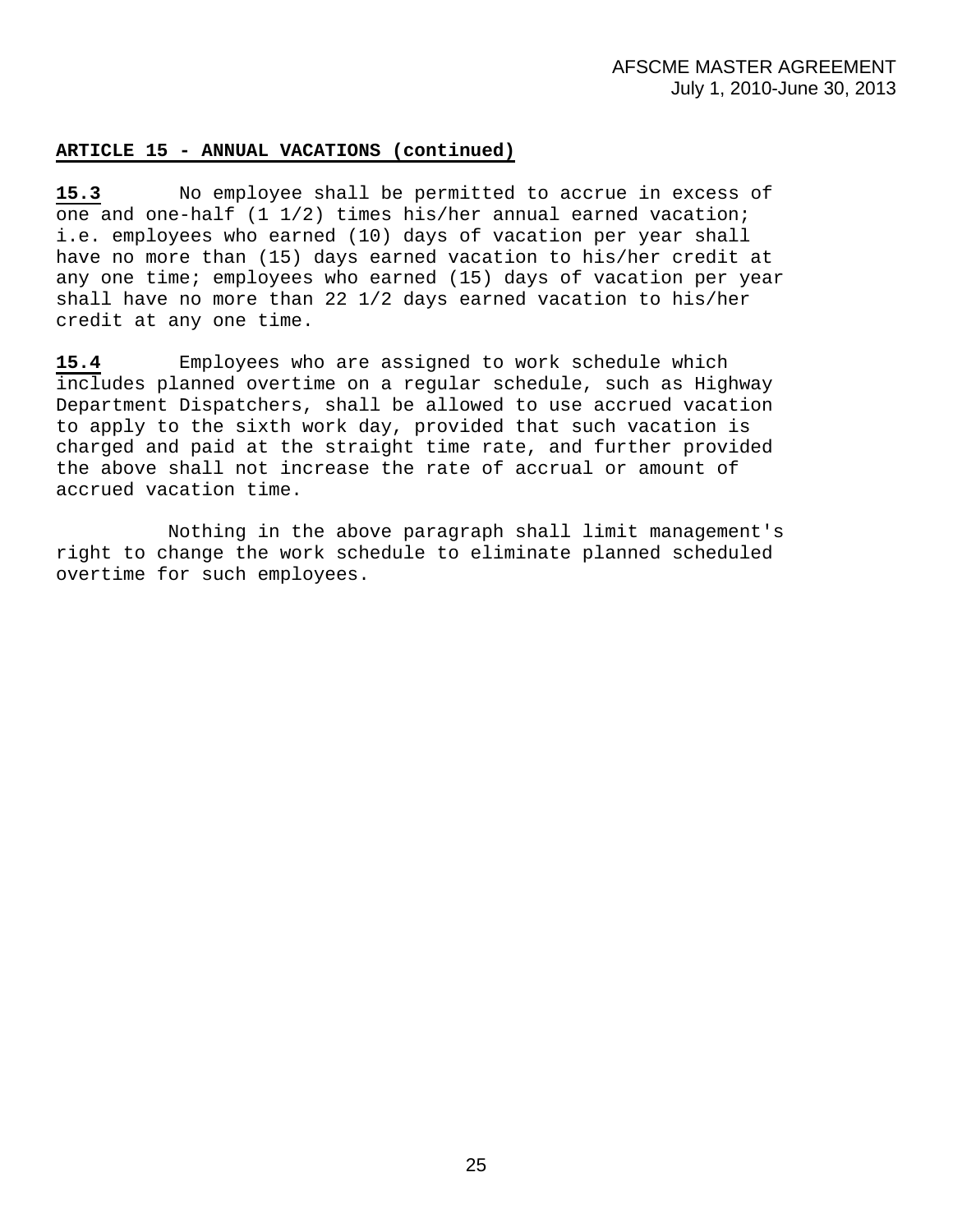# **ARTICLE 16 SICK LEAVE**

**16.1** Sick Leave shall be in accordance with NH Laws of 1943, Chapter 291, Section 1. Each permanent full-time employee shall earn sick leave with pay at the rate of 1 1/4 days of sick leave for each completed month of service. Sick leave shall not be taken in advance of earning same.

**16.2** Employees who are initially employed in a temporary status and who are assigned to permanent status in the same Department, without a break in service, shall be allowed credit for the time served in the temporary status towards accrual of sick leave benefits.

**16.3** Effective on the date of ratification of this Agreement, the maximum sick leave accumulation will be increased to one hundred twenty (120) days. It is agreed and understood that there will be no retroactive payments of any kind as a result of this increase in maximum accumulation. Further, there will be no retroactive adjustments to the sick leave bank.

Effective on the date of ratification, employees will be eligible to begin to accumulate the increased sick leave.

Accrual shall include the six (6)month probationary period, but employees will not be allowed to use sick leave until they satisfactorily complete the probationary period.

**16.4** Employees who are absent from work on legal holidays, during sick leave, vacation, for disability arising from injuries sustained in the course of their employment and for all authorized leaves of absence with pay shall continue to accumulate sick leave at the regularly prescribed rate as though they were on duty, subject to the maximum limitation herein provided. Employees who are absent on authorized leaves of absence without pay for not over 10 work days in any 30 calendar day period shall continue to accrue sick leave at the regularly prescribed rate during such absences as though they were on duty, subject to the maximum limitation herein provided.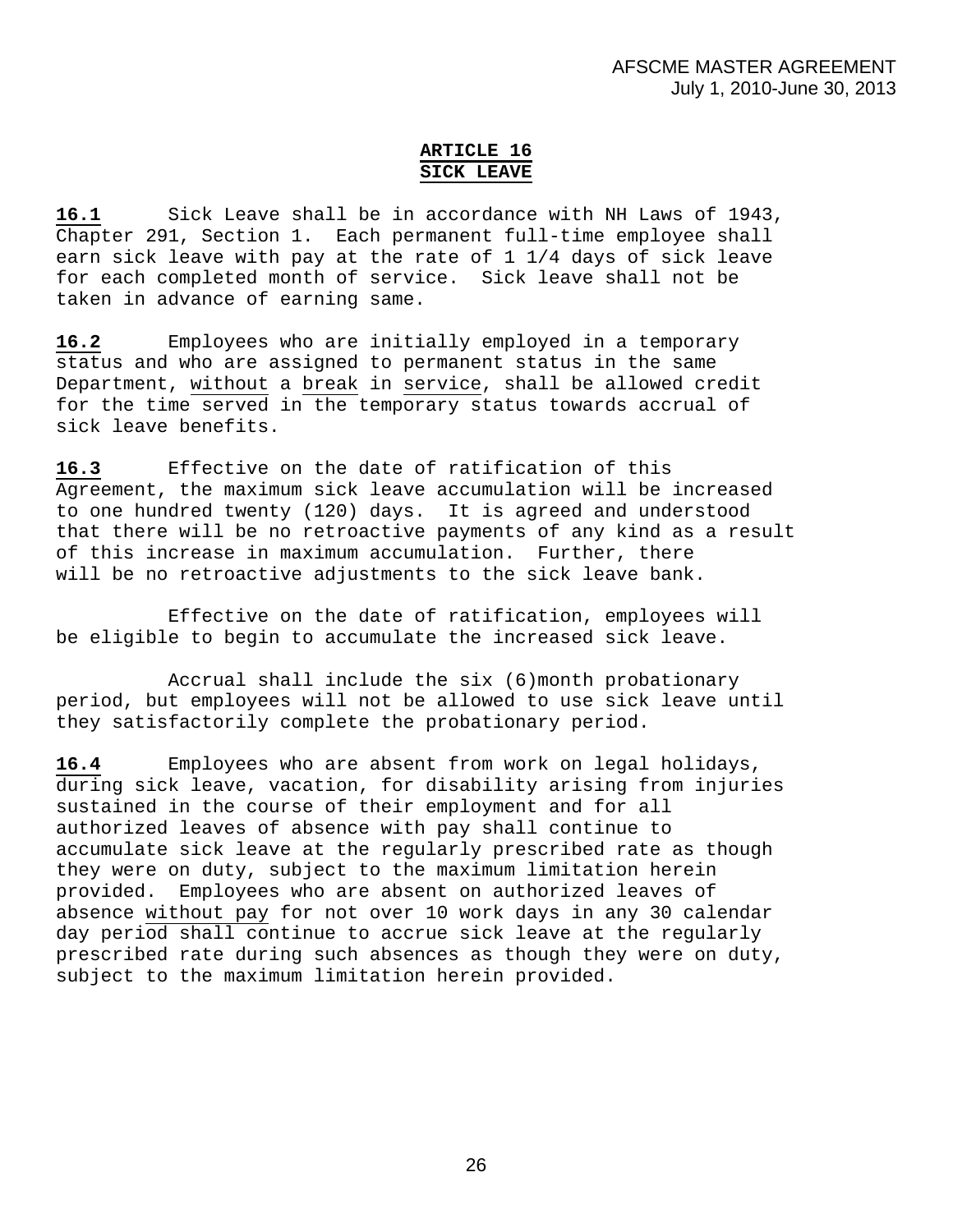#### **ARTICLE 16 - SICK LEAVE (continued)**

**16.5** An employee eligible for sick leave with pay may use such sick leave for absences due to his/her illness or injury; the illness or injury of a spouse, child or other blood relative or ward residing in the same household when FMLA leave is approved, or for exposure to contagious disease. Upon approval of his/her department head, he/she may use sick leave for dental appointments, physical examinations or prescribed treatment by a physician. The Department Head shall require a doctor's certificate before approving sick leave with pay for a period or periods of absences of more than three (3) work days.

 Any employee who receives sick leave benefits and who subsequently receives payment through Worker's Compensation or through an insurance carrier for wages for the same days shall repay the City for the sick leave benefits.

**16.6** Department Heads and the Union may require an employee to justify each day of absence for sick leave if the employee's absentee record indicates a patterned use of sick leave which is in excess of the average days used by employees of the department.

**16.7** Absences for a fraction or part of a day that are chargeable to sick leave in accordance with these provisions shall be charged proportionately in an amount not smaller than one hour.

**16.8** During periods of absence for approved paid sick leave the employee shall be entitled to full pay for such period at the regular rate of compensation, provided, however, that hourly employees shall be compensated on the basis of straight time pay not to exceed eight (8) hours per day and not to exceed forty (40) hours per week. No sick leave benefits shall be paid on the basis of time and one-half.

**16.9** On separation from City service, all sick leave credits shall be cancelled except in a case of paid retirement, duty disability retirement, or death while in active service.

 Effective on the date of ratification, all accrued sick leave up to, but not to exceed eighty (80) work days shall be paid plus payment of one-quarter of the balance of the days accrued over eighty (80) but not more than one hundred twenty (120) days of accrued sick leave at their regular pay. Employees hired after July 4, 2004, shall be entitled to payment for up to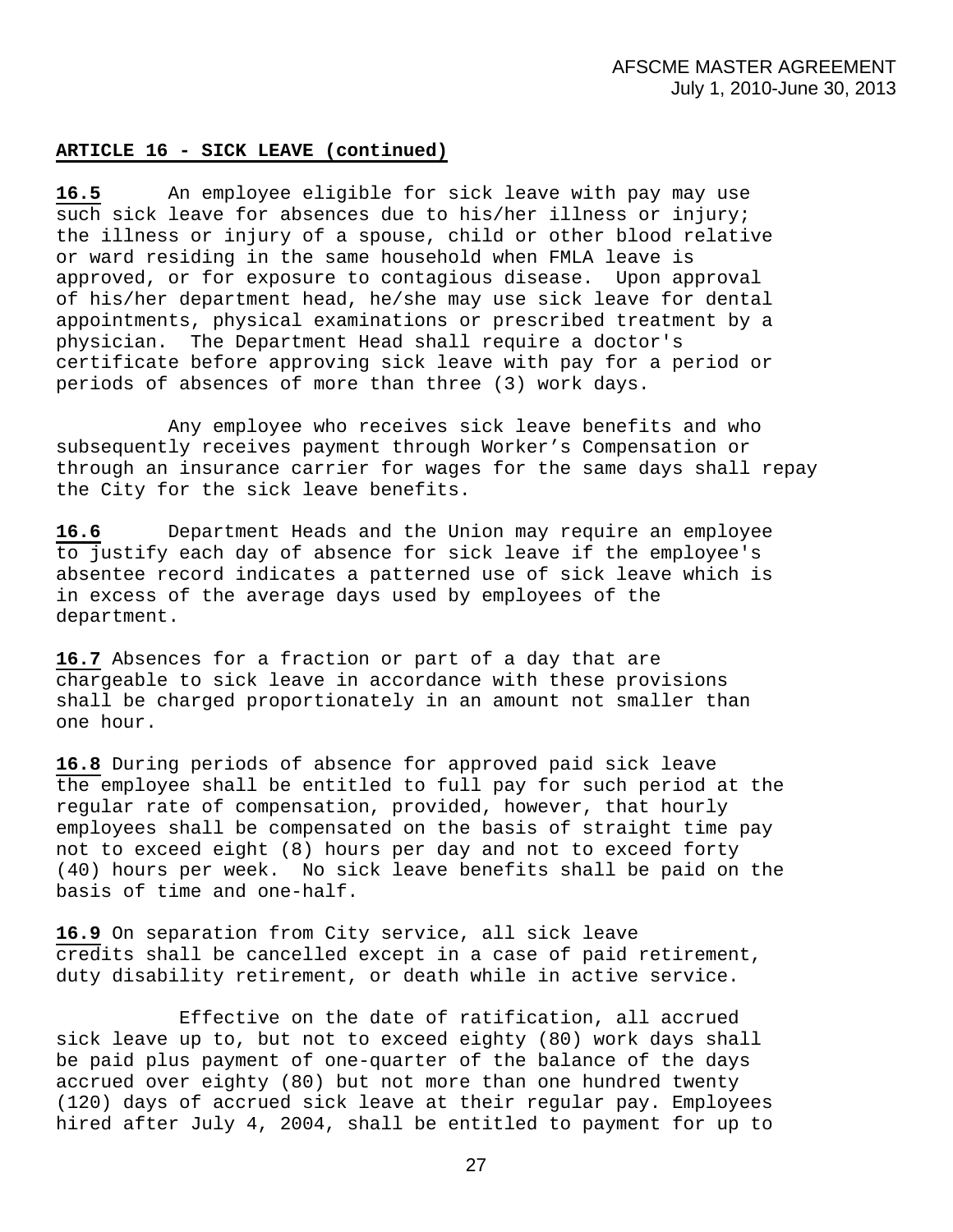#### **ARTICLE 16 - SICK LEAVE (continued)**

sixty (60) days, plus one-quarter of the balance of their accrued sick leave up to one hundred twenty (120) days.

 Effective on July 1, 2004 or the date of ratification, whichever comes later, employees shall also be entitled to the benefits under City Ordinance 33.081 (H), as it may be amended from time to time.

 Employees hired after the ratification date of this Agreement shall be entitled to payment for accrued sick leave, under the conditions specified above; provided however, that payment shall not exceed forty (40) days.

#### **16.10 SICK LEAVE NON-ABUSE**

 Effective January 1, 1986 employees who use six (6) days of sick leave or less in the preceding calendar year will receive two (2) personal leave days, to be scheduled by the Departments. Personal Leave days must be used during the calendar year they are credited and shall not accumulate and shall not be carried over year after year. Personal Leave days taken by employees who are assigned to work schedules which includes planned overtime on a regular schedule, such as Highway Department Dispatcher, shall be counted as days worked for overtime purposes.

# **16.11 CHANGING VACATION TO SICK LEAVE**

 Employees who are on paid vacation who are hospitalized for injury or illness may, at their option and provided they have sick leave credits accrued, have their vacation time changed to paid sick leave for the period of time they are actually hospitalized.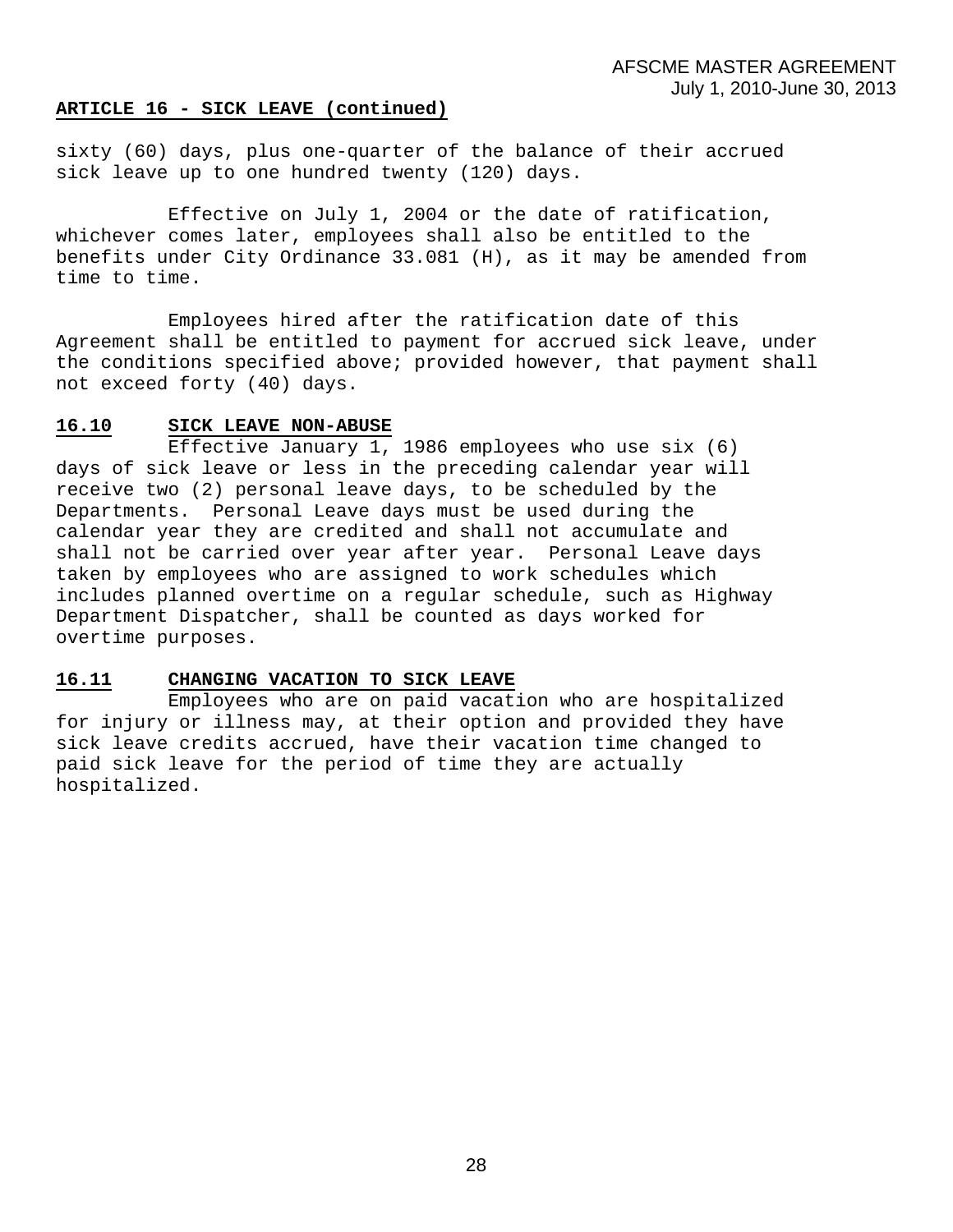# **ARTICLE 17 SICK LEAVE BANK**

**17.1** A voluntary sick leave bank, to cover employees in the bargaining units covered under the Master Agreement and other contracts with Local 298, AFSCME, is hereby established. The operation of such sick leave bank shall be subject to the rules and guidelines set forth in this Article.

**17.2** The purpose of the sick leave bank is to provide assistance to employees who suffer long-term illness or injuries which are non-job connected. It is established to provide additional paid benefit days beyond the employee's accrued days when an employee has exhausted his accrued sick leave and continues disabled for an additional fifteen (15) consecutive calendar days. For example, it is not established to provide relief for one or two days beyond the employee's accrued sick leave.

# **17.3 ADMINISTRATION**

 The Sick Leave Bank shall be administered by a five member Administrative Committee.

 Three (3) members of the Committee shall be appointed by the Union from employees in the bargaining units who are enrolled in the Sick Leave Bank, provided that no more than one member shall be appointed from the same bargaining unit at any one time.

 Two (2) members of the Committee shall be appointed by the Mayor from the Management of the Departments wherein the bargaining units are located, with no more than one member from a department serving at any time.

 The first Committee members shall be appointed in the following manner:

 One member appointed by the Union for a one (1) year term; one member appointed for a two (2) year term and one member appointed for a three (3) year term. Subsequent appointments shall be for three (3) year terms. Vacancies, when they occur, shall be filled by appointment in the same manner as the original appointments.

 One original appointee of the Mayor shall be for a one year term and one appointee shall be for a three (3) year term and subsequent appointments shall be for a three (3) year term.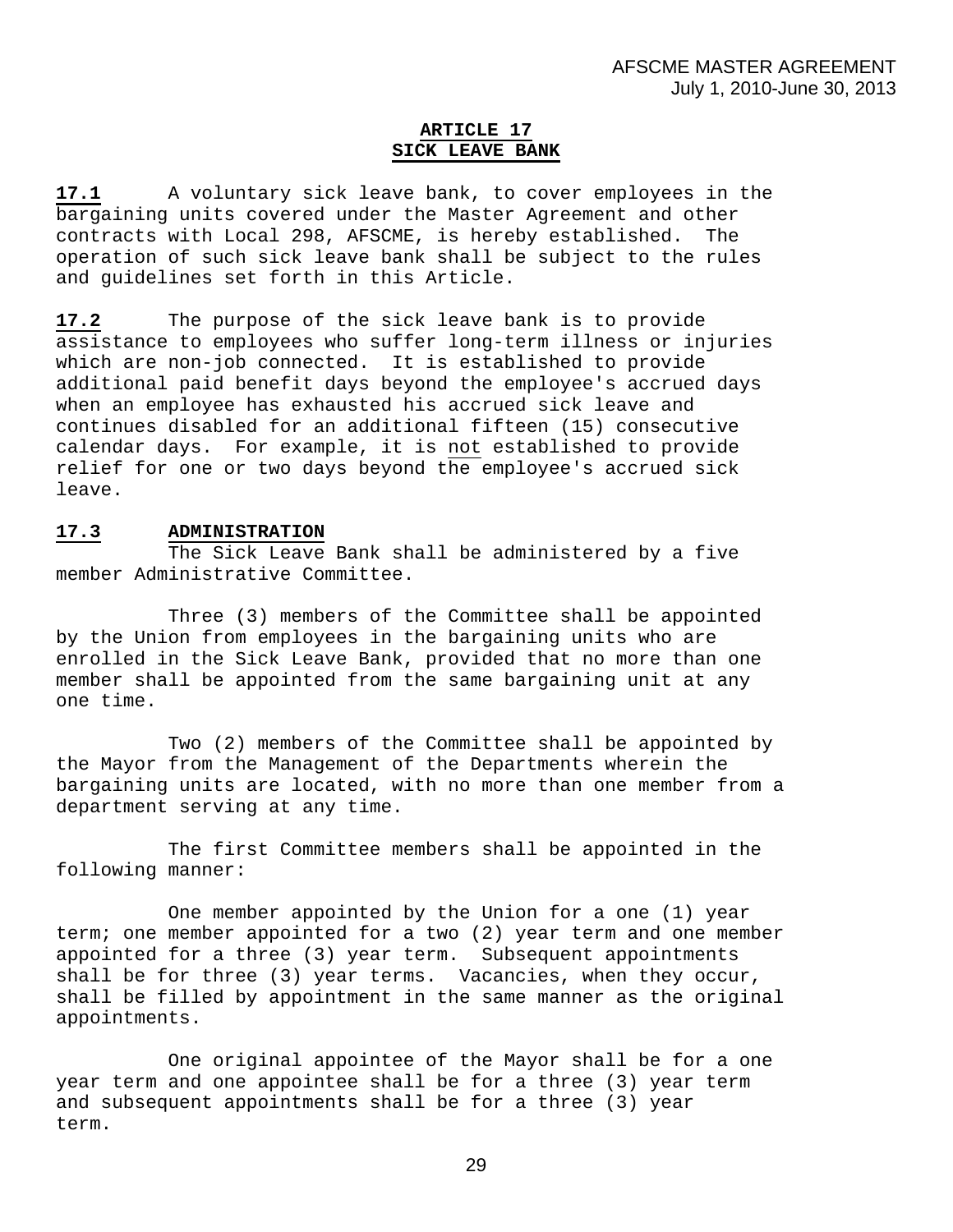#### **ARTICLE 17 SICK LEAVE BANK (continued)**

#### **17.4 MEETINGS**

 The Committee shall meet at least once each month or more often as deemed necessary by the Chairman. Three (3) members, including at least one (1) Administration member, shall constitute a quorum. A majority of those members present and voting shall decide all questions. Members who are absent for either three (3) consecutive meetings or any six (6) meetings in any twelve (12) months period shall be automatically terminated from the Committee and their terms declared vacant.

#### **17.5 MEMBERSHIP**

Effective in 1987:

**17.5(A)** All the days that are now in the Sick Leave Bank will remain in the Bank as is. These days are to be used up first in accordance with the current contract.

**17.5(B)** Once this contract has been ratified, each member of the Bargaining Unit will give one (1) day of his/her day's pay on January 1st of each year.

**17.5(C)** Above-mentioned money will be deposited into a bank in Manchester in January of each year.

**17.5(D)** It will be the duty of the Finance Officer to see that the above-mentioned money is deposited into the bank in January of each year.

**17.5(E)** The deposit will be to the bank service which offers the best interest rate.

**17.5(F)** When withdrawals are necessary, the Finance Officer and one dues-paying member of the Sick Leave Bank will be present, and the signature of each will be required.

**17.5(G)** Application for membership shall be made on a form provided by the Committee.

 Membership by all employees will be subject to the following restrictions:

(1) Probationary employees who are serving an initial probation period are not eligible for membership.

 (2) Full-time employees, except those with less than one year of service, shall have not less than fifteen (15) days of accrued sick leave as of the date of their application for membership. An employee whose sick leave balance falls below fifteen (15) days of accrual due to recent illness or injury may be admitted at the discretion of the Committee.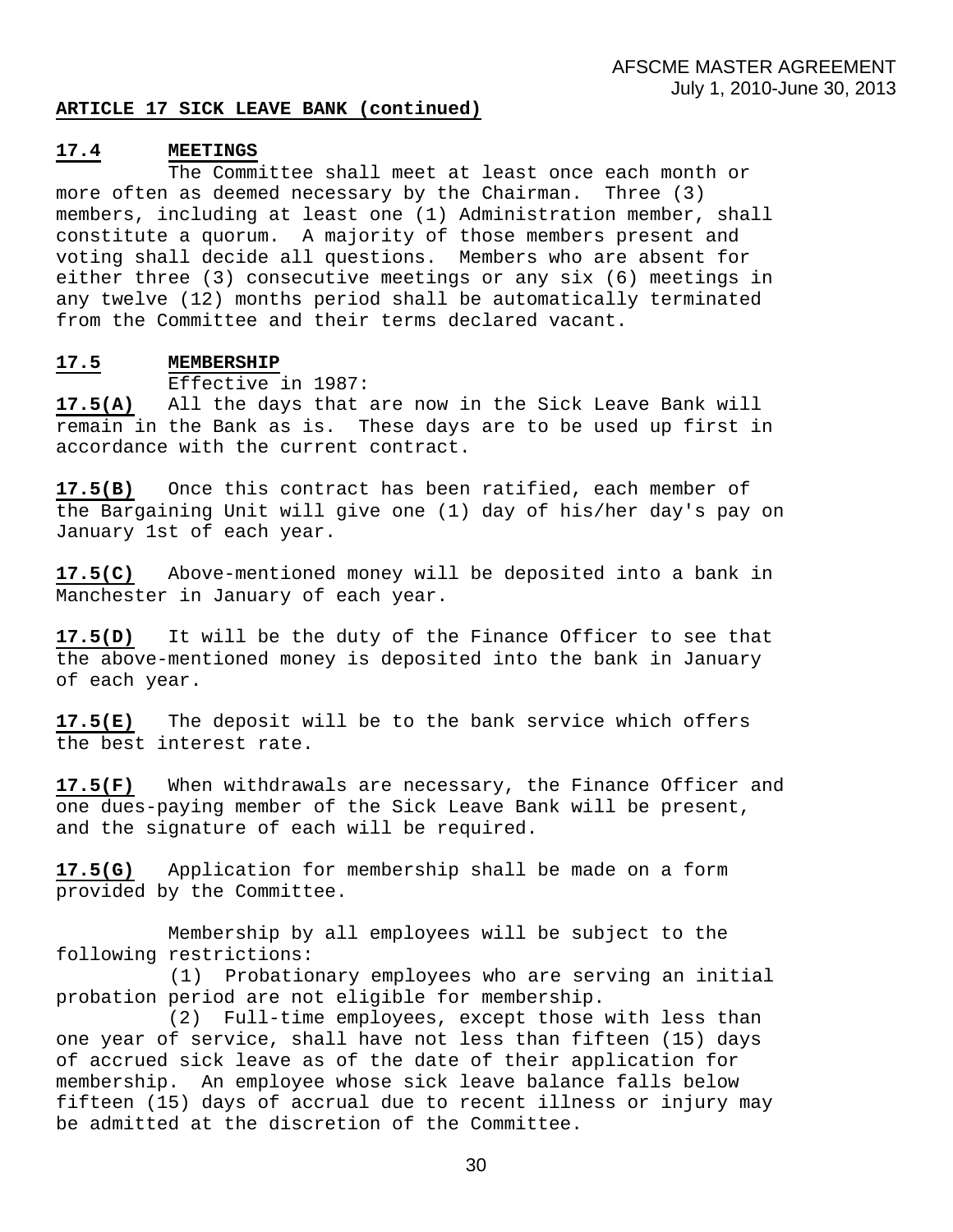#### **ARTICLE 17 SICK LEAVE BANK (continued)**

 Employees whose sick leave falls below fifteen (15) days after they are admitted to the Sick Leave Bank, where the usage of sick leave was not the result of extended illness or injury, shall have their membership status reviewed by the Committee. The Committee may temporarily suspend the employee from membership in the Bank if it deems such action to be in the best interest of the Bank.

(1) Employees who have less than one year of service may be admitted to the Bank upon the majority vote of the Committee after a review is made of their status with the Department. Upon admission to membership the conditions stated in the preceding paragraphs will apply.

(2) Full-time employees having less than 30% of their Accumulated sick leave days limit as of the date of their application shall be limited category members if accepted as members by the Administrative Committee.

# **17.6 BENEFITS**

 Effective January 1, 1990 a member in good standing shall become eligible to request extended sick leave benefits from the Bank for an incapacitating illness or non-service connected injury, provided he has exhausted all his accrued sick leave and his incapacitation extends at least eight (8) consecutive calendar days beyond the exhaustion of his sick leave accrual.

 Effective January 1, 1991, the waiting period shall be reduced to five (5) consecutive calendar days. Upon presentation of satisfactory medical evidence of illness or injury to the Administrative Committee, the Committee may approve up to thirty (30) work days of sick leave benefit days from the Bank to be granted to the member. Such sick leave benefit days may be made retroactive to the first work day after exhaustion of his accrued sick leave credits. Should the member still be incapacitated after this time from the same illness or injury he/she may present his/her case for review and be granted additional benefit days, but such additional days may be restricted in number according to the number of benefit days in the Bank at the time. Additional days of benefits shall not exceed thirty (30) work days for each period of incapacitation; provided however, exceptions may be made in cases of long term illness or injury at the discretion of the Committee.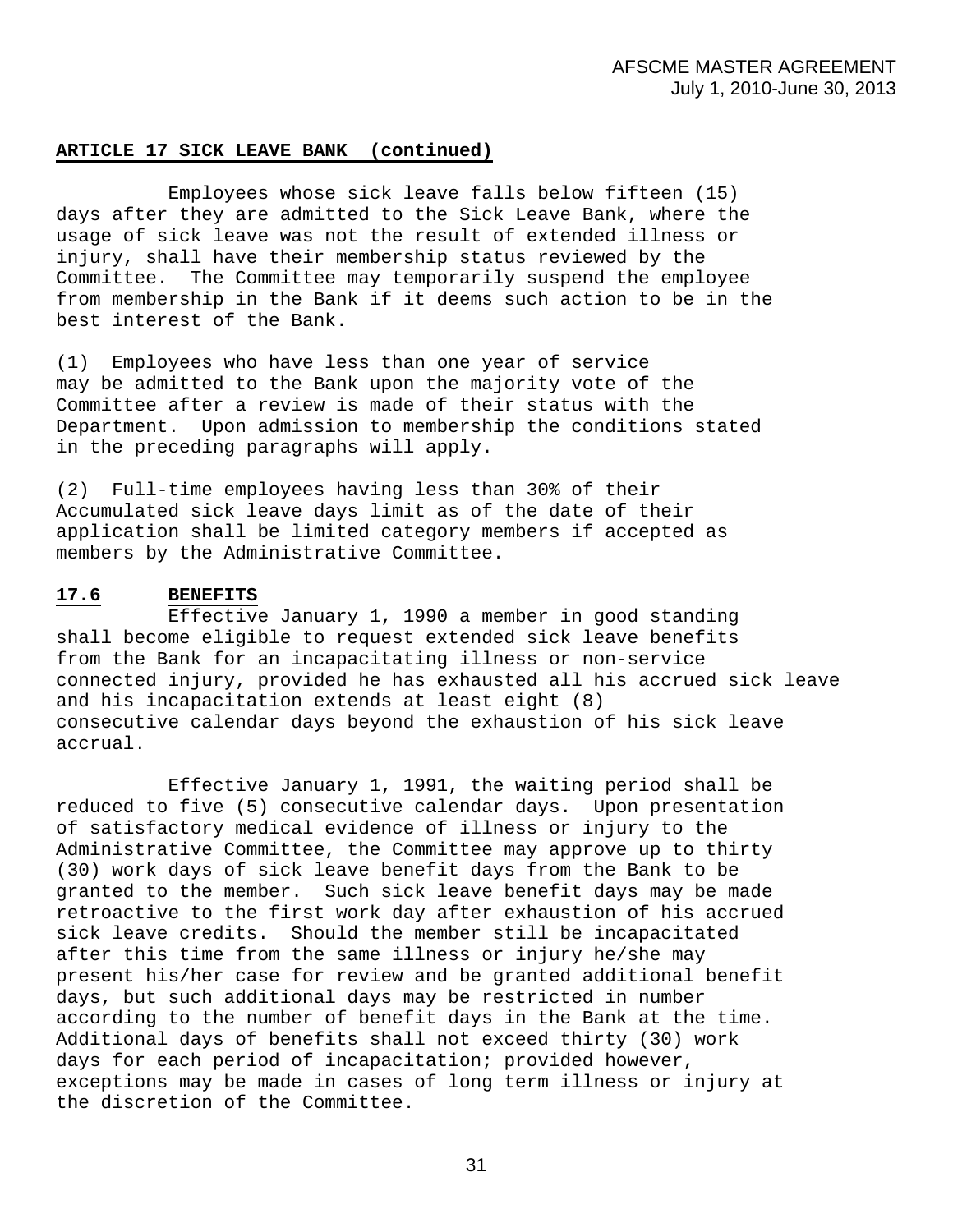#### **ARTICLE 17 - SICK LEAVE BANK (continued)**

 An employee who is receiving Sick Leave credits from the Sick Leave Bank and who subsequently receives payment through Workmen's Compensation or through an insurance carrier for wages for the same days shall repay the City for such benefits.

 Employees shall not be granted any time from the Bank until said employee has reached the 30% requirement as stated above.

#### **17.7 BANK STABILITY AND LIMITATIONS**

 All employees who shall become members of the Sick Leave Bank shall continue in the Bank until December 31st of the current calendar year. Employees shall automatically continue in the Sick Leave Bank for each calendar year thereafter unless the employee shall withdraw from membership prior to December 31st of any calendar year. Withdrawal shall be in writing, duly signed and dated and submitted to the Administrative Committee prior to December 31st. No benefits shall accrue to the withdrawn member thereafter and any sick leave days previously donated to the Bank shall remain in the bank to be disbursed by the Committee.

 The number of benefit days in the Bank shall not exceed 1,500 benefit days on December 31st of any calendar year. All excessive days shall be discarded. In the event the Bank is terminated, all sick leave benefit days remaining in the Bank shall be null and void.

#### **17.8 ADMINISTRATIVE OVERSIGHT**

 In the event there is a question concerning a recipient's eligibility to receive benefits from the Bank, the City may require of the Administrative Committee and the employee proof of each eligibility as well as a physician's certified report of the disabling illness or injury of the recipient. A copy of the minutes of each meeting shall be provided to the President of Local 298 and to the City Personnel Director.

 The President of Local 298 or the Personnel Director may request a meeting with the Administrative Committee to discuss any action which has been taken by the Committee and such meeting shall be scheduled as soon as possible after such request.

#### **17.9 AMENDMENTS**

 This Article or any section thereof, may not be amended except through the collective bargaining process or mutual written agreement of the Union and the City representative concerned in that process.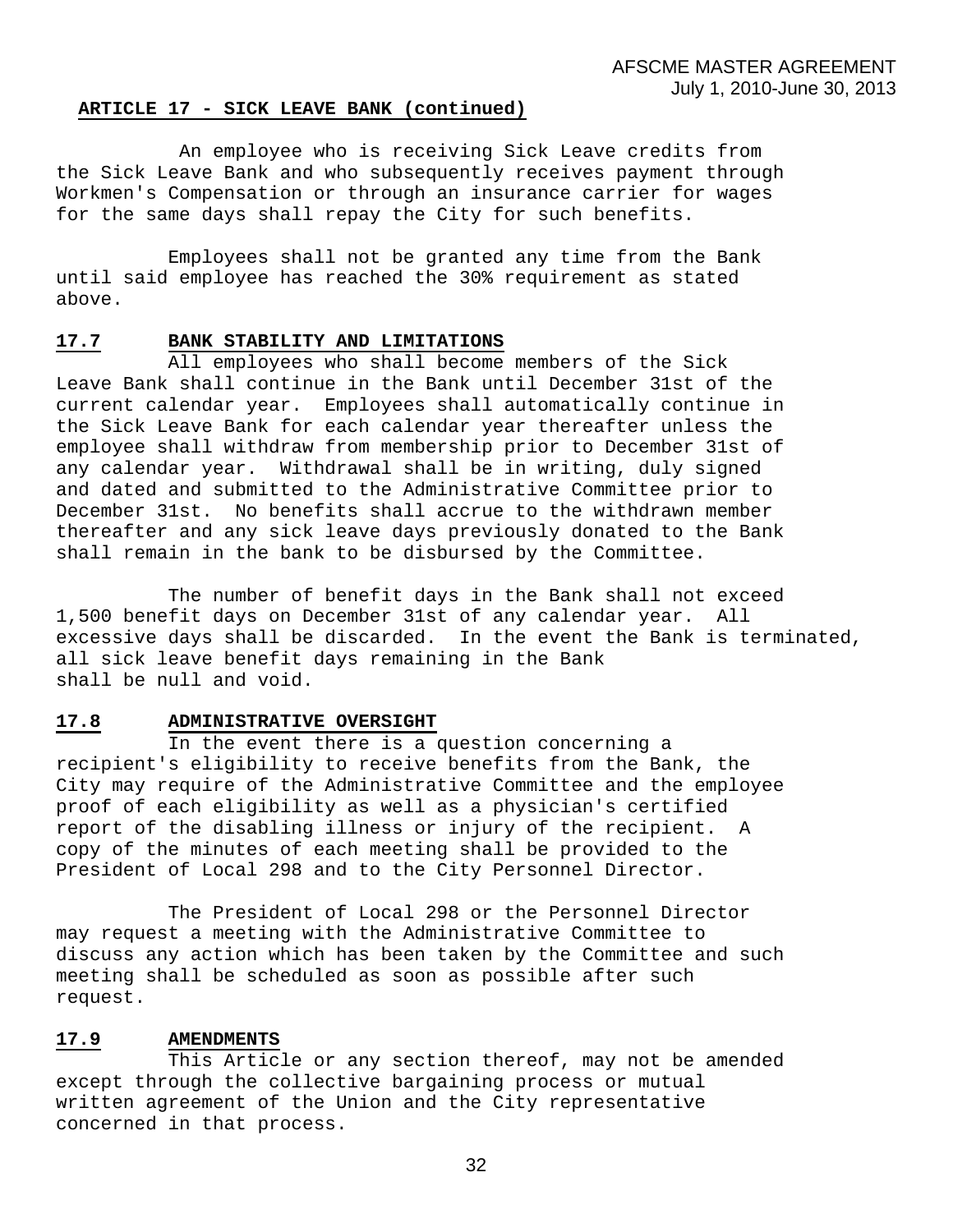# **ARTICLE 17 SICK LEAVE BANK (continued)**

# **17.10 EFFECTIVE DATES**

 The provisions of this Article shall be effective from January 1, 1986 through December 31, 1988, inclusive, and shall terminate December 31, 1988 unless mutually agreed to continue beyond that date. Such continuation must be agreed to in writing by the parties to this agreement.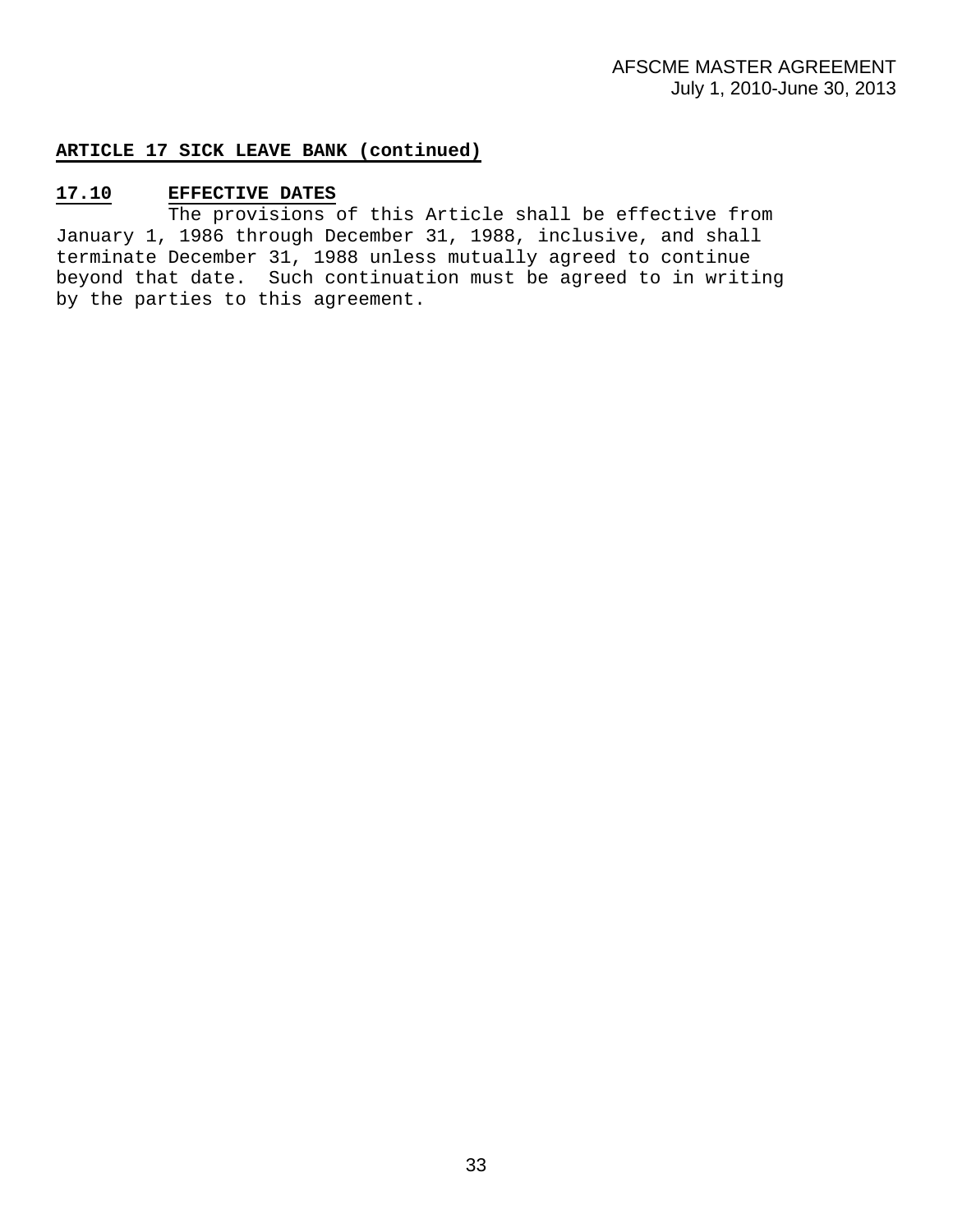# **ARTICLE 18 LEAVE OF ABSENCE**

**18.1** The City agrees to allow Union representatives, stewards and/or aggrieved employees reasonable time, without loss of pay, during regular working hours for the purpose of processing grievances, provided such time away from work does not interfere with the work of the departments involved. Such time shall not be withheld unreasonably. The Union representatives shall obtain prior permission to absent themselves from work before leaving a work site and shall obtain prior permission of the immediate superior involved before interrupting the work of an employee located at a different work site.

**18.2** Time lost by representatives of the Union on grievance settlements or negotiations shall be paid for by the City as provided in RSA 273-A 11.

**18.2** When an employee is elected President of Local #298 and has to do work which takes him/her away from his/her regular employment with the City, he/she shall, at the written request of the Union, be granted a leave of absence without pay, not to exceed three (3) years, and with no loss of seniority, provided satisfactory arrangements can be made for a substitute during such leave of absence.

**18.3** Effective January 1, 1990 employees elected as delegates to either the AFSCME International Convention, NH Public Employees Convention, Council #93 or the NH State Labor Council Convention shall be allowed a leave of absence with pay, not to exceed a total of ten (10) working days per year.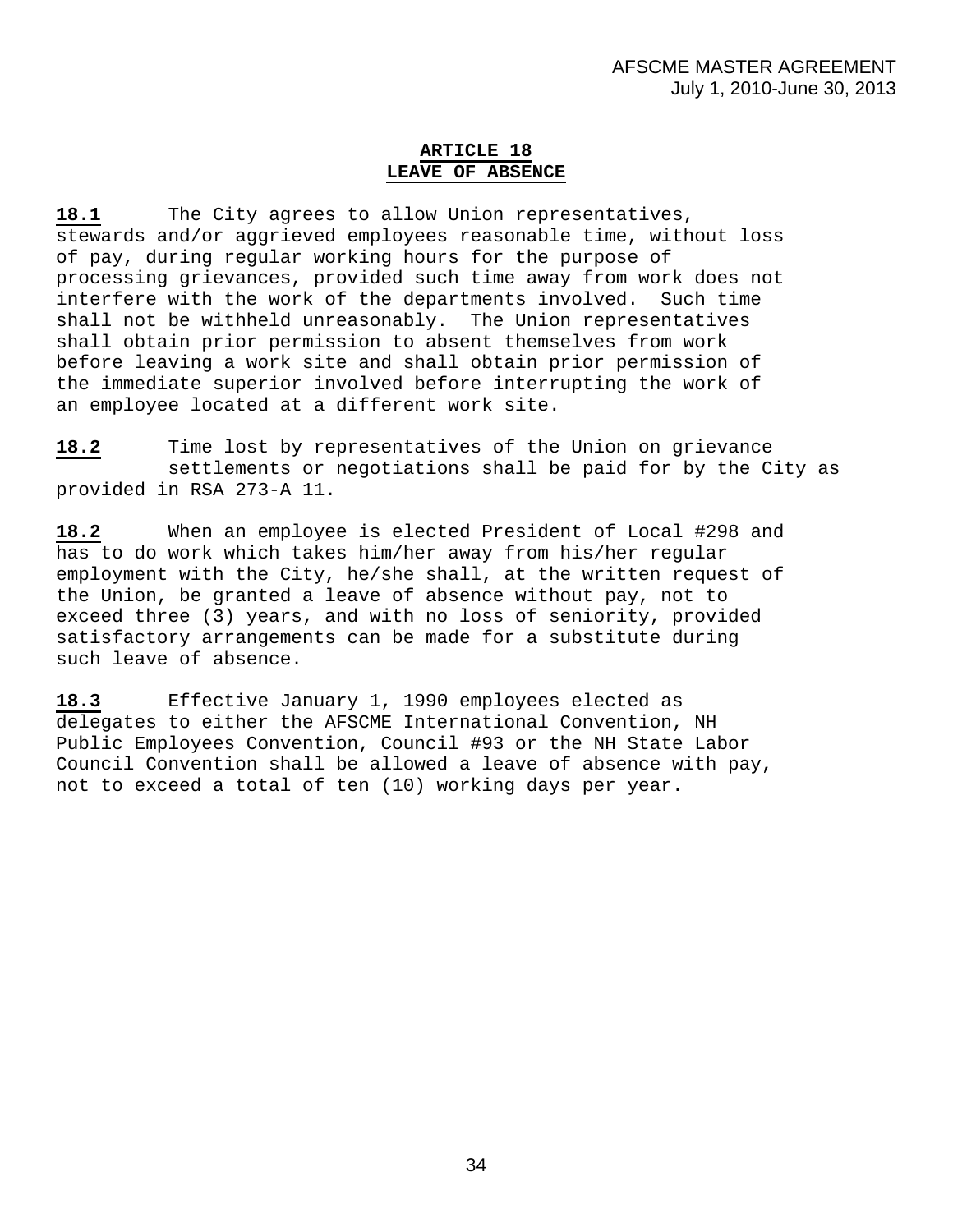# **ARTICLE 19 BEREAVEMENT LEAVE**

**19.1** Bereavement leave of five (5) working days with pay between the date of death and the date of the funeral, inclusive, shall be granted a permanent full-time or permanent part-time employee who works at least half-time in the event of the death of his/her:

| Spouse        | Sister          |
|---------------|-----------------|
| Father        | Brother         |
| Mother        | Child           |
| Father-in-law | Mother-in-law   |
| $Son-in-law$  | Daughter-in-law |
| Ωr            |                 |

 a blood relative or ward residing in the same household.

**19.2** Special leave of one (1) working day with pay, for the purpose of attending the funeral, shall be granted an employee in the event of the death of his/her:

| Grandmother    | Sister-in-law |
|----------------|---------------|
| Grandfather    | Aunt          |
| Grandchild     | Uncle         |
| Brother-in-law |               |

**19.2** Under extenuating circumstances, two (2) additional days with pay may be granted under Section 18.1 with written approval of the Department head; such days to be charged to the employee's accrued sick leave.

**19.3** Under no circumstances shall bereavement leave be paid on an overtime basis; however, bereavement leave time shall be counted as hours worked for overtime computation purposes.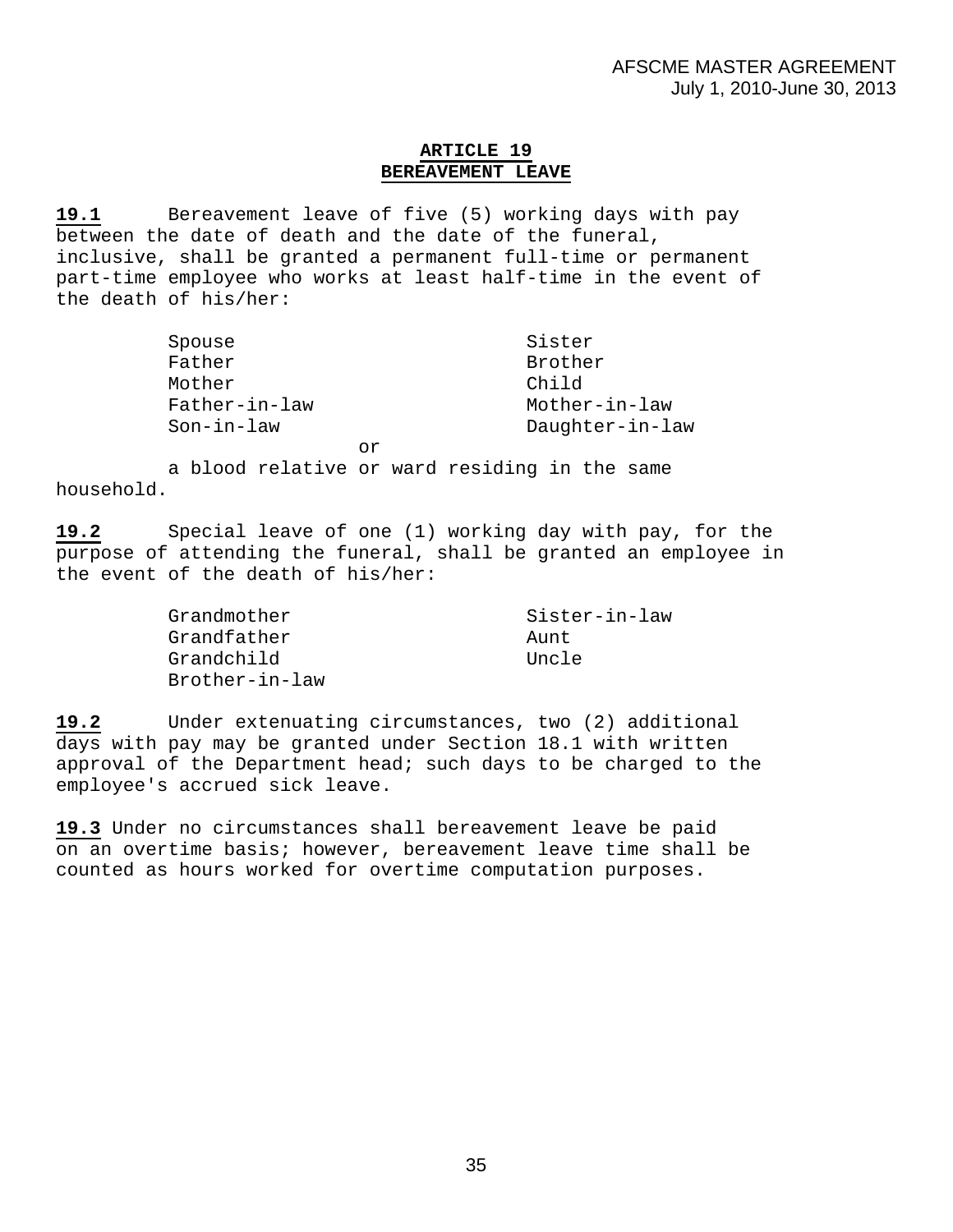# **ARTICLE 20 MATERNITY LEAVE**

**20.1** Upon application of the employee on forms to be provided by the City a maternity leave of absence without pay shall be granted to permanent, full-time female employees who have been employed at least one (1) year before said application, said leave to commence at the time recommended by the employee's attending physician and to extend for a period not to exceed six (6) months after the birth of the child. If an employee who has been granted a maternity leave of absence in accordance with this provision shall fail to return to work upon the expiration of such leave of absence she shall be deemed to have voluntarily terminated her employment, unless she has been certified by her physician as being physically unable to perform her duties.

**20.2** An employee shall be entitled to draw her accumulated sick leave benefits with pay for a period not to exceed sixty (60) work days from the date of confinement or the birth of the child, during which time the employee is certified as being unable to perform her regular duties, as certified to by an affidavit of the attending physician every thirty (30) days. Requests for such sick leave benefits must be submitted in writing to the Department head no later than thirty (30) days after the date of confinement in order to be eligible for sick leave benefits.

**20.2** Extensions of the thirty (30) day paid sick leave benefits may be made by the Department head if circumstances so warrant.

**20.3** An employee shall not forfeit seniority or other benefits during this leave of absence.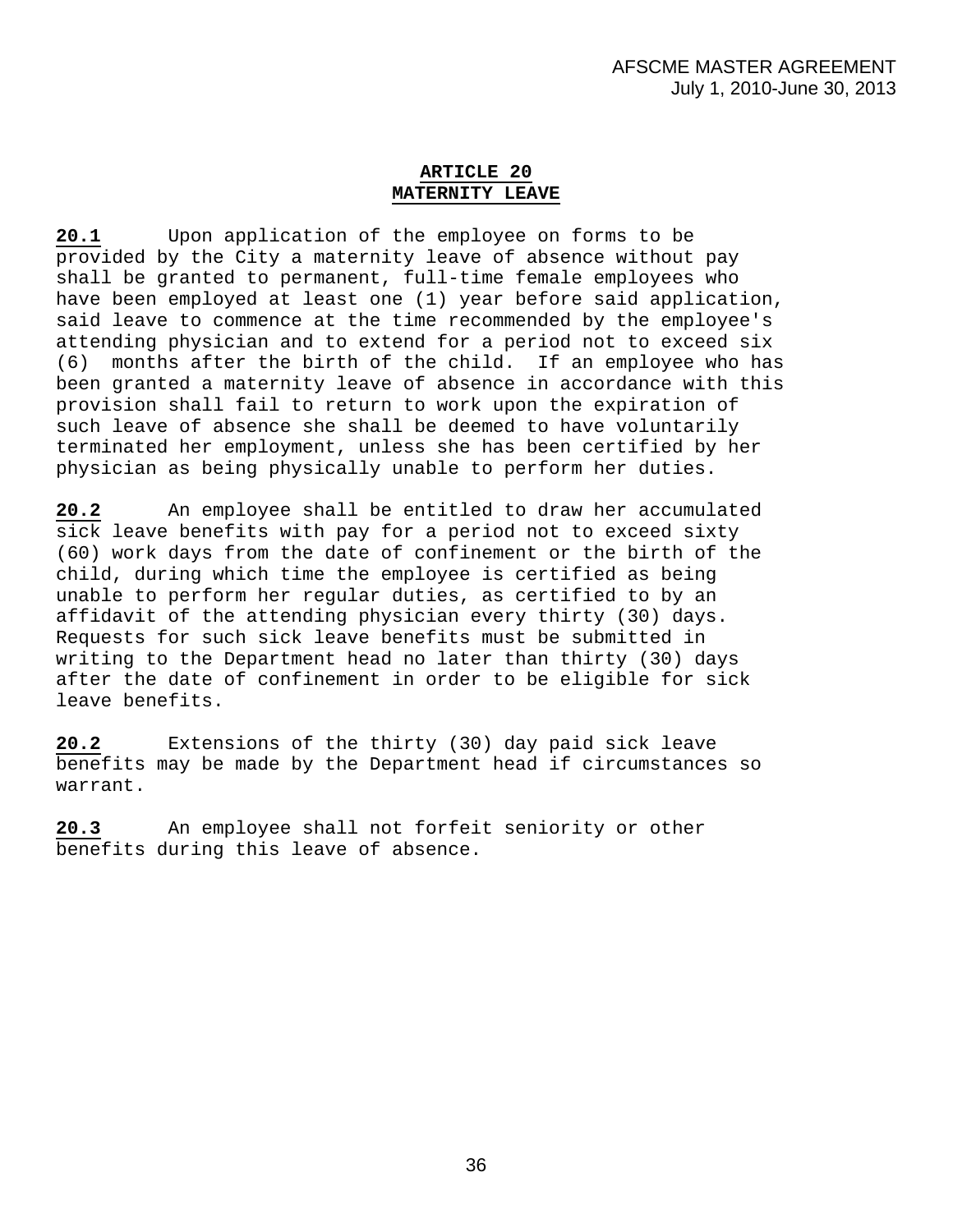# **ARTICLE 21 MILITARY SERVICE**

**21.1** Shall be governed by existing law.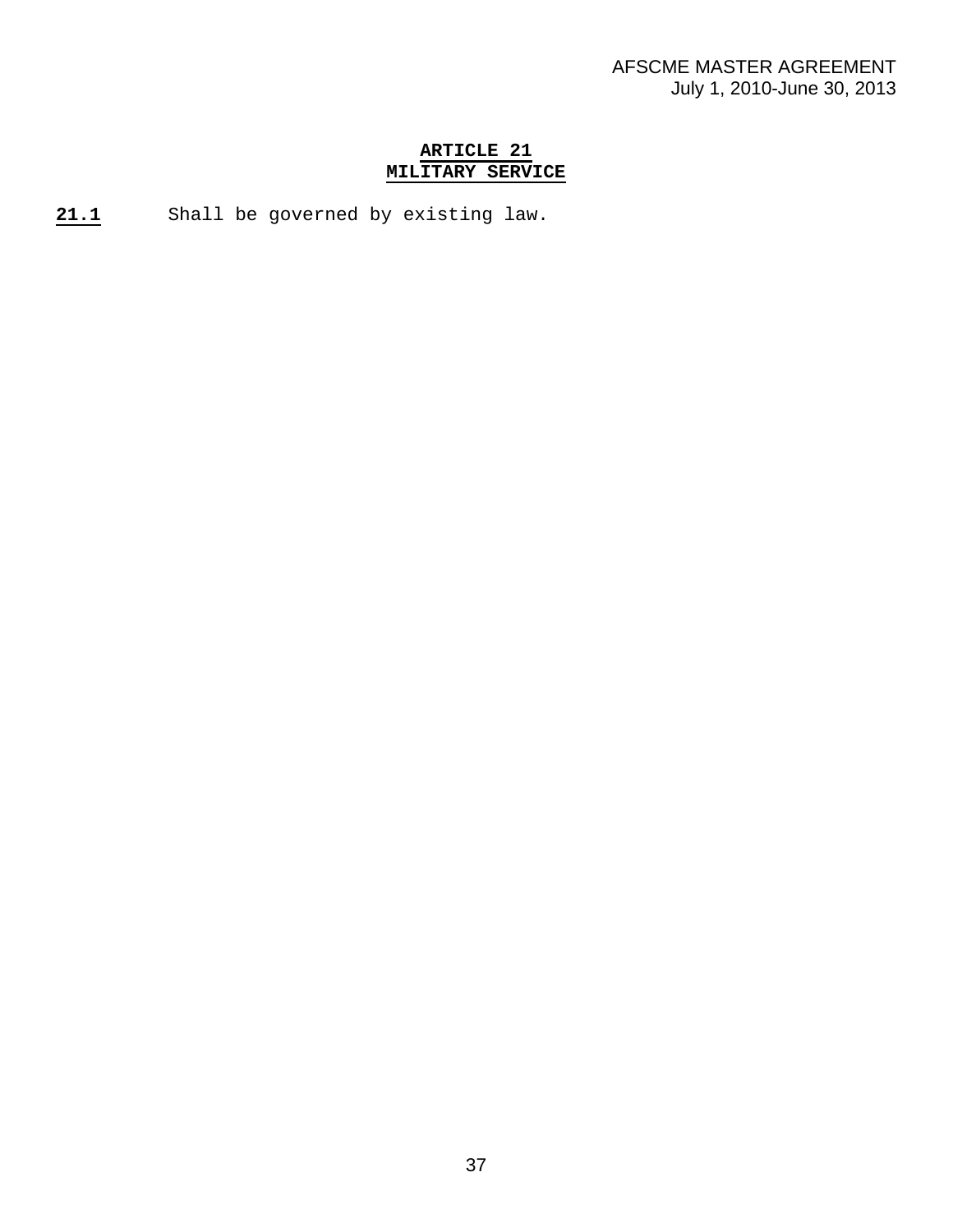# **ARTICLE 22 JURY DUTY**

**22.1** An employee called as a juror will be paid the difference between the fee received for such service and the amount of straight time earnings lost by reason of such services. Satisfactory evidence of such service must be submitted to the employee's immediate supervisor.

**22.2** Employees who are called to jury duty and are excused from the jury duty for a day or days shall report to their regular work assignments as soon as possible after being excused.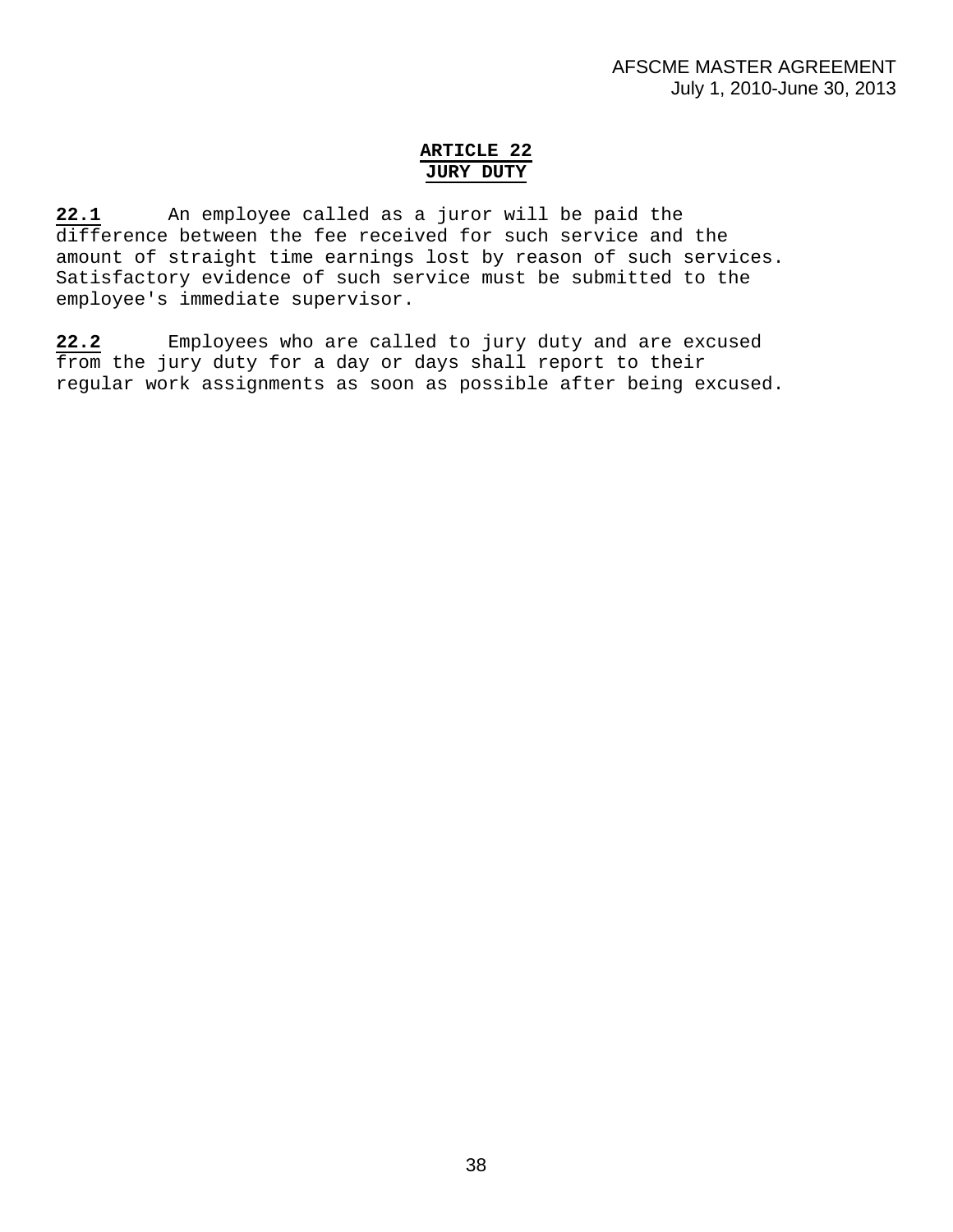# **ARTICLE 23 EDUCATION INCENTIVE REIMBURSEMENT**

**23.1** The following education reimbursement policy will apply to members of the Bargaining Units covered by this policy.

**23.2** The City agrees to provide reimbursement to employees who complete approved courses relating to their current responsibilities or as part of an approved career development program based upon the following standards. Payment of seventyfive percent (75%) of the cost of the cost of such courses, but not to exceed \$550.00 per employee in calendar year 1999 (\$715.00 effective date of ratification; \$825.00 effective July 1, 2000) and not to exceed the total budgeted amount of \$11,500 (\$14,950.00 effective date of ratification; \$17,200.00 effective July 1, 2000).

**23.3** Courses must be approved in advance by the Department head concerned as meeting the requirement that the course is related to the employee's job or is part of a career development program. Approval must be obtained through the Personnel Department for payment of the course. A procedure will be established to effectuate these payments.

**23.4** Once a course has been approved as meeting the requirement an advance will be made to the employee of one-half (1/2) of the authorized seventy-five percent (75%) of the cost of the course tuition and books. The remainder of the course reimbursement will be paid to the employee upon presentation of a certificate of satisfactory completion of the course.

**23.5** Approval for courses will be considered on the basis of relevancy of the course, number of employees applying and funds available.

**23.5** If a course is paid for in whole or in part through a Federal or State program then the City will not reimburse for such amount, it being the intent of this section to eliminate double payment for any course.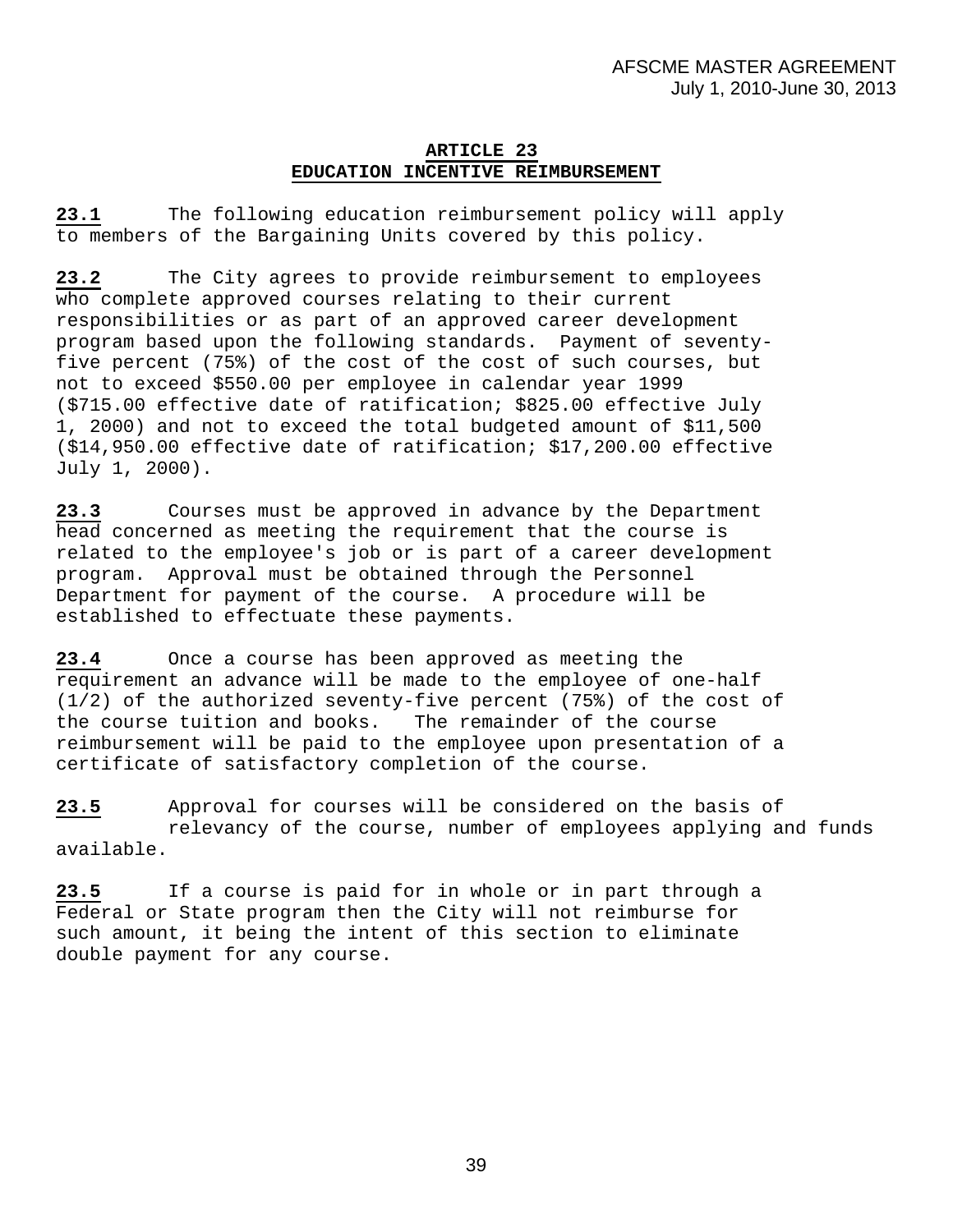# **ARTICLE 24 LIFE INSURANCE**

**24.1** Effective September 1, 1999, or date of ratification, whichever is later, the City will provide for a Life Insurance fund to provide for the payment of a death benefit of an amount equal to the employee's last yearly base pay, but not to exceed \$50,000.00 to the named beneficiary or estate of any member of the Bargaining Unit who dies from any cause while employed by the City or within sixty (60) calendar days after resignation for health reasons.

**24.2** The City reserves the right to contract with a qualified insurance carrier of its choosing to provide the above amounts of benefits.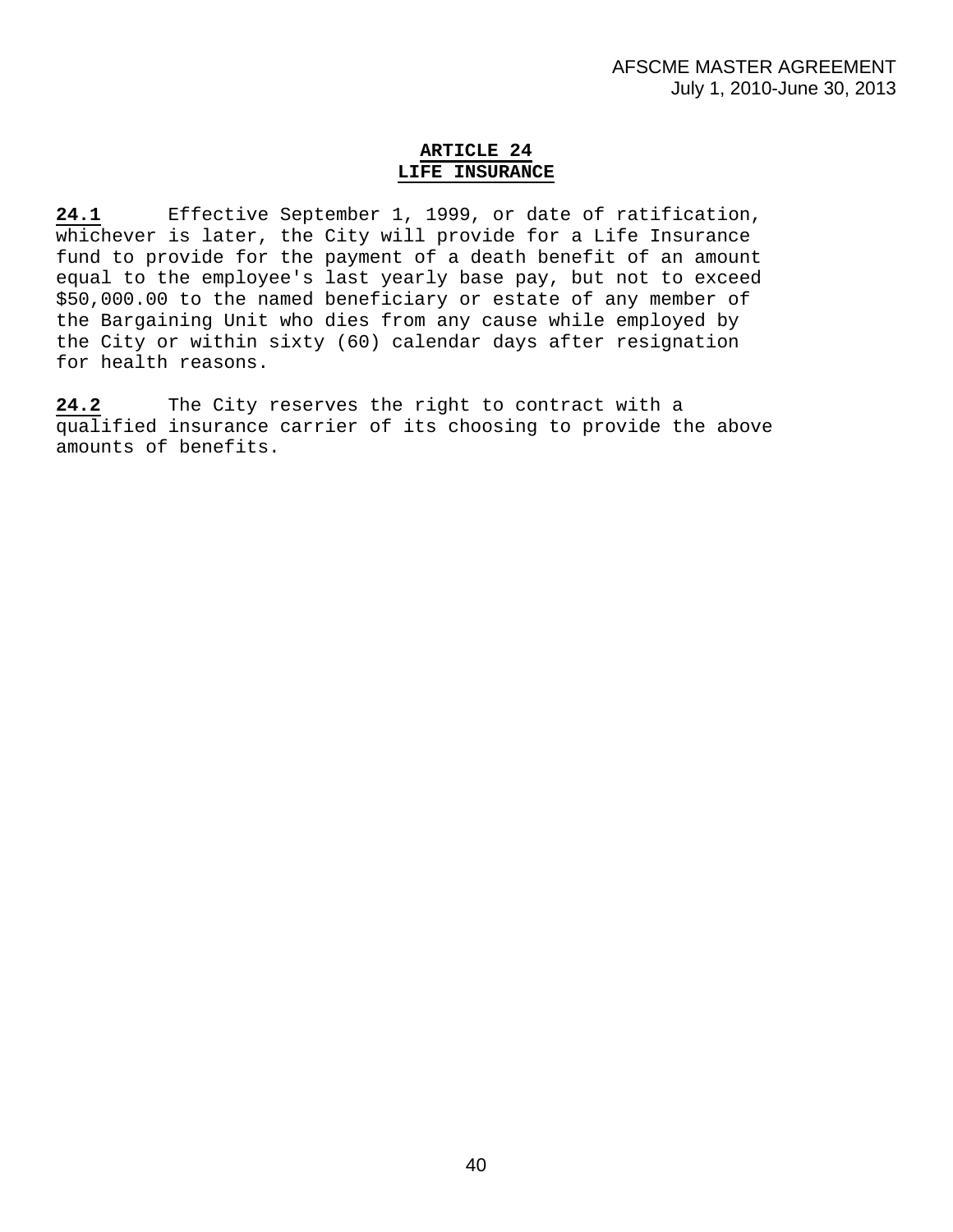# **ARTICLE 25 HOSPITAL/MEDICAL INSURANCE**

**25.1** Effective July 1, 2007 the City shall provide a hospital/medical policy equivalent to Cigna POS which description to attached hereto as Appendix C, for all bargaining unit members, hired prior to July 1, 2007. The City will pay eighty-seven and one-half (87.5%) percent.

The employee's co-pays shall be as follows:

Option I (PCP) office visit co-pay \$15.00

Option II (direct referral to specialist) office visit - \$30.00

Emergency room visit - \$75.00

Generic prescriptions (one month supply) - \$10.00

Other prescription (one month supply) - \$15.00

Mail order prescriptions (three month supply) - \$1.00

Effective on July 1, 2007, the City may place newly hired employees who are eligible for Health Insurance into the Cigna HMO plan until the next enrollment period following the employee's one year anniversary, at which time those employees may elect to remain in Cigna HMO or elect to change to Cigna POS.

**25.2** It is agreed by all parties concerned that the City reserves and shall have the right to change insurance carriers provided that the benefits are not decreased and the costs to bargaining unit members do not increase above the eighty-seven and one half (87.5%) percent rate set forth in Section 1 above.

**25.3** Effective July 1, 2007 the City shall substitute Matthew Thornton Blue Plan with the Cigna HMO plan. The City shall pay ninety-five percent (95%) of that plan's premium cost. It is further agreed that the Board may make available, in addition to the Cigna HMO plan, health insurance plans from other vendors, provided that such plans have been approved by the Union, and participation is voluntary. If an optional health plan is approved, in addition to the Cigna HMO plan, the Board shall be obligated to pay toward the optional plan a monthly amount which is equal to ninety-five (95%) percent of that plan's premiums.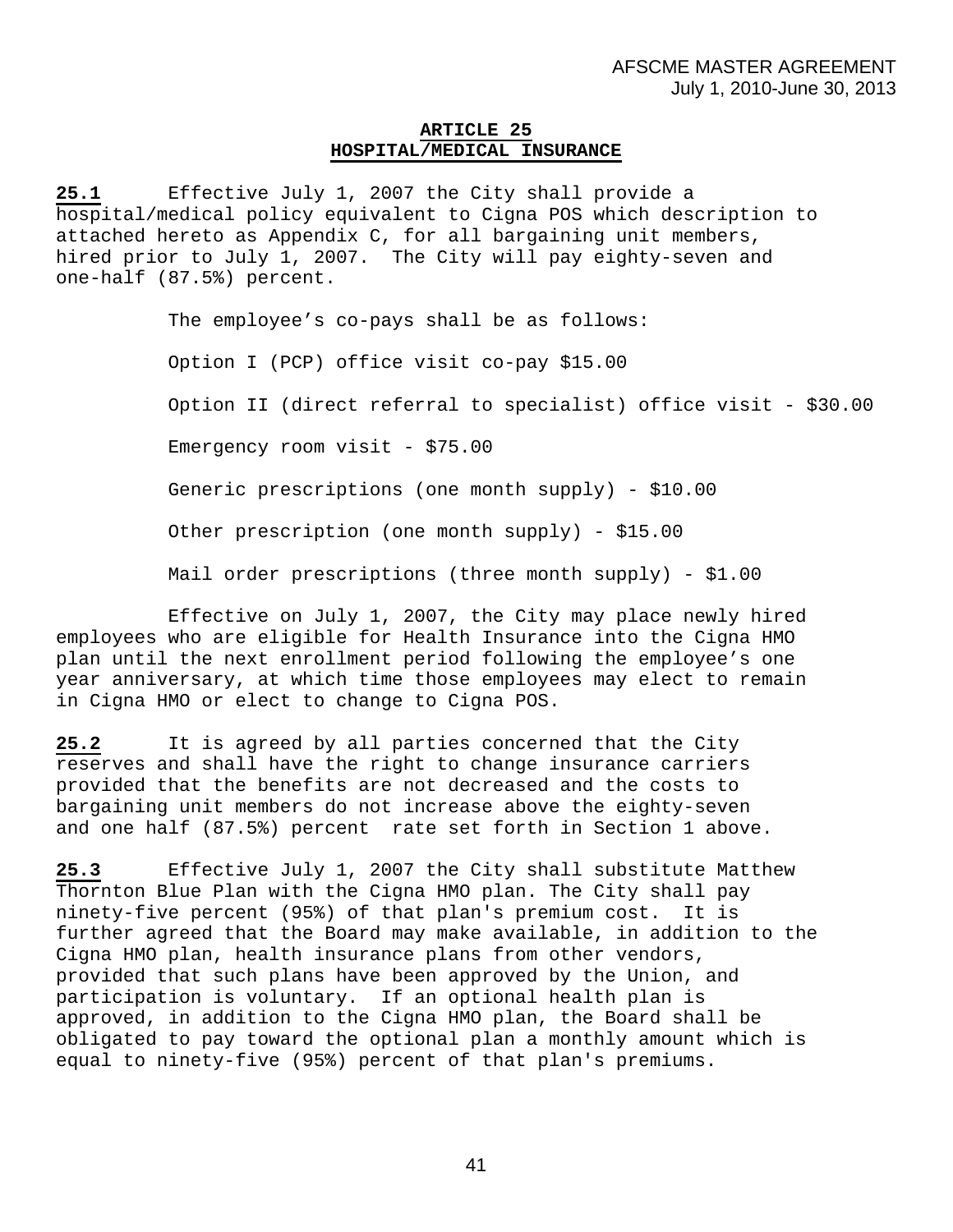# **ARTICLE 25 – HOSPITAL/MEDICAL INSURANCE (continued)**

**25.4** Effective February 1, 2000 or sooner if practical, the City shall provide all bargaining unit members a Northeast Delta Dental plan equivalent to other City employees having such a benefit. The City shall pay eighty-five (85.0%) percent of each monthly premium for the entire year for the coverage selected by each employee. The City agrees to provide coverage under Delta Dental Insurance Plan Coverage A, B, and C as set forth in Appendix D attached hereto and made part of this Agreement. The City shall pay an amount not to exceed eighty-five percent (85.0%).

 Effective July 1, 2003, the total yearly maximum will be increased to \$1,500.00.

**25.6** Effective on July 1, 2008, the City will pay one thousand five hundred dollars (\$1,500.00) to any bargaining unit member who terminates his/her existing health insurance coverage under the City's or School Districts' plans and who also provides satisfactory evidence that he/she has valid alternative health insurance coverage elsewhere. This amount shall be paid annually as long as a bargaining unit member who previously terminated health insurance coverage declines to reenroll.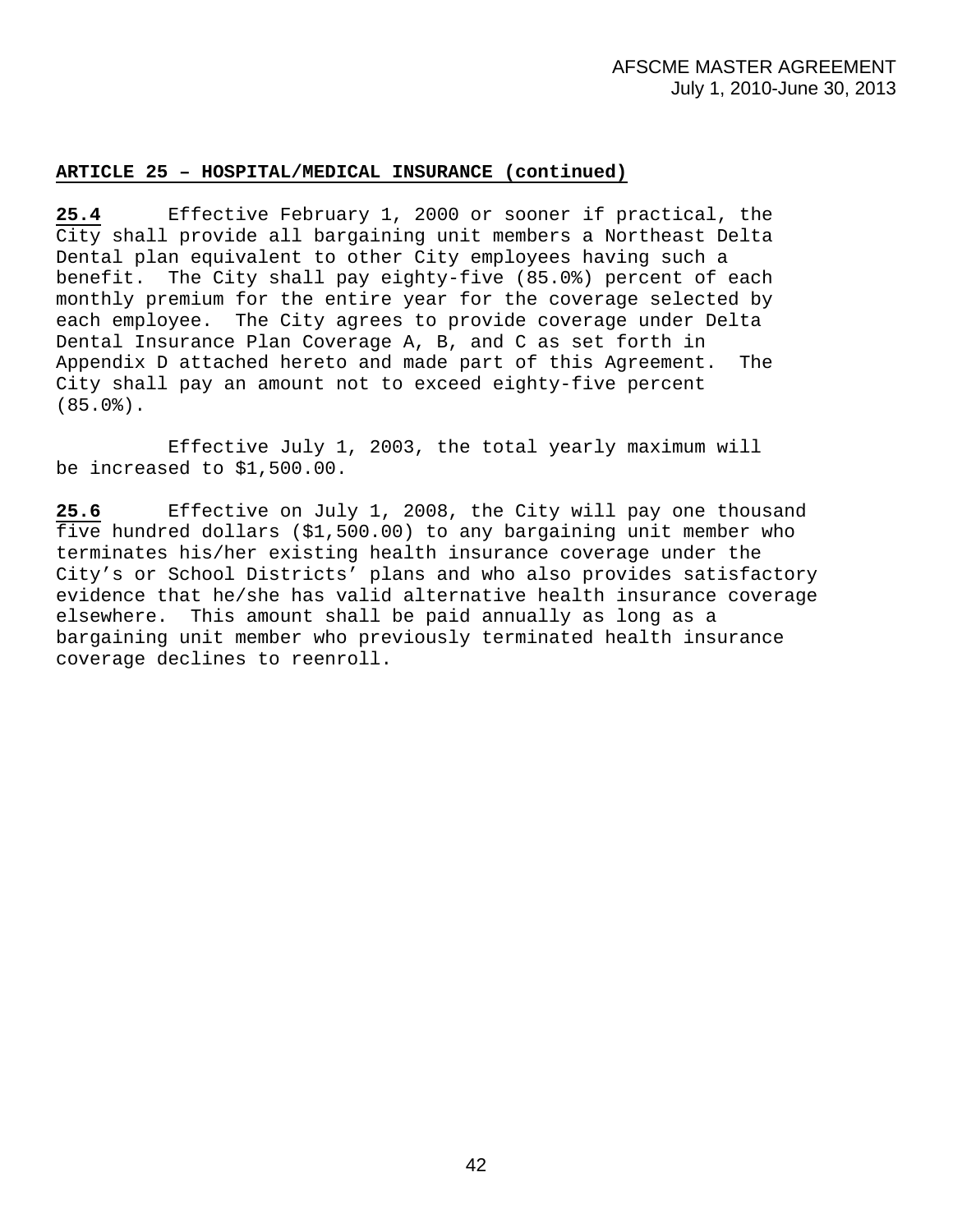# **ARTICLE 26 UNIFORMS**

**26.1** Effective upon the date of ratification of this Agreement the City agrees to provide work uniforms through a laundry cleaning agency of the City's choosing. Such uniforms shall be provided to Highway, Cemeteries and Parks and Recreation employees who are permanently assigned to the equipment mechanic operations and such uniforms shall be provided to the painting operations of the Traffic Department. Such uniforms shall not exceed five (5) changes per week. Such uniforms shall be determined by the management of the departments concerned. Summer and winter uniforms may be provided the above employees, provided there is no increase in cost to the City for such seasonal uniforms.

**26.2** One set of coveralls shall be supplied to heavy equipment operators who service the assigned equipment. The employees will be responsible for cleaning and repairing the coveralls. Coveralls will be replaced as needed, as determined by Management, under procedures to be established by Management.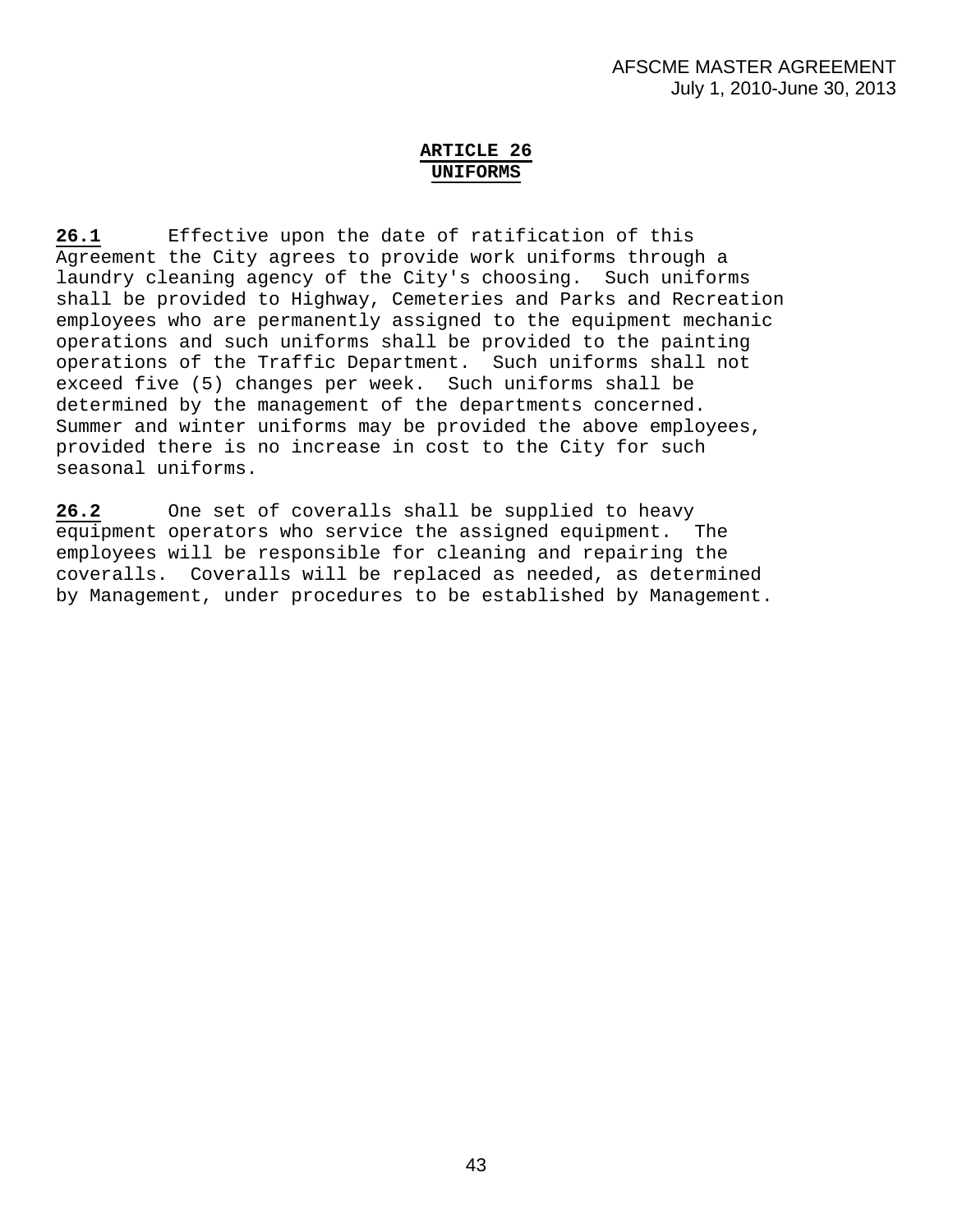# **ARTICLE 27 TRAVEL ALLOWANCE**

**27.1** Effective date of ratification of this Agreement, employees who are required to use their personal vehicles for authorized City business will be reimbursed at the current I.R.S. mileage rate.

**27.2** In the event the Department provides a City vehicle for an employee to conduct daily work activities the monthly travel allowance will be discontinued.

**27.3** If an employee is absent for 30 calendar days or longer the monthly travel allowance will not be paid for that period.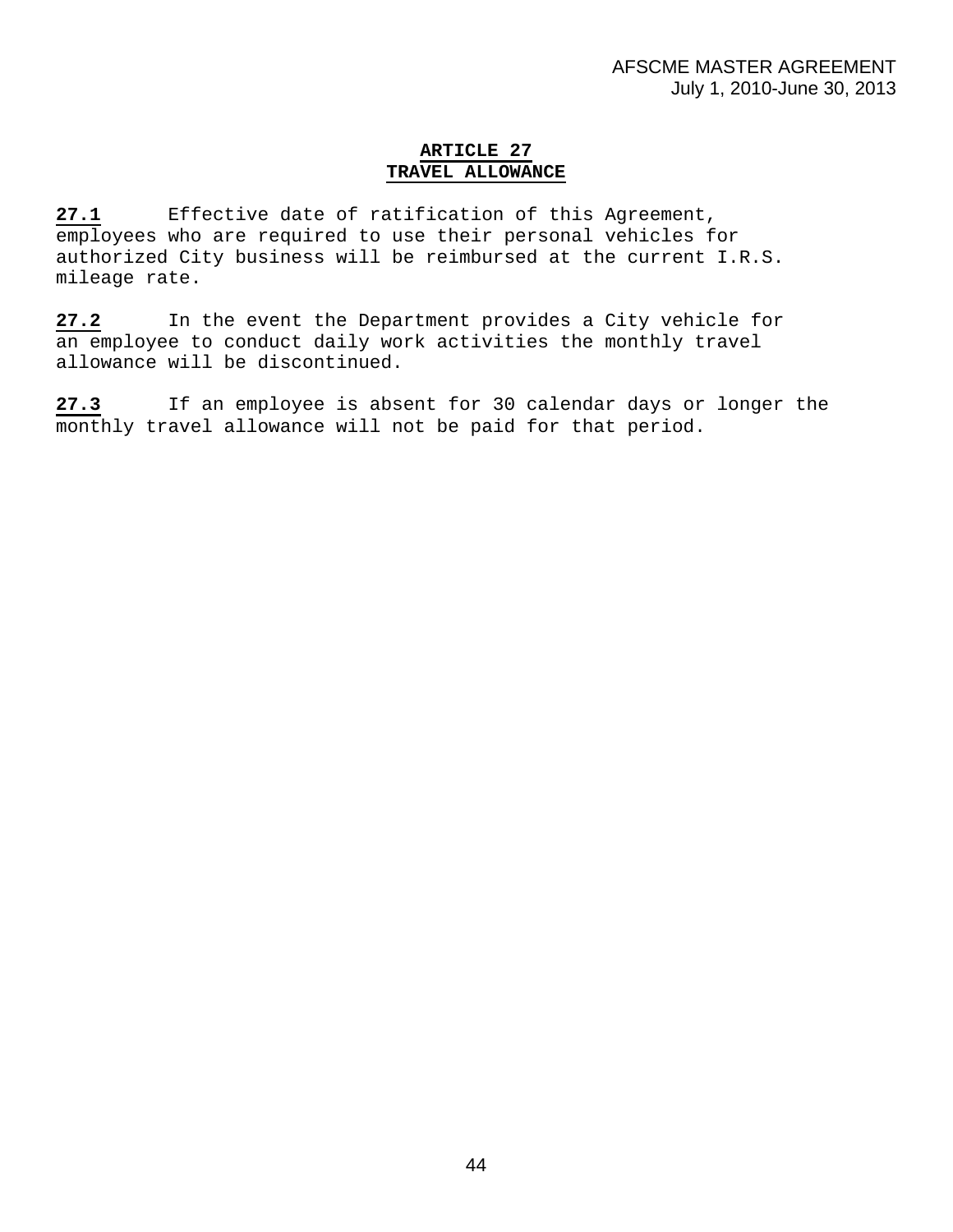# **ARTICLE 28 SAFETY**

**28.1** The Departments shall have the right to make regulations for the safety and health of its employees during their hours of employment. Representatives of the Departments and the Union may meet once in ninety (90) days at the request of either party, to discuss such regulations. The Union agrees that its members who are employees of the Departments will comply with the Departments' rules and regulations relating to safety, economy, and efficiency of services to the Departments and the Public.

**28.2** The Union and its members agree to exercise proper care and to be responsible for all Department property issued or entrusted to them during their working hours. Where safe storage space is provided by the Department employees shall be responsible for replacing articles issued to them if the same type of article has been lost twice in the same twelve month period. In such cases the employee shall replace the second lost article.

**28.3** The City agrees to furnish raincoats and rubber boots for all employees for whom such issue is necessary. The employees agree to exercise due care in the use of such items. All replacements of previous issue shall be made only when an article is turned in or exchanged for the one issued.

**28.4** The City shall furnish gloves, special clothing, safety vests and safety helmets as needed for the health and safety of its employees.

**28.5** In cases of disinterment, necessary protective shots will be given by proper medical officers at the expense of the City.

**28.6** Effective on July 1, 2008, all bargaining unit members who do not hold CDL licenses shall be subject to the same drug and alcohol testing as CDL employees. Results related to these tests shall be compiled and recorded separately from CDL records required by federal regulations.

45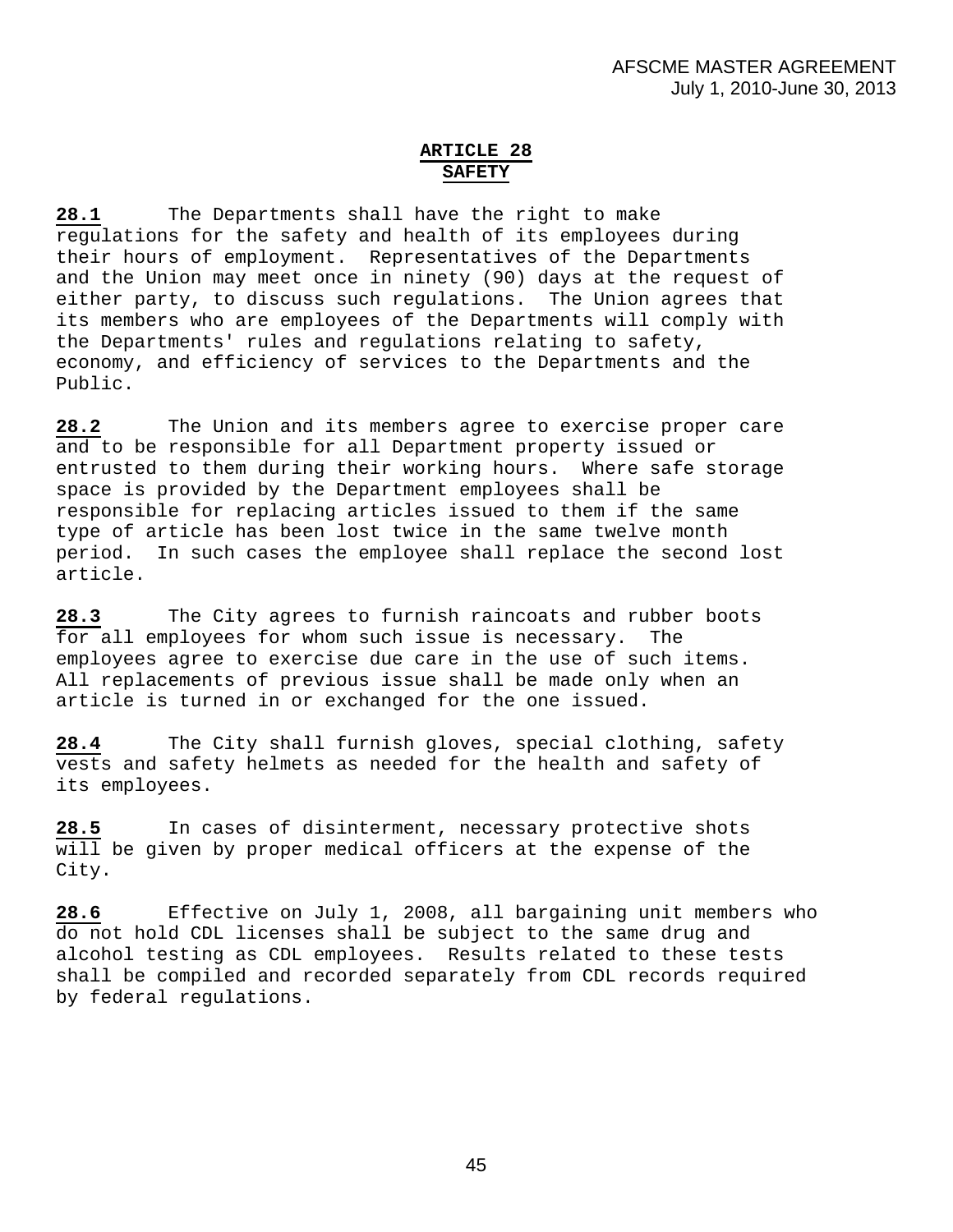# **ARTICLE 29 BULLETIN BOARDS**

**29.1** The Departments shall provide space for bulletin boards for the posting of notices of the department addressed to the employees and notices of the Union addressed to the members. The Departments shall locate its bulletin boards at convenient places within the Department. No Union notice shall be posted in or around the Department's property except on such boards and no notice shall be posted until it has been signed either by the President or Secretary of the Union with the approval of the Department head or his/her designated representative.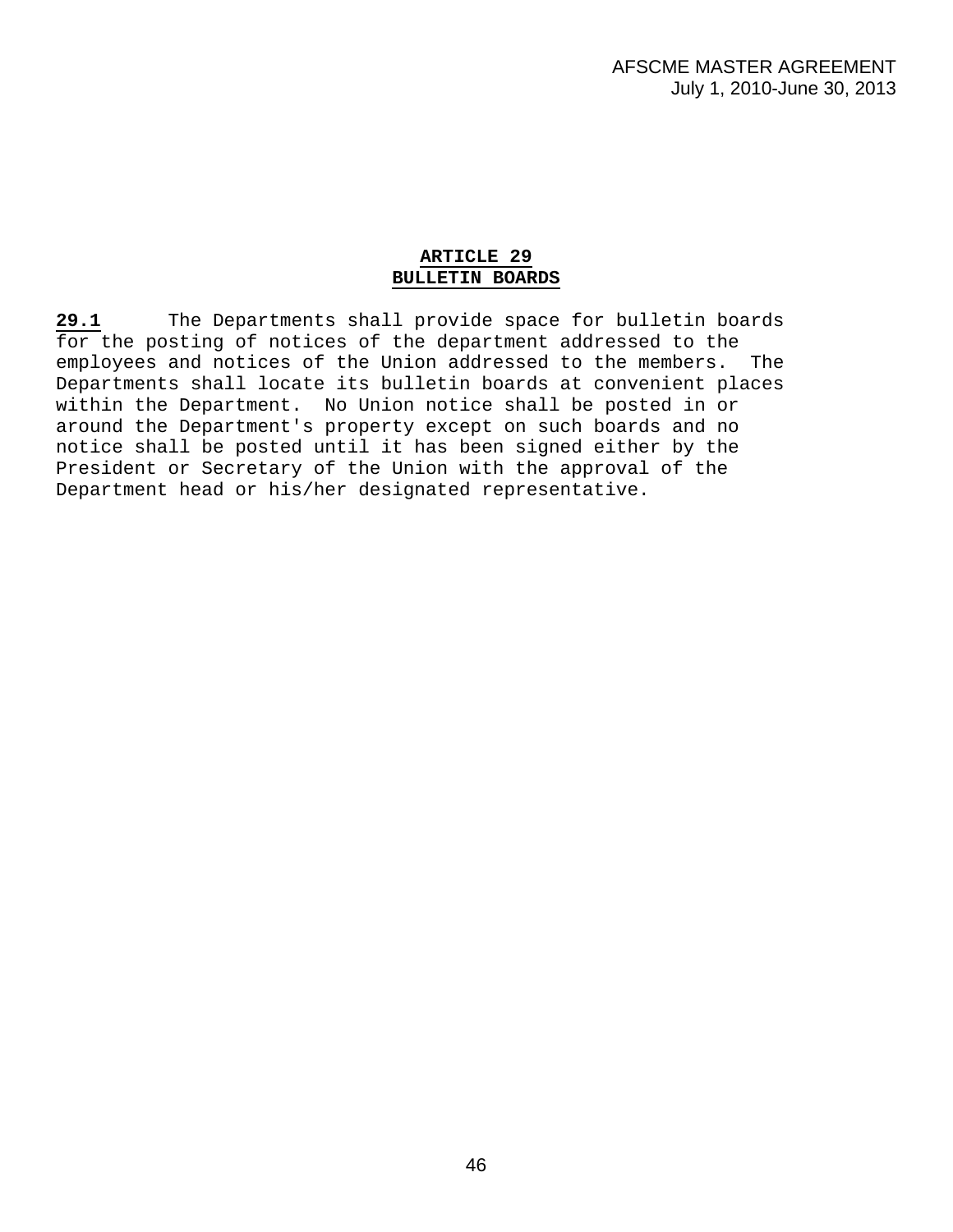# **ARTICLE 30 DISCIPLINARY PROCEDURES**

**30.1** All disciplinary actions shall be in a fair manner and shall be consistent with the infractions for which disciplinary action is being taken.

**30.2** (A) All suspensions and discharges shall be stated in writing and the reasons stated and a copy given to the employee(s) and the Union within five (5) work days from the date of suspension or discharge.

(B) If the Department does not follow Section 29.2 (A) above in the case of a suspension then it shall be deemed that the suspension is without merit. When Section 29.2 (A) above is not followed in the case of a discharge said discharge shall be changed to a two (2) week suspension which shall be grievable.

**30.3** Disciplinary actions will normally be taken in the following order:

- (A) Verbal warning
- (B) Written warning
- (C) Suspension without pay
- (D) Discharge

 However, the above sequence need not be followed if an infraction is sufficiently severe to merit an immediate written warning, suspension or discharge.

**30.3** No employee shall be penalized, disciplined, suspended or discharged without just cause.

**30.4** Employees who are absent from work for more than five (5) working days and who have not been granted a leave of absence during that period, or who do not present justifiable evidence showing they were unable to report, shall be deemed to have quit.

**30.5** The Personnel record of an employee will be cleared of written reprimands after a period of one (1) year from the date of the reprimand, provided there are no similar infractions committed during the intervening period.

**30.6** The personnel record of an employee will be cleared of suspension notices after a period of three (3) years from the date of suspension, provided there are no similar infractions committed during the intervening period.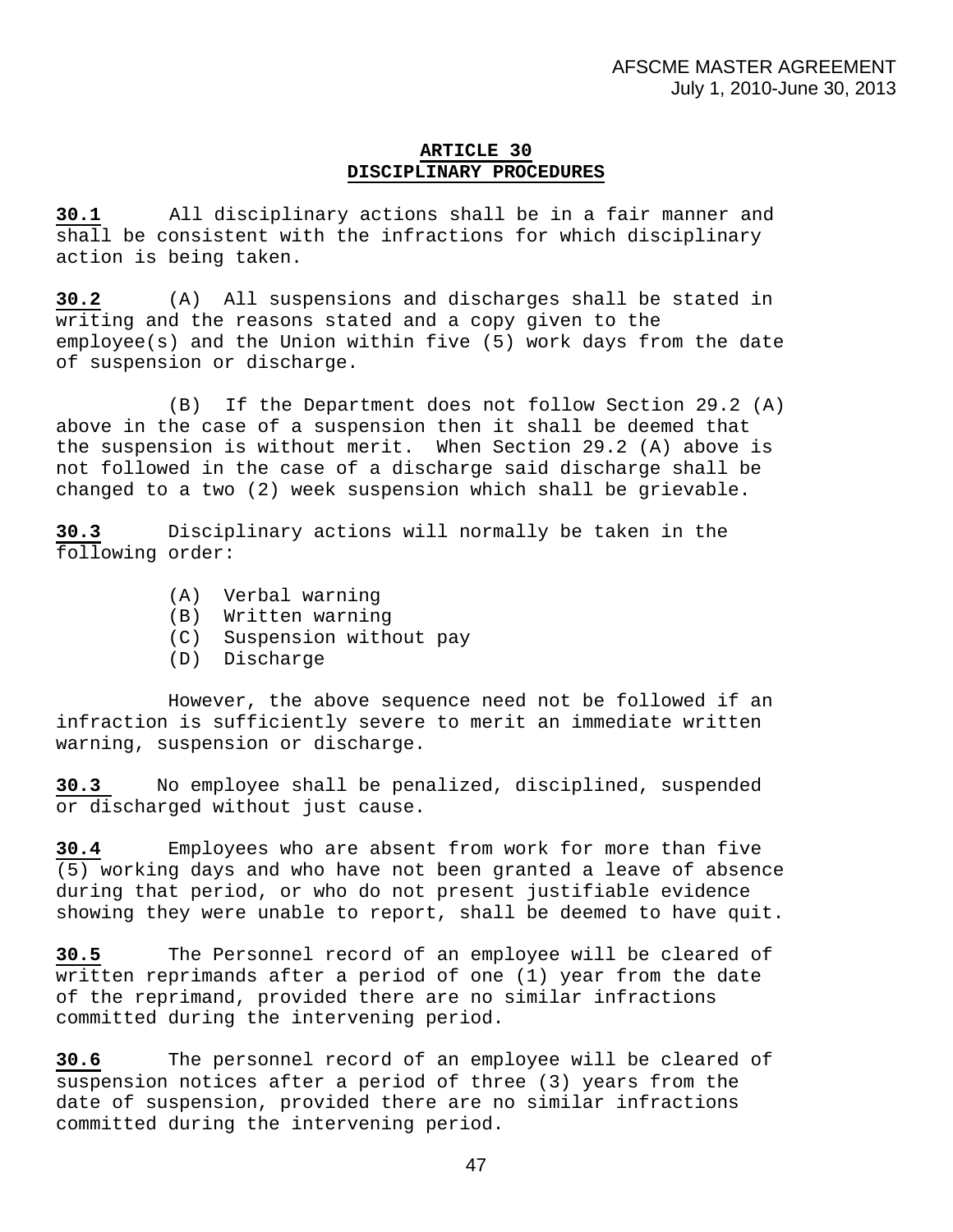# **ARTICLE 31 GRIEVANCE PROCEDURE**

**31.1** A grievance is defined as a claim or dispute arising out of the application or interpretation of this agreement, under express provisions of this agreement, and shall be processed in the following manner:

# **31.2 STEP 1**

 An employee having a grievance must discuss the grievance with the employee's immediate supervisor or the supervisor responsible for the matter being grieved within eight (8) working days from the date of the event giving rise to the grievance or the date the employee could reasonably have been first made aware of the event. Such grievance shall be discussed between the employee, a Union representative and the supervisor. The supervisor shall give his/her answer within two (2) working days from the date he/she receives notice of the grievance.

# **31.3 STEP 2**

 If the grievant or the Union disagrees with the decision of the supervisor and desires to proceed with the grievance then such grievance must be submitted in writing, listing the article and section violated, the specific grievance and the remedy desired to the employee's department or division head within five (5) work days from the date the decision of the supervisor was rendered. The Department or Division head shall render his/her decision within three (3) work days from the date he/she receives the grievance.

**31.4** If the Department or Division Head is the immediate supervisor of the employee involved in the grievance then the grievance shall be filed directly with the Board, omitting Step 1 and 2 as contained in Sections 31.2 and 31.3 above.

**31.5** (1) If the Union is not satisfied with the disposition of the grievance by the Department or Division Head or no decision has been rendered, the Union must file a request for a pre-arbitration meeting within ten (10) work days after the grievance was filed with the Department Head or the grievance will be null and void. Representatives of the Department involved and the Union will meet with the Chief Negotiator/Contract Administrator within ten (10) work days after the Union makes such request for said meeting, the purpose of which is to determine if the grievance can be settled without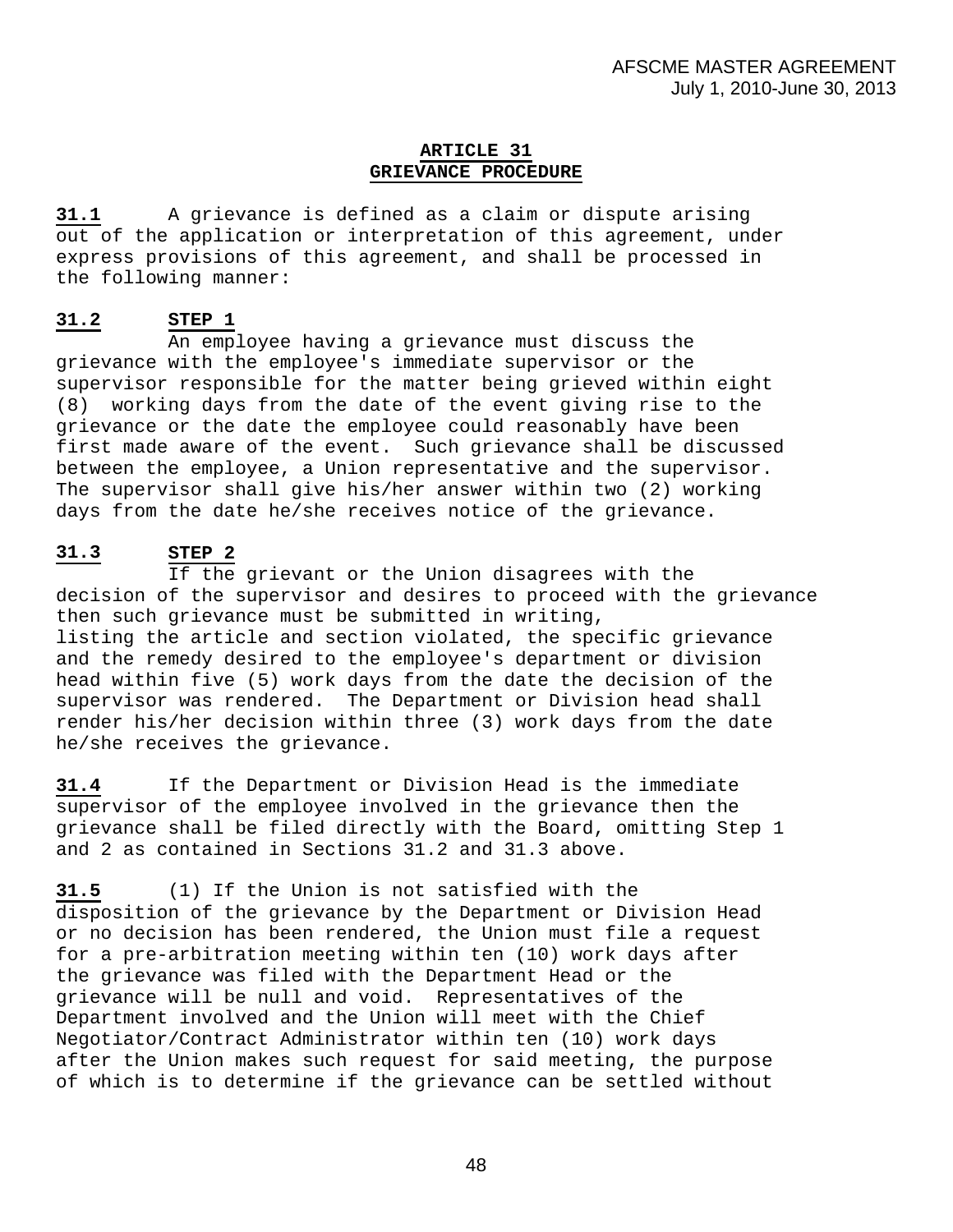AFSCME MASTER AGREEMENT July 1, 2010-June 30, 2013

#### **ARTICLE 31 - GRIEVANCE PROCEDURE (continued)**

arbitration. A representative of the Personnel Department and/or the City Solicitor's Office shall attend only as necessary, provided that there is mutual agreement of the parties.

(2) If no settlement is reached as a result of the meeting as stated in 31.6 (1) above, the Union may submit in writing a request to a mutually agreed upon neutral arbitration agency or to the American Arbitration Association to appoint an arbitrator to resolve said grievance, such action to be filed within ten (10) working days after the meeting under 31.6 (1) has occurred or a decision has been reached, but not later than five (5) working days after the meeting.

 If the Union fails to submit such written request for the appointment of an arbitrator within said ten (10) working days, the grievance shall be deemed abandoned and no further action shall be taken with respect to such grievance.

**31.6** A grievance by a Department Head against the Union shall be presented in writing to the Union President, and shall be discussed at a meeting to be held within five (5) working days after the grievance is presented, said meeting to take place during the normal working hours.

 If a satisfactory agreement is not reached at the meeting as stated above then the Department Head may proceed within ten (10) working days of said meeting to present the grievance to arbitration in accordance with Section 31.6 of this grievance procedure.

**31.7** The arbitrator shall not have the power to add to, ignore or modify any of the terms and conditions of this agreement.

**31.8** The decision of the arbitrator shall be final and binding upon the parties as to the matter in dispute.

**31.9** The expenses of the arbitrator shall be borne by the losing party. The arbitrator shall be required to declare the losing party. Each party shall make arrangements for and pay the expenses of witnesses who are not City employees who are called by them.

**31.10** Nothing contained herein shall be construed as limiting the right of any employee having a grievance to discuss the matter informally with any appropriate member of the Department, and having the grievance adjusted without the intervention of the Union, provided the adjustment is not inconsistent with the terms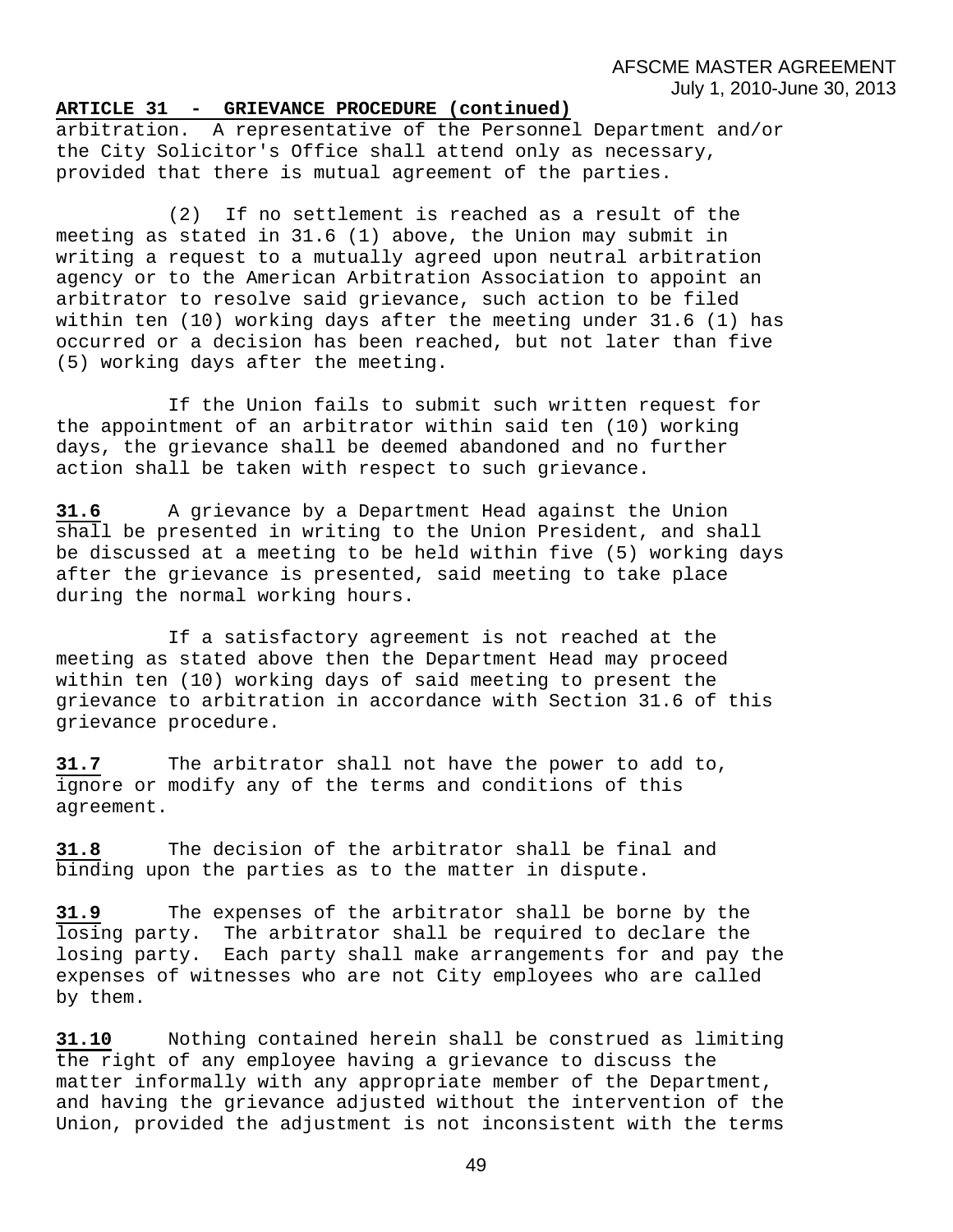#### **ARTICLE 31 - GRIEVANCE PROCEDURE (continued)**

of this agreement and that the Union has been given the opportunity to be present at such adjustment and to state its views.

**31.11** If said grievance is not reported and/or processed within the time limits set forth in Sections 31.2, 31.3, 31.5 and 31.6 the matter shall be dismissed and no further action shall be taken with respect to such grievance.

**31.12** The above times may be extended or by-passed by mutual written agreement of the parties.

**31.13** All decisions involving wages, wage rates, promotions, transfers, hours worked and not worked, shall be retroactive to the date the grievance first occurred, at the discretion of the arbitrator.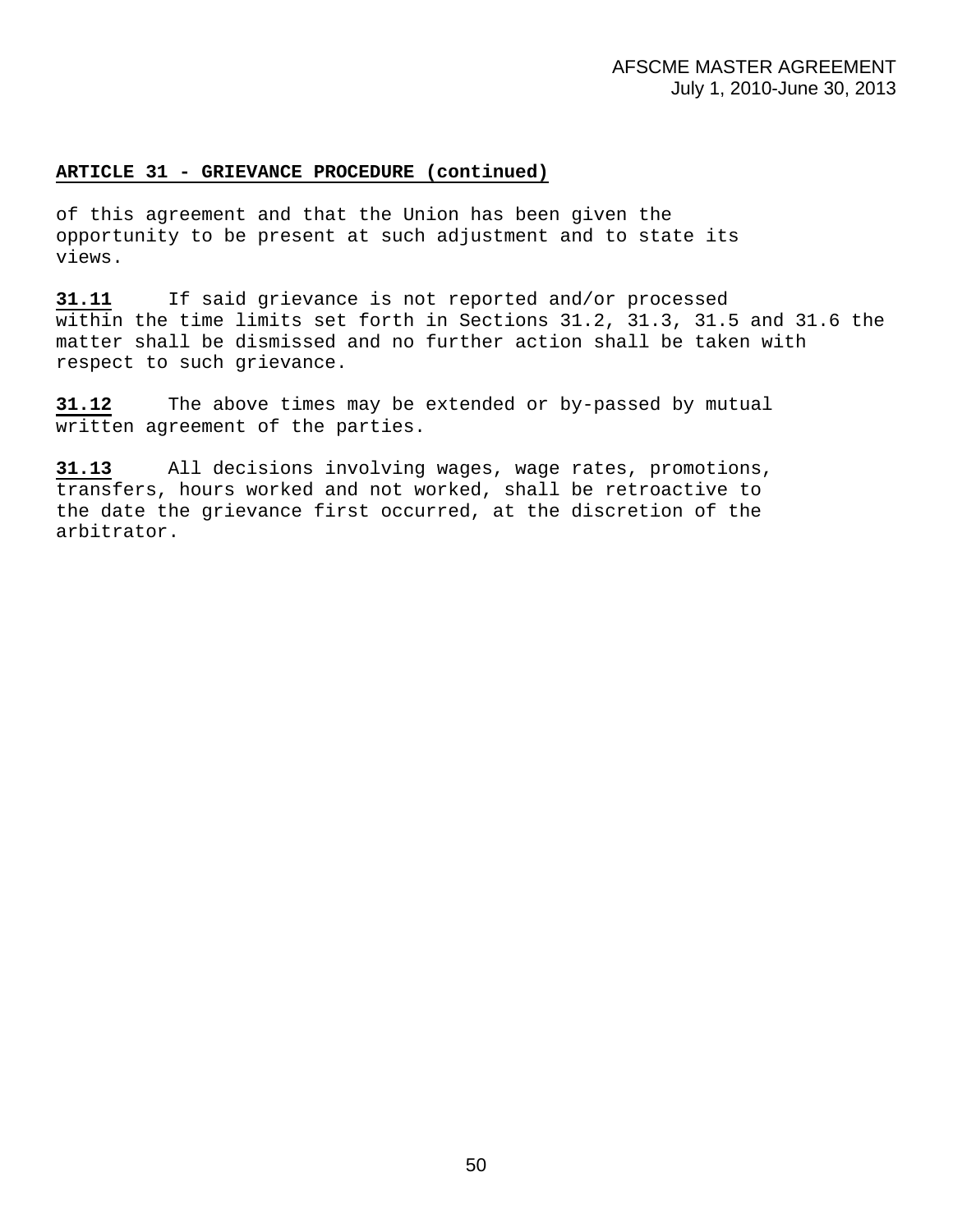# **ARTICLE 32 MANAGEMENT'S RIGHTS**

**32.1** The direction of Department operations and the determination of the methods and the means by which such operations are to be conducted shall be the function of Management. All rights and responsibilities not specifically modified by this agreement shall remain the function of Management in accordance with the provisions of RSA 273:1:XII.

**32.2** It shall be the right of the Union, however, to present and process grievances of its members whose wages, working conditions or status of employment are changed as a result of Management's exercising the above mentioned rights, whenever such grievances exist.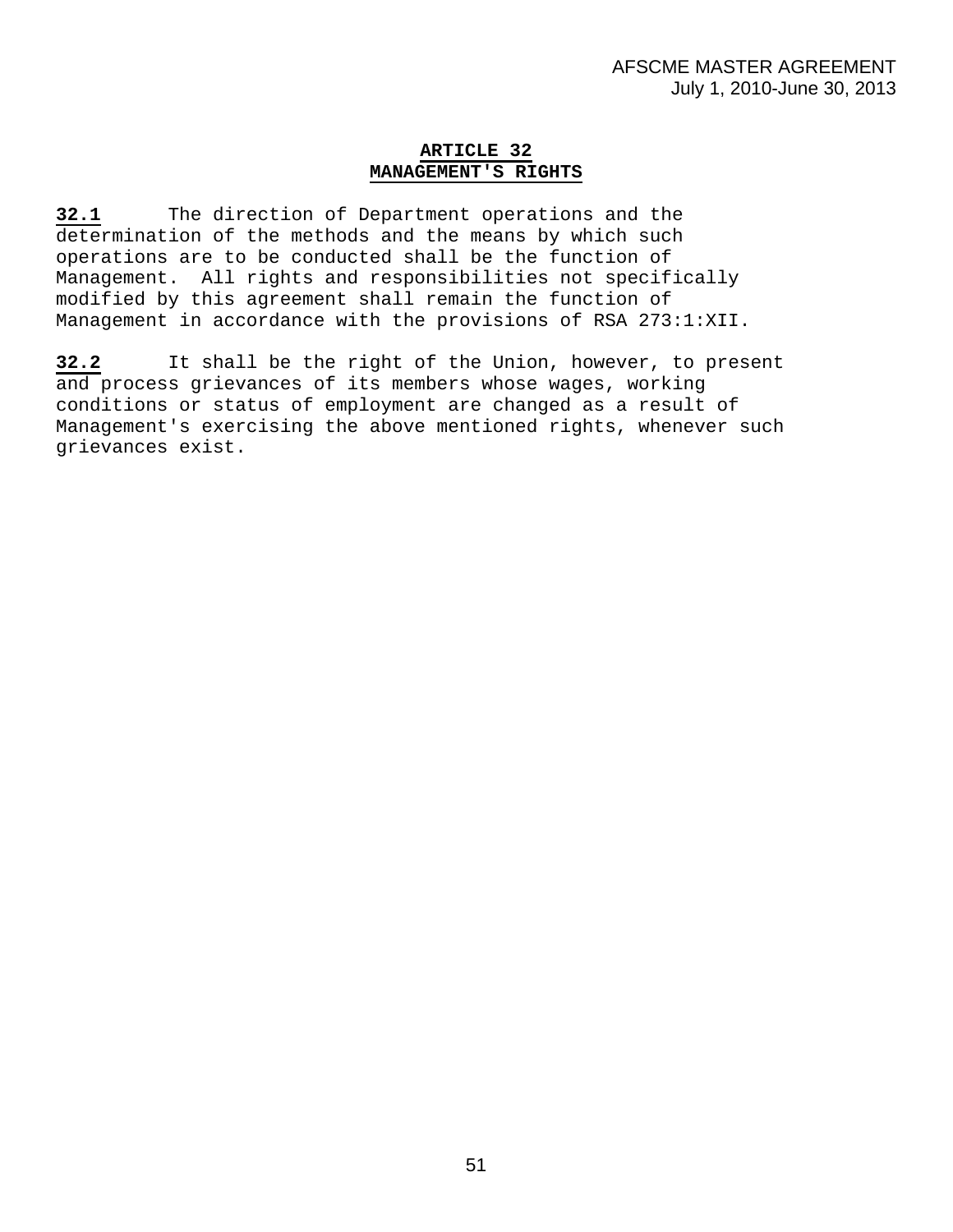# **ARTICLE 33 STRIKES PROHIBITED**

**33.1** Under no circumstances will the Union cause, encourage, sponsor or participate in any strike, sit-down, stay-in, stayout, sick-in, sick-out, work slowdowns, withholding of services or any curtailment of work or restriction or interference with the operations of the Departments or the City of Manchester during the term of this agreement.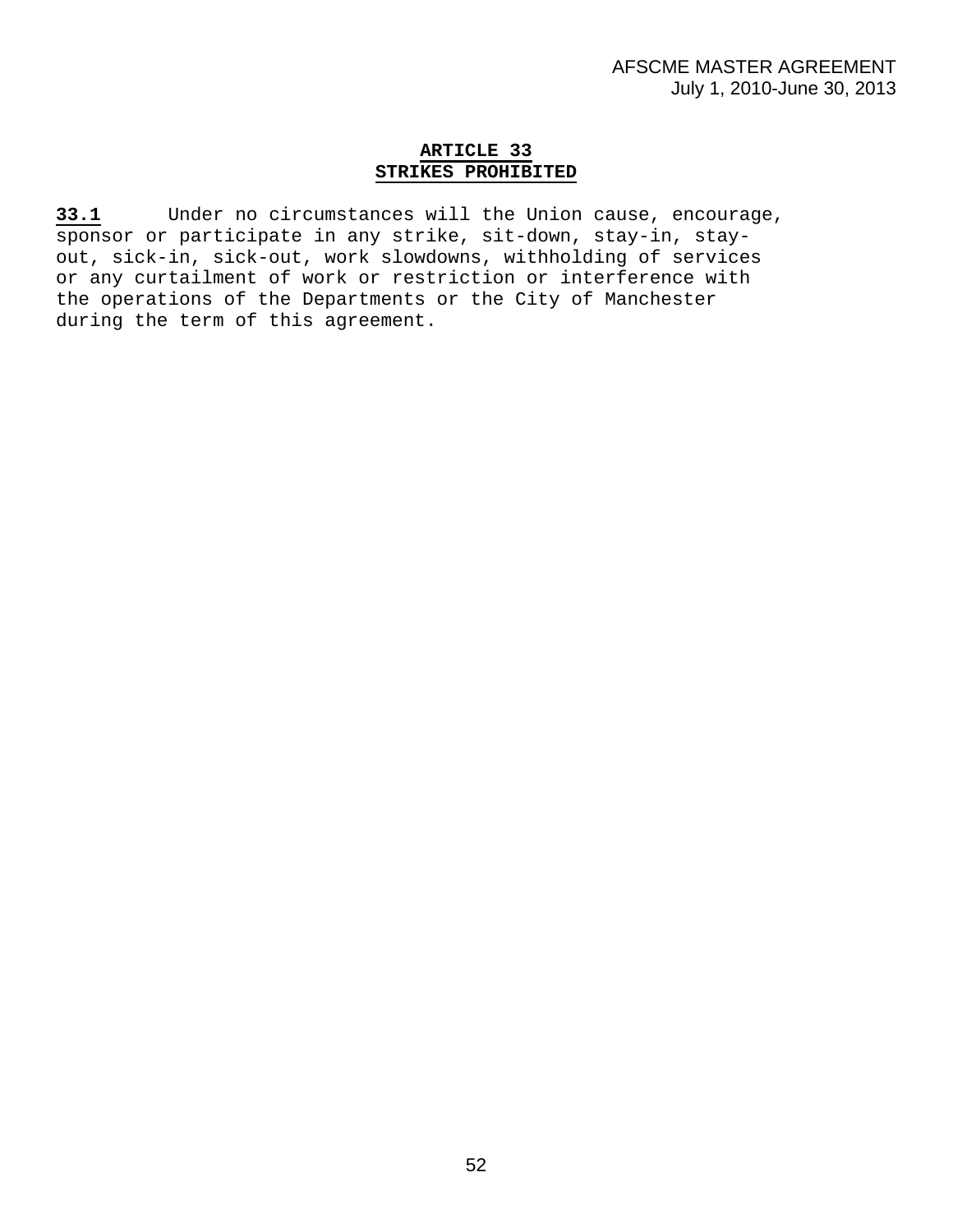# **ARTICLE 34 CONTRACTING AND SUBCONTRACTING OUT**

**34.1** The City recognizes the concern of the Union in regard to contracting or subcontracting work which results in a reduction of the work force.

**34.2** If the City or a Department of the City covered by this agreement changes its method of operations which involves contracting out work which is now being performed by bargaining unit employees, the City and/or Department will give notice to the Union of it's intention. Furthermore, the City will make every effort to absorb affected employees into other City positions. In those cases where employees are not absorbed into other City positions, the City and/or Department will provide as much advance notice of pending lay-offs as reasonably possible.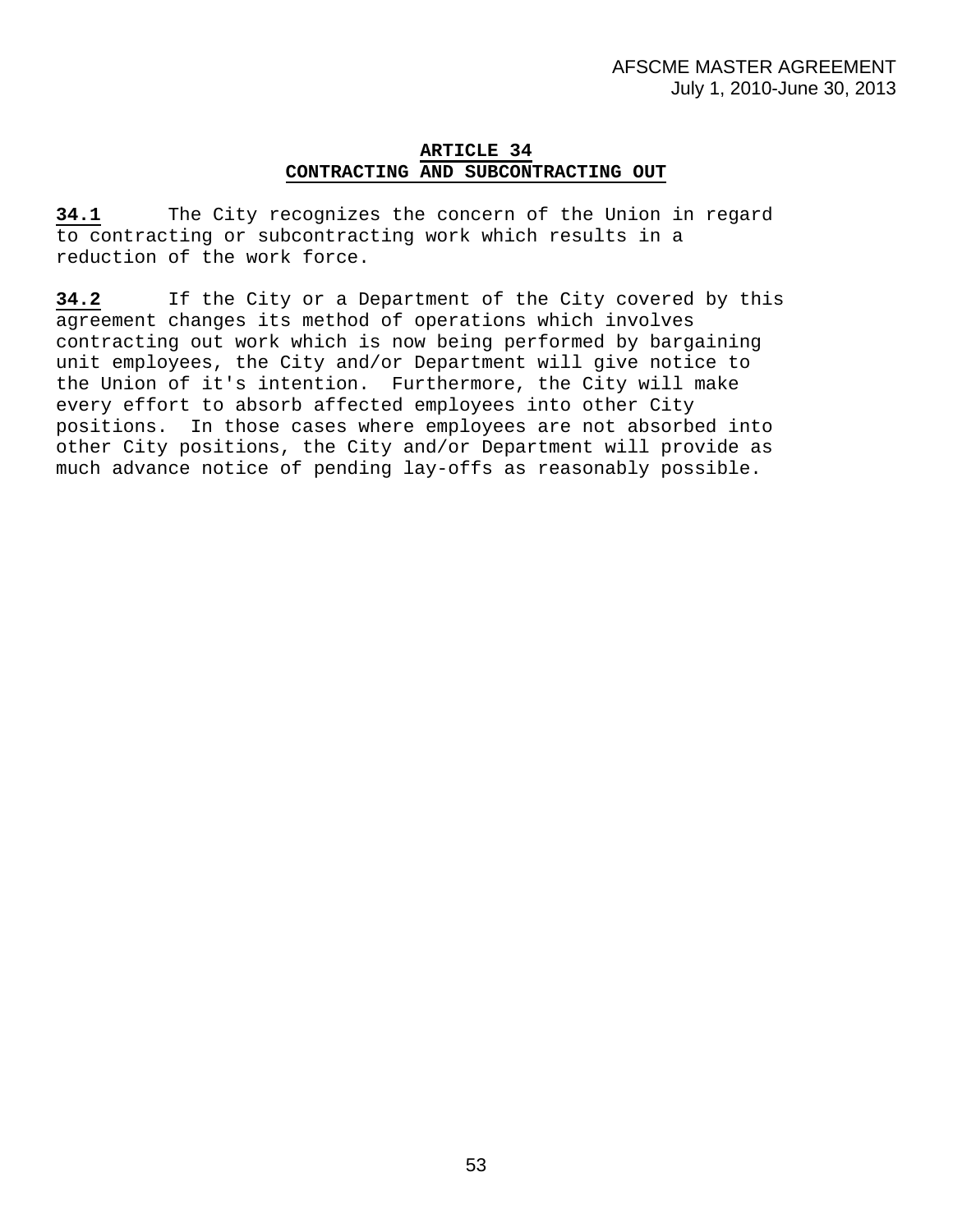# **ARTICLE 35 STABILITY OF AGREEMENT**

**35.1** Should any article, section or portion thereof, of this Agreement be declared invalid because it is in conflict with a Federal or State law or be held to be unenforceable by any court of competent jurisdiction, such determination shall apply only to the specific article, section or portion thereof, specified in the decision. The parties to this agreement to meet to negotiate only on the specific article or section, or portion thereof, which has been declared invalid or unenforceable, but neither party is required to make concession in order to reach agreement on the specific article or section in question.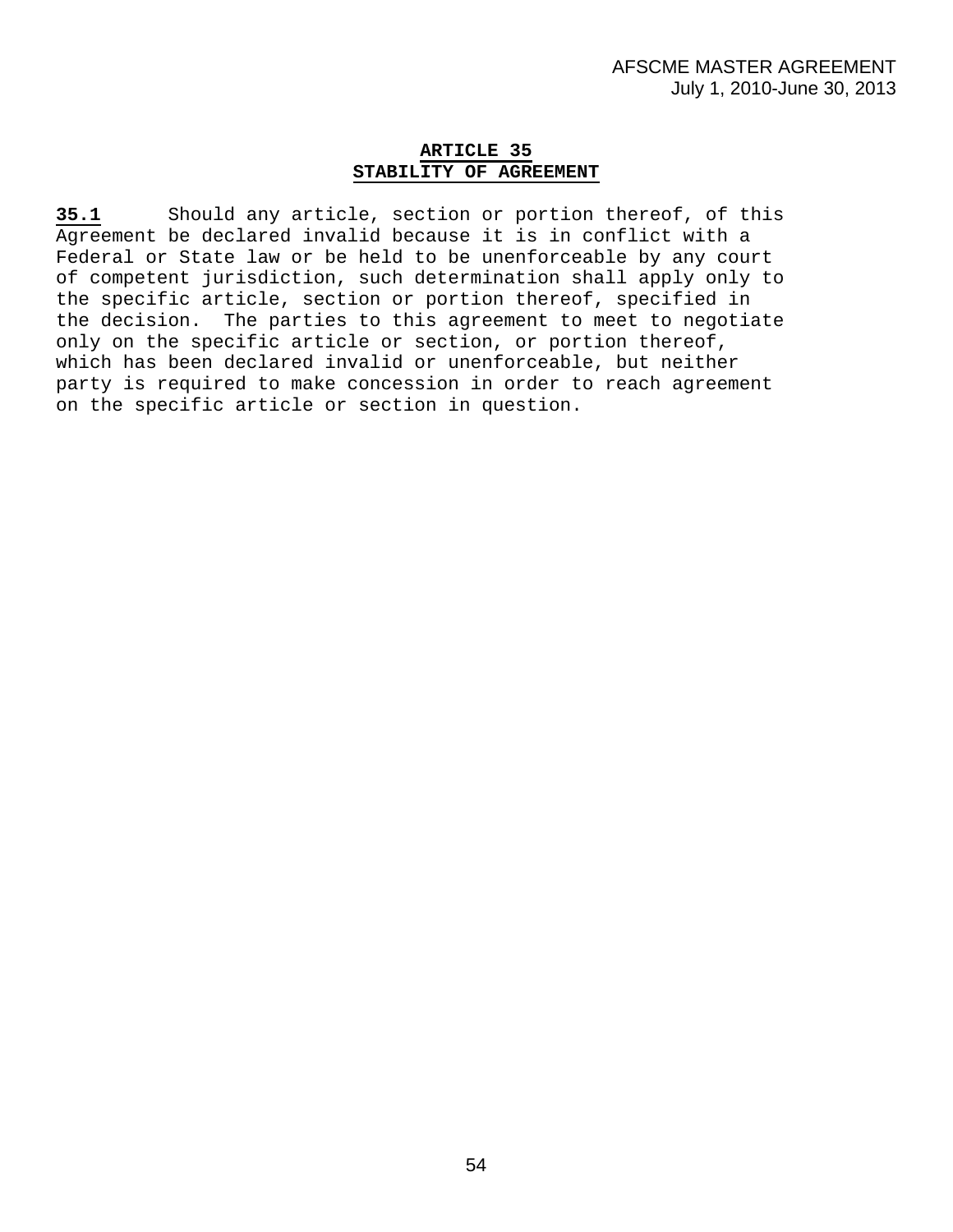# **ARTICLE 36 TRAINING**

**36.1** When any department determines there is a need for a formal training program to train employees for skilled jobs within the department then such training program will be posted on the departmental bulletin boards for five work days.

**36.2** Employees shall submit their names to the department for consideration for the training program. Those who post for the training program must possess valid licenses and/or certificates required for the job.

**36.3** (a) Whenever possible, training opportunities will be posted twice a year, spring and fall. (b) Employees attendance, overtime and safety records will be considered when selecting trainees. (c) Subject to (b), above, employees will be limited to two (2)-training opportunities per calendar year, by Department seniority, by pay grade (equal or lower than the positions being trained). If there is a question on the senior employee, with twenty (20) years of service with the Department who requests training for a lower graded position, a question of special circumstances will be submitted to the Labor/Management Committee for final determination. (d) Training will be done by an incumbent in the classification, who shall be selected by the department. (e) Incumbents who refuse to train employees will be subject to discipline as recommended by the affected division superintendent and/or Chief or Assistant Chief of Operations. (f) An employee who successfully completes training is required to fill the position as necessary, in compliance with the plus rate provisions of this Agreement. (g) If the employee is trained and he/she refuses to accept the full time position, he/she will be disqualified from further training for two (2) years, at the discretion of management. (h) If an employee trains for two (2) positions and accepts the full-time position for one (1) of them, he/she will not be disqualified from further training under (g), above.

**36.4** The duration of the training programs for the various skill levels will be determined by management, with recommendations from the labor/management advisory committee.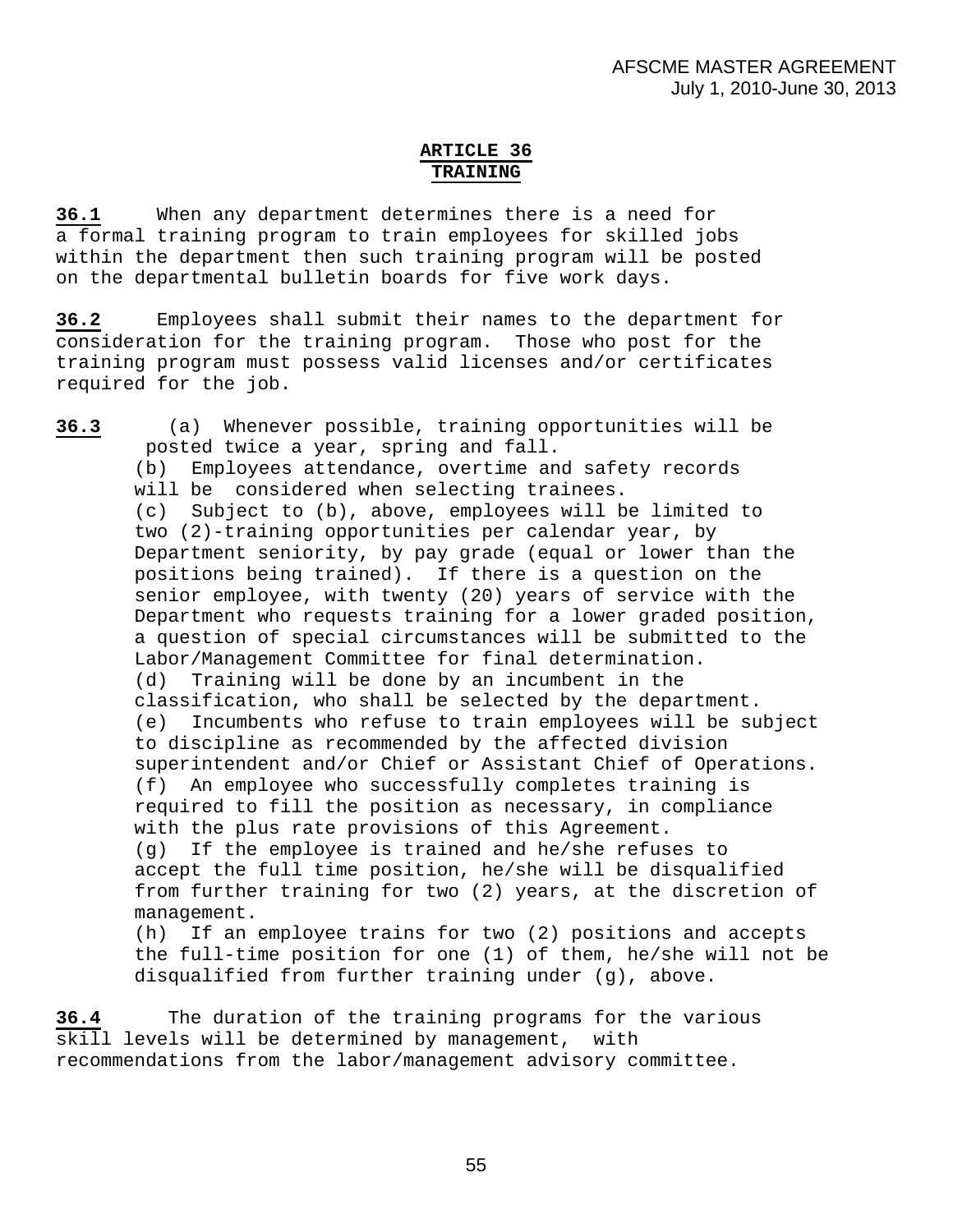# **ARTICLE 36 - Training (continued)**

**36.5** Employees who are selected for training programs may be removed from the programs before the completion of the program if they are unable to satisfactorily complete the program, other than due to illness or injury.

**36.6** Employees who satisfactorily complete training programs will be awarded Certificates of Completion.

**36.7** A joint Labor/Management Advisory Committee shall be appointed which will be responsible for formulating the training program policies and procedures. The Labor/Management Advisory Committee will be composed of three representatives from Labor, to be appointed by the President of Local 298, and three representatives from Management, to be appointed by the Public Works Director, plus one member from outside the Department who shall be mutually agreed to by the members of the Committee and who shall be chairman of the Committee.

**36.8** The Labor/Management Advisory Committee shall submit its report on the training program within four months following the date of their appointment. The training program shall be implemented within the available resources of the Highway Department. If resources are less than required then both Labor and Management will work to obtain the required resources.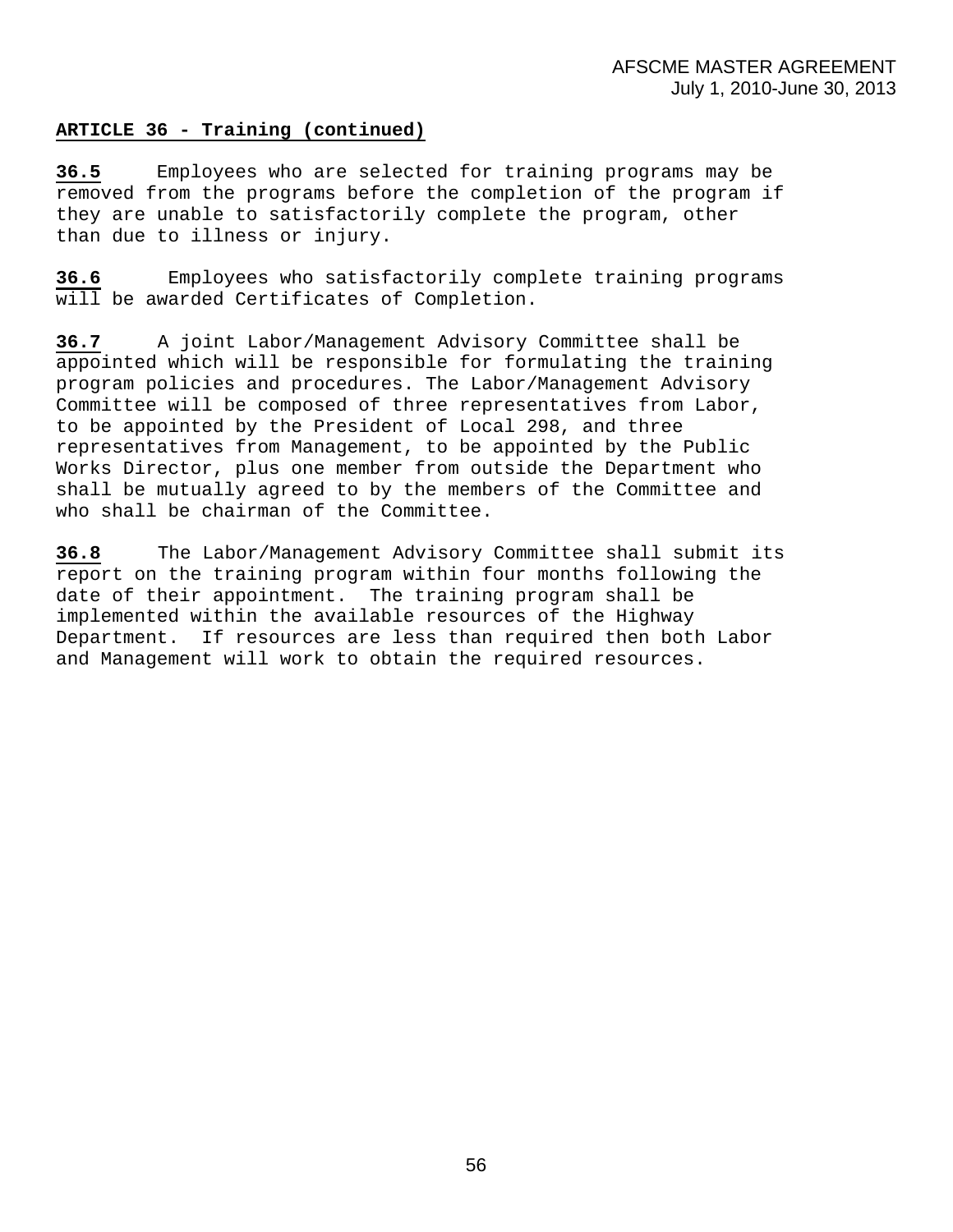# **ARTICLE 37 MISCELLANEOUS**

**37.1** The City agrees to print fifty (50) copies of this Agreement within sixty (60) days of its signing.

**37.2** The City agrees to provide for a payroll deduction slot for an insurance program, subject to approval by the City Finance Department.

# **37.3 FMLA POLICY**

 The Union agrees to accept the City's Family and Medical Leave Act (FMLA) Policy, subject to its review by the Union's attorney, with the understanding that the policy will not be changed except by mutual agreement.

# **37.4 CDL LICENSES**

 Effective on the date of ratification, the City will pay for commercial drivers licenses and any endorsements for employees who are required by the Department to have them.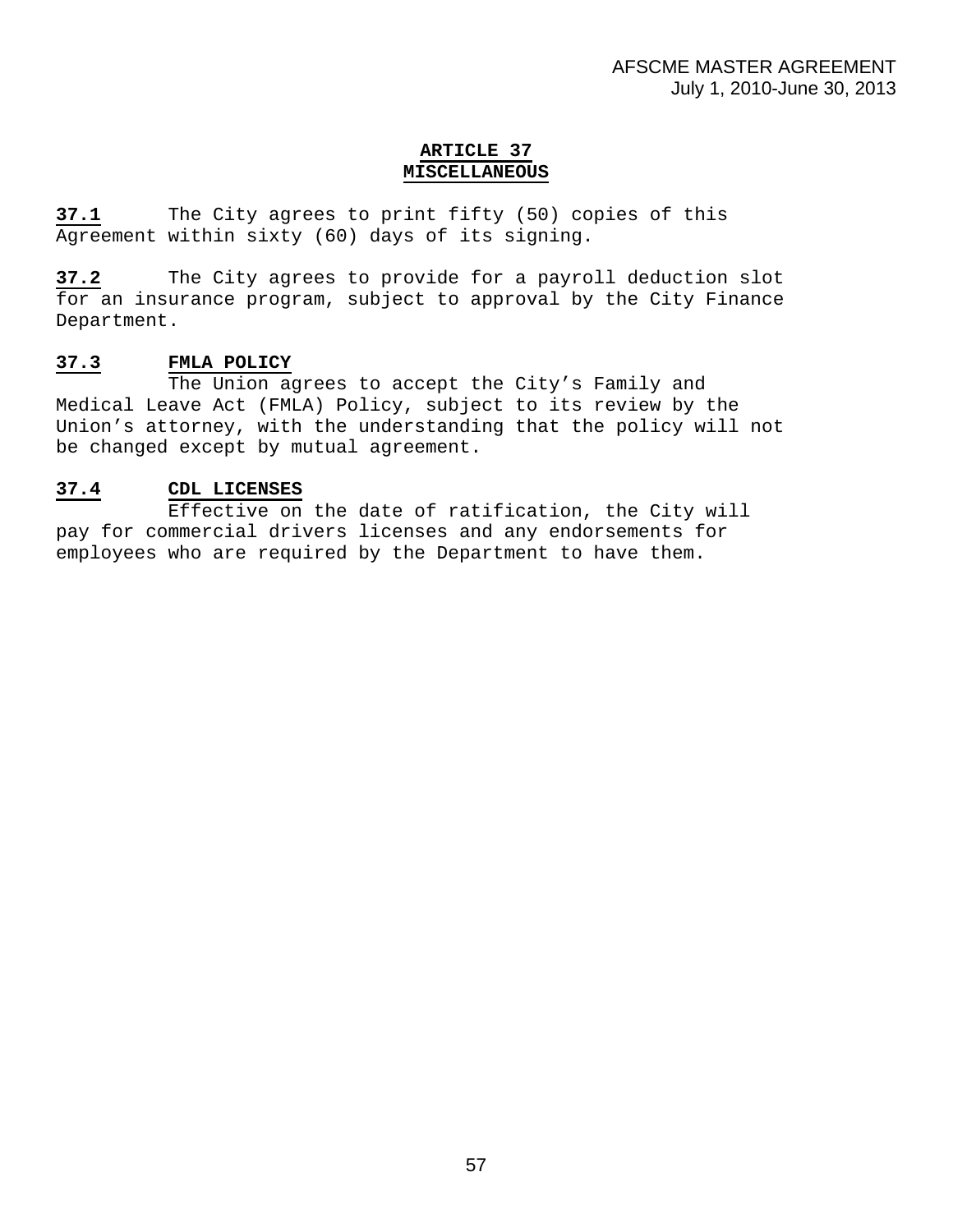# **ARTICLE 38 TERMINATION**

 Upon ratification by the respective parties, this Agreement shall be in effect from July 1, 2010 through June 30, 2013, with effective dates for specific provisions as stated in the various Articles.

[NOTE: Pursuant to RSA 273-A:3, II (a), if either party desires to bargain a successor agreement, it must give written notice to the other party no later than December 1, 2012 or the anniversary date thereof, such date being one hundred twenty (120) days prior to the budget submission date.]

**FOR LOCAL 298, AFSCME, AFL-CIO FOR ALDERMANIC NEGOTIATING TEAM \_**

**DATE SIGNED: DATE SIGNED:**